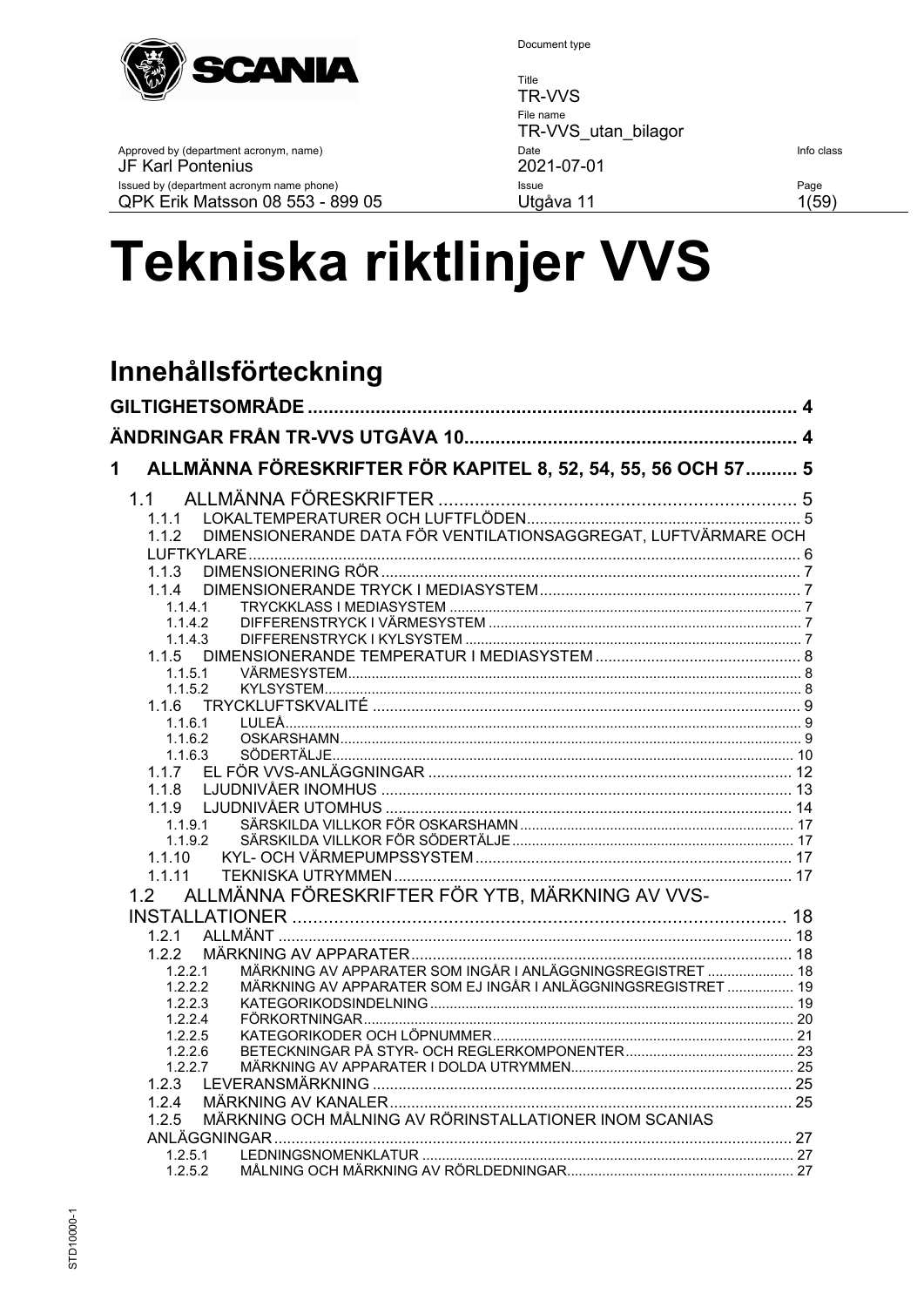

Title TR-VVS File name TR-VVS\_utan\_bilagor Approved by (department acronym, name) Date Info class JF Karl Pontenius 2021-07-01 Issued by (department acronym name phone) Issue Page QPK Erik Matsson 08 553 - 899 05 Utgåva 11 2(59)

|                | 1.3                      | ALLMÄNNA FÖRESKRIFTER FÖR YTC, INJUSTERING OCH                                     |  |
|----------------|--------------------------|------------------------------------------------------------------------------------|--|
|                |                          |                                                                                    |  |
| 2 <sup>1</sup> |                          | FÖRESKRIFTER FÖR GENERELLA PROJEKTERINGSANVISNINGAR VVS                            |  |
|                |                          |                                                                                    |  |
|                | 2.1<br>2.2               |                                                                                    |  |
|                |                          |                                                                                    |  |
| $\mathbf{3}$   |                          |                                                                                    |  |
| P              |                          | APPARATER LEDNINGAR M M I RÖRSYSTEM ELLER RÖRLEDNINGSNÄT                           |  |
|                | 41                       |                                                                                    |  |
|                | PJB                      |                                                                                    |  |
|                | PK.                      |                                                                                    |  |
|                | <b>PKB</b>               |                                                                                    |  |
|                | <b>PLC</b>               |                                                                                    |  |
|                | <b>PM</b><br>PN          | APPARATER FÖR RENING eller Avfast, flytande eller gasformigt medium i rörsystem 42 |  |
|                | PP                       | ANORDNINGAR FÖR FÖRANKRING, EXPANSION, SKYDD M M AV RÖRLEDNING 43                  |  |
|                | <b>PR</b>                |                                                                                    |  |
|                | <b>PRB</b>               |                                                                                    |  |
|                | <b>PS</b>                |                                                                                    |  |
|                | <b>PSB</b>               |                                                                                    |  |
|                | <b>PSD</b><br>PTB        |                                                                                    |  |
|                | <b>PTC</b>               |                                                                                    |  |
|                | <b>PU</b>                |                                                                                    |  |
|                | <b>PUC</b>               |                                                                                    |  |
|                | <b>PUD</b>               |                                                                                    |  |
|                | <b>PUE</b><br><b>PUF</b> |                                                                                    |  |
|                | PV.                      | UTTAGSPOSTER, ARMATURER M M I VÄTSKESYSTEM ELLER GASSYSTEM  46                     |  |
|                | <b>PVC</b>               |                                                                                    |  |
|                | <b>PVD</b>               |                                                                                    |  |
| R.             |                          |                                                                                    |  |
|                | RB                       |                                                                                    |  |
|                | <b>RC</b>                | YTBEKLÄDNAD PÅ TERMISK ISOLERING PÅ INSTALLATIONER  48                             |  |
|                | UG                       |                                                                                    |  |
|                |                          |                                                                                    |  |
| 4              |                          | FÖRESKRIFTER FÖR KAPITEL 52, FÖRSÖRJNINGSSYSTEM FÖR                                |  |
|                |                          |                                                                                    |  |
|                | <b>PN</b>                |                                                                                    |  |
|                | UG                       | MÄTARE.                                                                            |  |
|                | <b>UGA</b>               |                                                                                    |  |
|                | <b>YTB</b>               |                                                                                    |  |
|                | <b>YTC</b>               | KONTROLL OCH INJUSTERING AV INSTALLATIONSSYSTEM  51                                |  |
| 5              |                          | FÖRESKRIFTER FÖR KAPITEL 57, LUFTBEHANDLINGSSYSTEM52                               |  |
| Q              |                          | APPARATER, KANALER, DON M M I LUFTBEHANDLINGSSYSTEM  52                            |  |
|                | QA                       | SAMMANSATTA APPARATER, KANALER, DON M M I LUFT-BEHANDLINGSSYSTEM                   |  |
|                |                          | 52                                                                                 |  |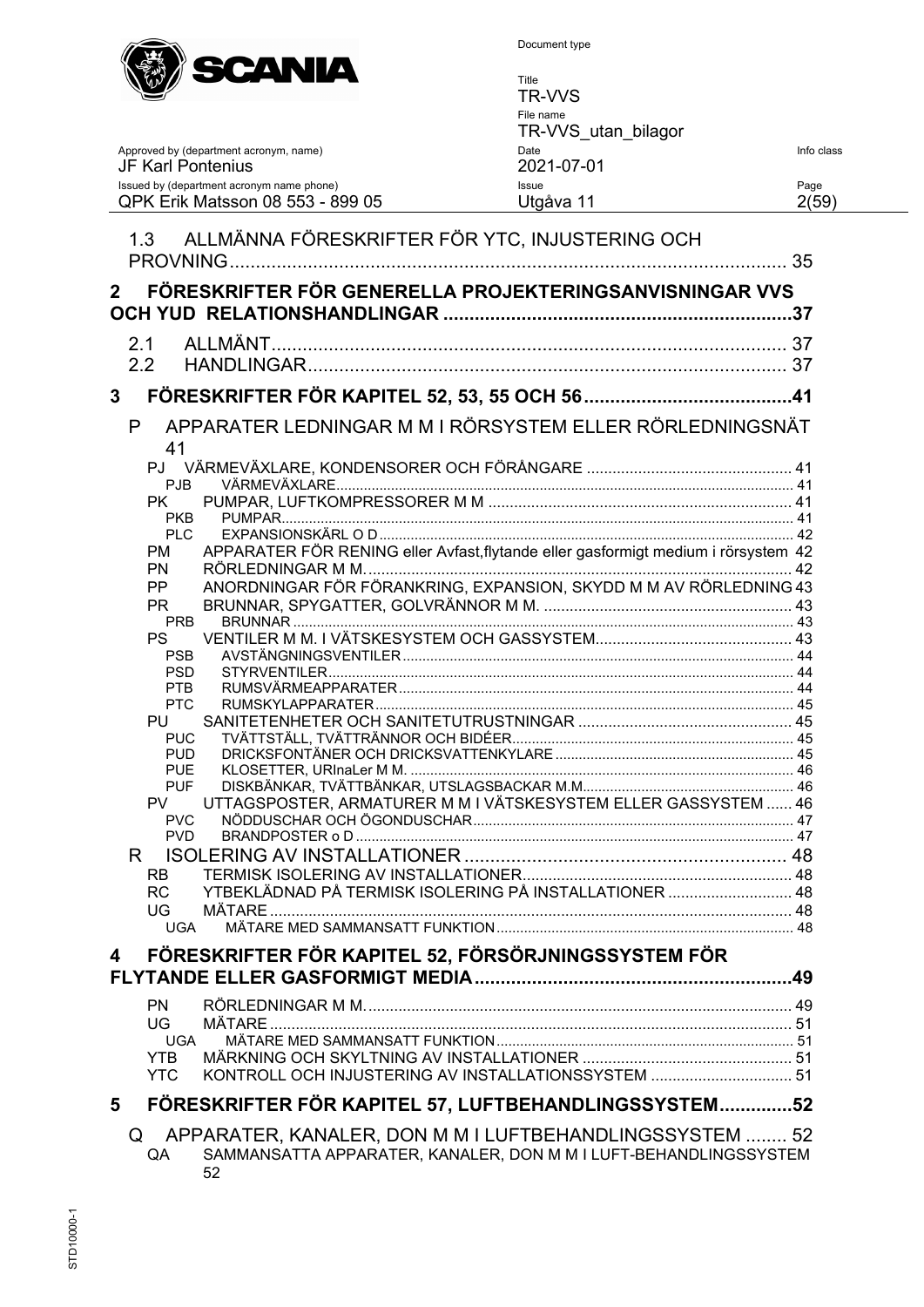

Title TR-VVS File name TR-VVS\_utan\_bilagor Approved by (department acronym, name) Date Theory Date Theory Date Info class<br>
2021-07-01 JF Karl Pontenius<br>
Issued by (department acronym name phone)<br>
Issue Issued by (department acronym name phone) Issue Page

| QPK Erik Matsson 08 553 - 899 05                              | Utgåva 11<br>3(59)                                        |
|---------------------------------------------------------------|-----------------------------------------------------------|
| QAB                                                           |                                                           |
| QF                                                            |                                                           |
| QFC                                                           |                                                           |
| QGB                                                           |                                                           |
|                                                               |                                                           |
| QJB                                                           |                                                           |
| QJC                                                           | SPJÄLL FÖR SKYDD MOT SPRIDNING AV BRAND OCH BRANDGAS  54  |
| QJJ                                                           |                                                           |
| QL                                                            |                                                           |
| <b>QLB</b><br><b>QLE</b>                                      | LUCKOR I VENTILATIONSKANAL FÖR RENSNING OCH INSPEKTION 55 |
| QM.                                                           |                                                           |
| QMB                                                           |                                                           |
| OMC.1                                                         |                                                           |
| <b>OME</b>                                                    |                                                           |
| QMF                                                           |                                                           |
| R.                                                            |                                                           |
| RB -                                                          |                                                           |
| FÖRESKRIFTER FÖR KAPITEL 57, LUFTBEHANDLINGSSYSTEM FÖR<br>6   |                                                           |
|                                                               |                                                           |
|                                                               |                                                           |
| 6.1                                                           |                                                           |
| 6.2                                                           |                                                           |
| 6.3                                                           | UTSUG FRÅN MASKINER, TORR BEARBETNING 57                  |
| 6.3.1                                                         |                                                           |
| 6.3.2                                                         |                                                           |
| 6.4                                                           | UTSUG FRÅN MASKINER, VÅT BEARBETNING, EMULSIONER 57       |
| 6.5                                                           |                                                           |
| 6.6                                                           |                                                           |
| 6.7                                                           |                                                           |
| 6.8                                                           | UTSUG FRÅN VÄRMEALSTRANDE PROCESSER (GJUTERI, HÄRDERI     |
| 59                                                            |                                                           |
| $M M$ .)                                                      |                                                           |
| 6.9                                                           |                                                           |
| 6.10                                                          |                                                           |
| 6.11                                                          | RIKTLINJER FÖR VENTILATION VID TRUCKLADDNING  59          |
|                                                               |                                                           |
| BILAGA 1 - BULLERKRAV FÖR NYA BULLERKÄLLOR I SÖDERTÄLJE       |                                                           |
| <b>BILAGA 2 -</b>                                             |                                                           |
| BILAGA 3 - PRINCIPSKISS FÖR INSTALLATION AV VÄRMEVÄXLARE      |                                                           |
| BILAGA 4 - PRINCIPSKISS FÖR MONTERING AV BRANDPOST            |                                                           |
| BILAGA 5 - PRINCIPSKISS FÖR TRYCKLUFTSSYSTEM                  |                                                           |
|                                                               |                                                           |
| BILAGA 6 - PRINCIPSKISS FÖR TRYCKLUFTSUTTAG OCH               |                                                           |
| <b>VATTENAVSKILJARE</b>                                       |                                                           |
| BILAGA 7 - STANDARD FÖR LUFTENHETER TILL MONTERINGSVERKSTÄDER |                                                           |
| BILAGA 8 - RIKTLINJER FÖR VENTILATION VID TRUCKLADDNING       |                                                           |

**BILAGA 9 – STANDARDLÖSNING FÖR OLJEDIMAVSKILJARE, ABSOLENT**

**BILAGA 10 - VENTILATION OCH SLÄCK UGNAR**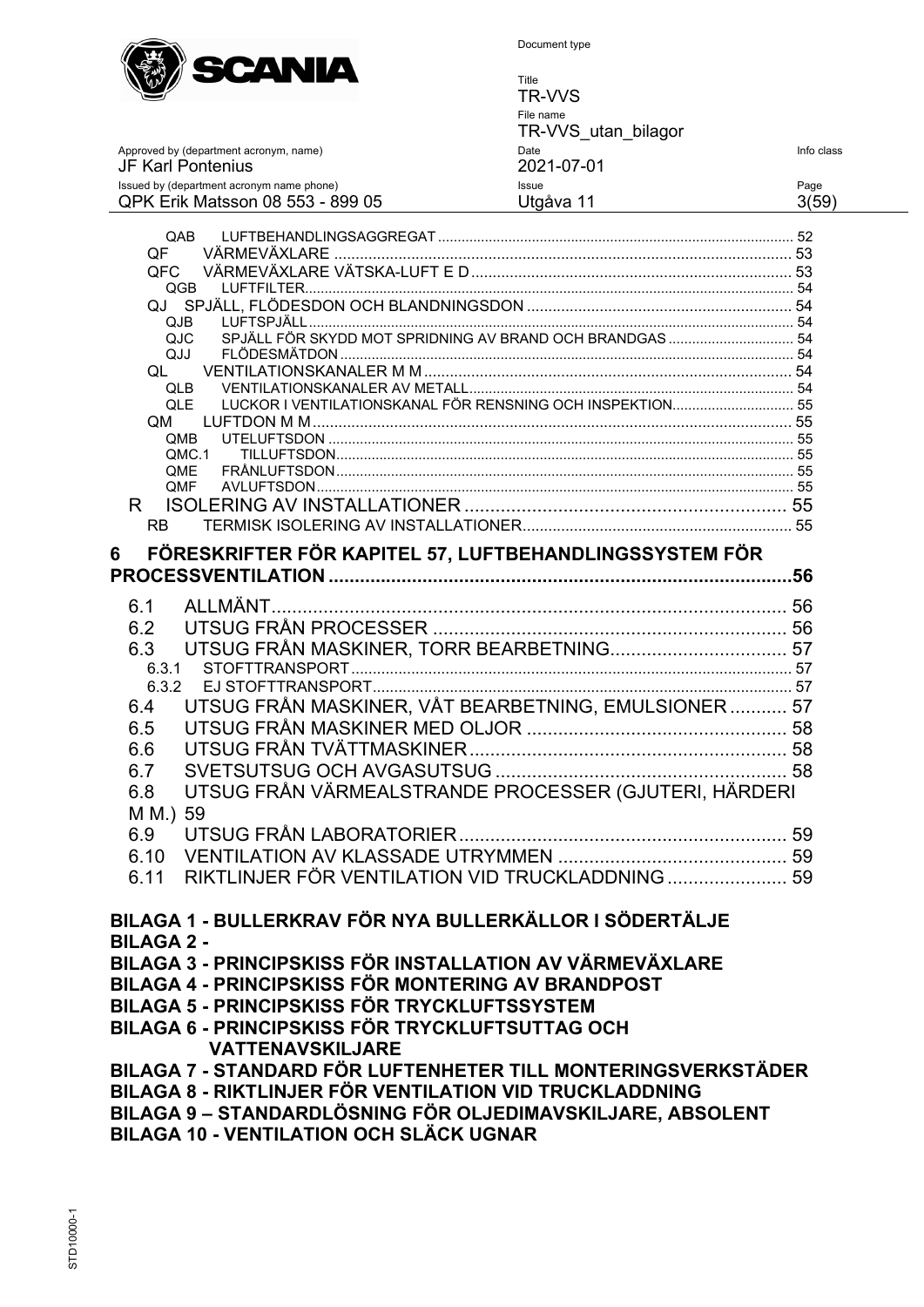

Approved by (department acronym, name)

Issued by (department acronym name phone) QPK Erik Matsson 08 553 - 899 05

JF Karl Pontenius

Document type

| Title               |            |
|---------------------|------------|
| TR-VVS              |            |
| File name           |            |
| TR-VVS utan bilagor |            |
| Date                | Info class |
| 2021-07-01          |            |
| Issue               | Page       |
| Utgåva 11           |            |

# <span id="page-3-0"></span>**GILTIGHETSOMRÅDE**

Tekniska riktlinjer VVS gäller för fastighetsutrustning och infrastruktur inom Scania CV AB-koncernen i Sverige. TR-VVS ska användas för all projektering och utförande gällande fastighetsutrustning och infrastruktur vid ny- och ombyggnationer.

Texten i detta dokument kompletterar norm för samma kapitel. Strukturen är utförd efter samma system som AMA 19(koder kollas generellt), (BSAB-systemet). Samtliga koder ur AMA är ej medtagna, utan endast de mest frekventa. AMA, RA och AMA-nytt kompletterar beskrivningstexten. Där kommentarer utelämnats gäller AMA. Vid konflikt med AMA gäller denna beskrivning. Koder och rubriker som ej finns i AMA eller RA förekommer.

Kylsystem ska även följa svensk kylnorm.

# <span id="page-3-1"></span>**ÄNDRINGAR FRÅN TR-VVS UTGÅVA 10**

1.1.2 Uppdaterad GWP tal från 750 till 650 för kylmaskin/värmepump.

PVC NÖDDUSCHAR OCH ÖGONDUSCHAR Uppdaterad text som hänvisar till AFS 1999:7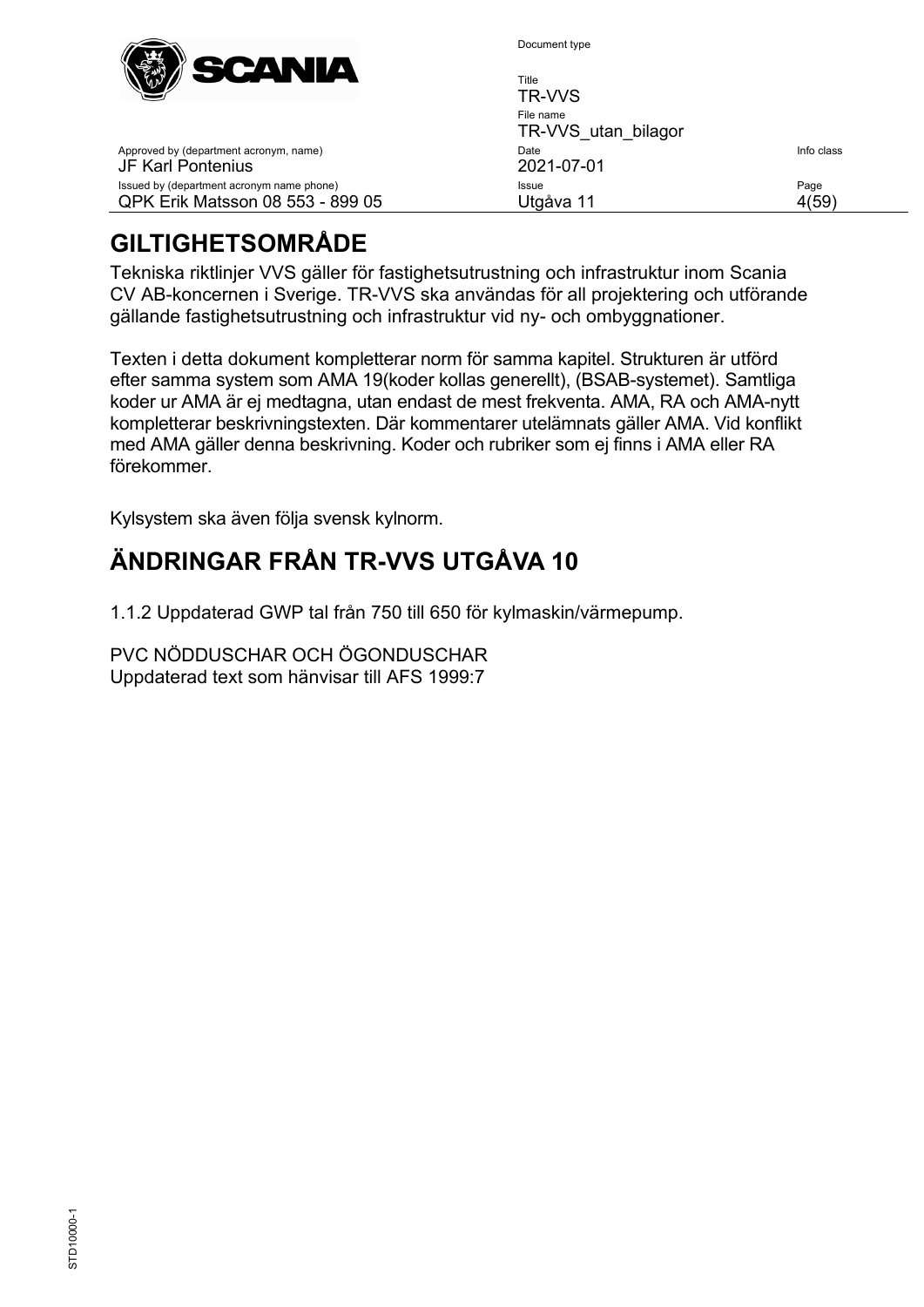

Document type

| -------<br>$\mathbb{W} \mathbb{Z}$                                            | Title<br>TR-VVS                  |               |
|-------------------------------------------------------------------------------|----------------------------------|---------------|
|                                                                               | File name<br>TR-VVS utan bilagor |               |
| Approved by (department acronym, name)<br>JF Karl Pontenius                   | Date<br>2021-07-01               | Info class    |
| Issued by (department acronym name phone)<br>QPK Erik Matsson 08 553 - 899 05 | Issue<br>Utqåva 11               | Page<br>5(59) |

# <span id="page-4-0"></span>**1 ALLMÄNNA FÖRESKRIFTER FÖR KAPITEL 8, 52, 54, 55, 56 OCH 57**

# <span id="page-4-1"></span>**1.1 ALLMÄNNA FÖRESKRIFTER**

# <span id="page-4-2"></span>*1.1.1 LOKALTEMPERATURER OCH LUFTFLÖDEN*

De dimensionerade luftflödena gäller under förutsättning att de sammanlagrade frånluftsmängderna inte överstiger detta värde. Om så är fallet gäller den sammanlagrade frånluftsmängden. Övertryck ska råda i kontor gentemot verkstadsutrymmen. Vid installation av kyla i en anläggning, bör först någon typ av solavskärmning installeras för att minska värmelasten. Vid dimensionering används de högre flödena (sommarluftflöden).

| <b>Verksamhet</b>         | Lokaltemperatur              |                     | <b>Dimensionerande</b><br>luftflöde (I/s/m <sup>2</sup> ) |                  | <b>Drag</b> | Kyla                   |
|---------------------------|------------------------------|---------------------|-----------------------------------------------------------|------------------|-------------|------------------------|
|                           | <b>Sommar</b>                | <b>Vinter</b>       | Sommar                                                    | <b>Vinter</b>    | (m/s)       |                        |
| Verkstad/                 |                              | $19^{\circ}$ C      | 5,0 <sup>4</sup>                                          | 2,5 <sup>4</sup> | 0,25        | Nej                    |
| bearbetning               |                              |                     |                                                           |                  |             |                        |
| Härderier                 |                              | $19^{\circ}$ C      |                                                           | $8 - 12$         | 0,30        | Nej                    |
| Gjuteri                   |                              | $19^{\circ}$ C      |                                                           | 10-20            | 0,30        | Nej                    |
| Montering                 |                              | $19^{\circ}$ C      | $2 - 34$                                                  | 1,5 <sup>4</sup> | 0,25        | Nej                    |
| Lager                     |                              | $18^{\circ}$ C      | $2 - 2,54$                                                | $0,5-1,54$       | 0,25        | Nej                    |
| Transformator             | Minst $+5^{\circ}$ C         |                     |                                                           | Varvtalsstyrning |             | Nej                    |
| Matsalar                  | $25^{\circ}$ C <sup>2</sup>  | $21^{\circ}$ C      |                                                           | $5, 5 - 7$       | 0,15        | Vid behov              |
| Kök                       | $25^{\circ}$ C <sup>2</sup>  | $21^{\circ}$ C      |                                                           | $5,5 - 14$       | 0,25        | Vid behov              |
| Modulkontor               | $25^{\circ}$ C               | $21^{\circ}$ C      | 20 I/s * antalet personer                                 |                  | 0,15        | Om $ja3$               |
| Modulkontor               | $25^{\circ}$ C $^2$          | $21^{\circ}$ C      | 25 I/s * antalet personer                                 |                  | 0,15        | Om $nej3$              |
| Kontorslandskap           | $25^{\circ}$ C               | $21^{\circ}$ C      | 15 I/s * antalet personer                                 |                  | 0, 15       | Om ja $3$              |
| Kontorslandskap           | $25^{\circ}$ C $^2$          | $21^{\circ}$ C      | 20 I/s * antalet personer                                 |                  | 0,15        | Om $nej^3$             |
| Konferensrum <sup>5</sup> | $25^{\circ}$ C <sup>2</sup>  | $21^{\circ}$ C      | 7 $\sqrt{ }s$ * arean (m <sup>2</sup> ) eller             |                  | 0, 15       | Vid behov <sup>3</sup> |
|                           |                              |                     | 15 l/s * antalet personer                                 |                  |             |                        |
| $20^{\circ}$ C            |                              | 25-30 I/s * antalet | 0,15                                                      | Nej              |             |                        |
| Träningslokal             |                              |                     | personer                                                  |                  |             |                        |
| Omklädningsrum            |                              | $22^{\circ}$ C      | 8,5 l/s * skåp <sup>6</sup>                               |                  | 0, 15       | Nej                    |
| Toalett                   | Lokalberoende                |                     | 15                                                        |                  |             | Nej                    |
| Dusch                     |                              | $22^{\circ}$ C      | 20                                                        |                  |             | Nej                    |
| Urinoar                   | Lokalberoende                |                     |                                                           | 15               |             | Nej                    |
| UC, fläktrum              | $+15^{\circ}$ C <sup>1</sup> |                     |                                                           |                  |             | Nej                    |

|  | Tabell 1. Tabell över lokaltemperaturer och luftflöden för olika verksamheter. |
|--|--------------------------------------------------------------------------------|
|  |                                                                                |

*<sup>1</sup> Vid utetemperaturer som är högre än lokaltemperaturens maxvärde, ska temperaturen följa utetemperaturen.*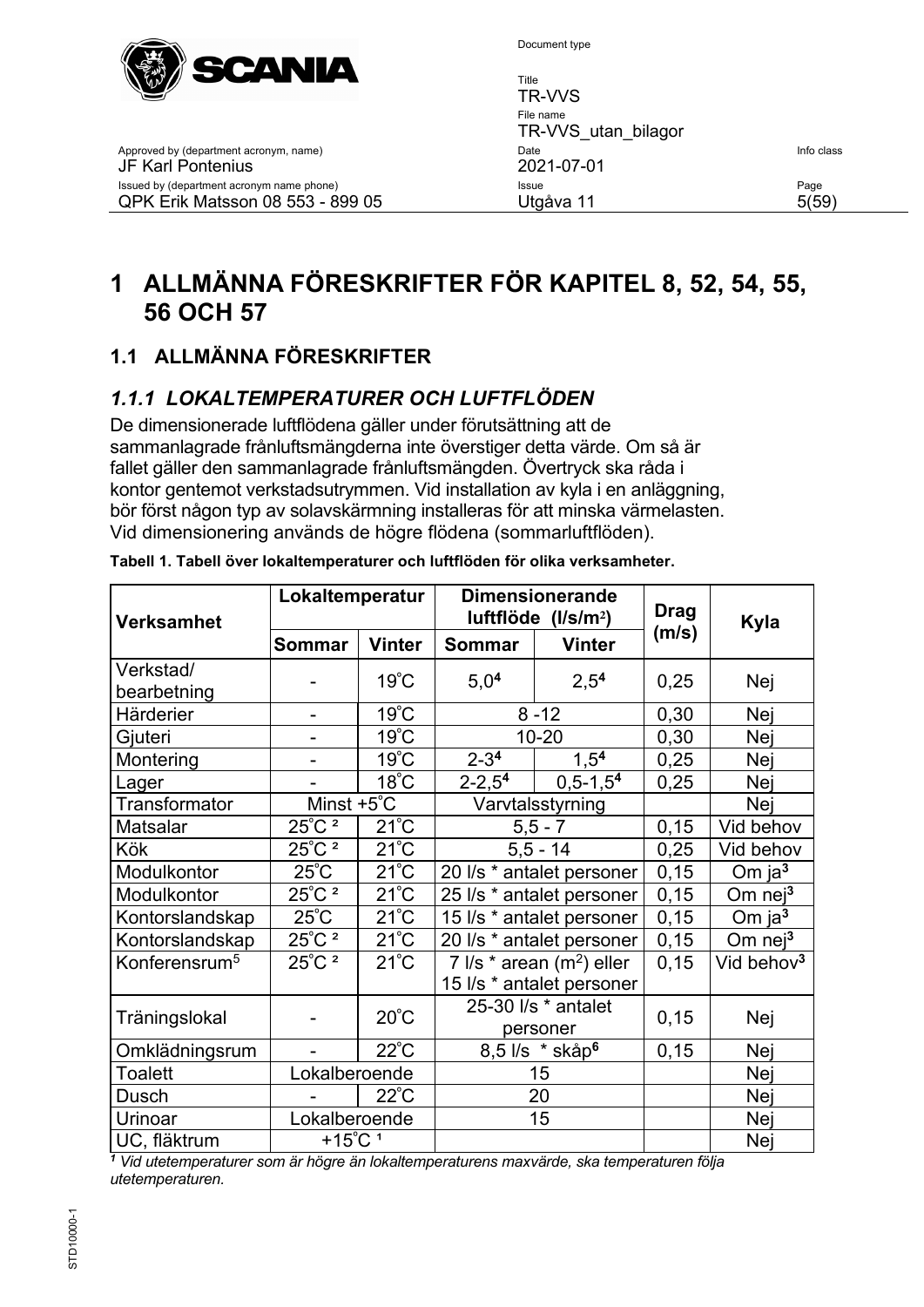

| ______<br>___<br>$\mathbb{W} \mathbb{Z}$                                      | Title<br>TR-VVS                  |               |
|-------------------------------------------------------------------------------|----------------------------------|---------------|
|                                                                               | File name<br>TR-VVS utan bilagor |               |
| Approved by (department acronym, name)<br>JF Karl Pontenius                   | Date<br>2021-07-01               | Info class    |
| Issued by (department acronym name phone)<br>QPK Erik Matsson 08 553 - 899 05 | Issue<br>Utgåva 11               | Page<br>6(59) |
|                                                                               |                                  |               |

<sup>2</sup> Om köldbärare/kyla finns tillgänglig, i annat fall se fotnot <sup>1</sup>.

*<sup>3</sup>Alltid kyld tilluft. Ja/Nej avser kylbafflar eller luftkylare*

*<sup>4</sup>Verkstads- och bearbetningslokaler ska normalt alltid utföras utan kyla. Dessa lokaler ventileras av två skäl, dels att tillföra friskluft och dels för att föra bort värme från byggnaden. Därför förordas att luftflödet varieras beroende på utomhustemperaturen, när utomhustemperaturen understiger byggnadens balanstemperatur så ventileras byggnaden med vinterflödet och när utomhustemperaturen överstiger balanstemperaturen så ökas luftflödet med en kurva till sommarflödet.*

*<sup>5</sup> Dimensionerande antal personer ska framgå på relationsritning.*

*<sup>6</sup> Där man har två skåp(1st ren och 1st smutsig) bör man exempelvis fördela flödet (8,5 l/s ) med ca.80% till smutsiga delen och 20% till rena delen*

#### <span id="page-5-0"></span>*1.1.2 DIMENSIONERANDE DATA FÖR VENTILATIONSAGGREGAT, LUFTVÄRMARE OCH LUFTKYLARE*

Ventilationsaggregat, luftvärmare och luftkylare ska dimensioneras efter tabell 2. Kylmaskin/värmepump väljs med GWP värde under 650.

| Tabell 2. Dimensionerande utetemperatur för ventilationsaggregat, luftvärmare och luftkylare |  |
|----------------------------------------------------------------------------------------------|--|
| för olika orter.                                                                             |  |

| Ort               |                | <b>Dimensionerande</b><br>sommarutetemperatur<br>och luftfuktighet |                    | <b>Dimensionerande</b><br>vinterutetemperatur |
|-------------------|----------------|--------------------------------------------------------------------|--------------------|-----------------------------------------------|
|                   | Temperatur     | Relativ<br>luftfuktighet                                           | <b>Ventilation</b> | Luftvärmare<br>och radiatorer                 |
| Luleå             | $25^{\circ}$ C | 45 %                                                               | $-32^{\circ}$ C    | $-27.7$ °C                                    |
| <b>Oskarshamn</b> | $27^{\circ}$ C | 50 %                                                               | $-18^{\circ}$ C    | $-15.0$ °C                                    |
| <b>Södertälje</b> | $27^{\circ}$ C | 50 %                                                               | $-22^{\circ}$ C    | $-16.2^{\circ}$ C                             |

Dimensionerande temperatur kan ses under avsnitt [1.1.5](#page-7-0) [DIMENSIONERANDE TEMPERATUR I MEDIASYSTEM.](#page-7-0)

Luftkylare i aggregat ska dimensioneras så att medryckning av kondensvatten inte sker.

Ventilationsaggregat ska om det är ekonomiskt försvarbart installeras med värmeåtervinning. Roterande värmeväxlare är att föredra. Om vätskekopplad värmeåtervinning används ska etylenglykolhalten vara enligt tabell 3 för de olika orterna. Temperaturverkningsgraden bör vara minst 50 % vid balans mellan till- och frånluft.

| Tabell 3. Etylenglykolhalt för olika orter. |  |
|---------------------------------------------|--|
|---------------------------------------------|--|

| Ort               | Etylenglykolhalt,<br>volymprocent | <b>Fryspunkt</b> |
|-------------------|-----------------------------------|------------------|
| Luleå             | 40%                               | $-25^{\circ}$ C  |
| <b>Oskarshamn</b> | 30%                               | $-16^{\circ}$ C  |
| Södertälje        | 30%                               | $-16\degree C$   |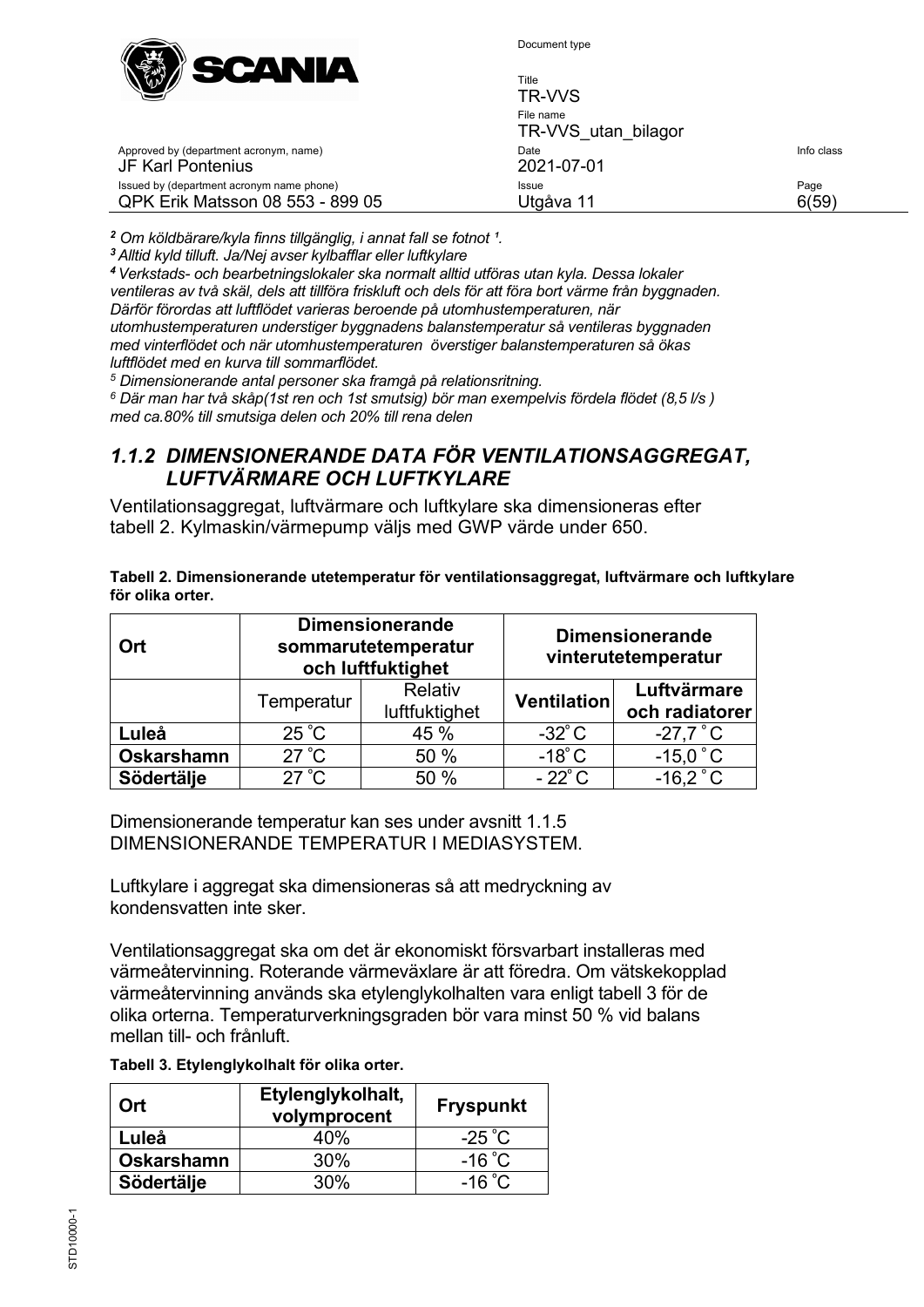

| $\mathbb{W} \mathbb{Z}$                                                       | Title<br><b>TR-VVS</b>           |               |
|-------------------------------------------------------------------------------|----------------------------------|---------------|
|                                                                               | File name<br>TR-VVS utan bilagor |               |
| Approved by (department acronym, name)<br><b>JF Karl Pontenius</b>            | Date<br>2021-07-01               | Info class    |
| Issued by (department acronym name phone)<br>QPK Erik Matsson 08 553 - 899 05 | Issue<br>Utgåva 11               | Page<br>7(59) |

# <span id="page-6-0"></span>*1.1.3 DIMENSIONERING RÖR*

Huvudledningar och fördelningsledningar dimensioneras för ett maximalt tryckfall på 100 Pa/m.

# <span id="page-6-1"></span>*1.1.4 DIMENSIONERANDE TRYCK I MEDIASYSTEM*

#### <span id="page-6-2"></span>**1.1.4.1 TRYCKKLASS I MEDIASYSTEM**

Tabell 4 visar vilken tryckklass som de olika mediasystemen ska vara klassade för.

| <b>Mediasystem</b>  | <b>Tryckklass</b> | Högsta tillåtna tryck (PS) |
|---------------------|-------------------|----------------------------|
| Fjärrvärme          | Min PN16          | *Max 15 bar**              |
| Sekundärvärmesystem | Min PN10          | *Max 9 bar                 |
| Frikylasystem       | Min PN10          | *Max 9 bar                 |
| Köldbärarsystem     | Min PN10          | *Max 9 bar                 |
| Stadsvatten         | Min PN10          | *Max 9 bar                 |
| Tryckluft, 7 bar    | Min PN10          | *Max 9 bar                 |
| Tryckluft, 10 bar   | Min PN16          | *Max 15 bar                |
| Tryckluft, 14 bar   | Min PN16          | *Max 15 bar                |

#### **Tabell 4. Tryckklass för mediasystem.**

**\* Säkerhetsventilens öppningstryck**

<span id="page-6-3"></span>**\*\* Svensk Fjärrvärme Tekniska bestämmelser skall följas**

#### **1.1.4.2 DIFFERENSTRYCK I VÄRMESYSTEM**

Tillgängligt differenstryck på specifik plats bör stämmas av med sakkunnig person.

#### <span id="page-6-4"></span>**1.1.4.3 DIFFERENSTRYCK I KYLSYSTEM**

Tillgängligt differenstryck på specifik plats bör stämmas av med sakkunnig person.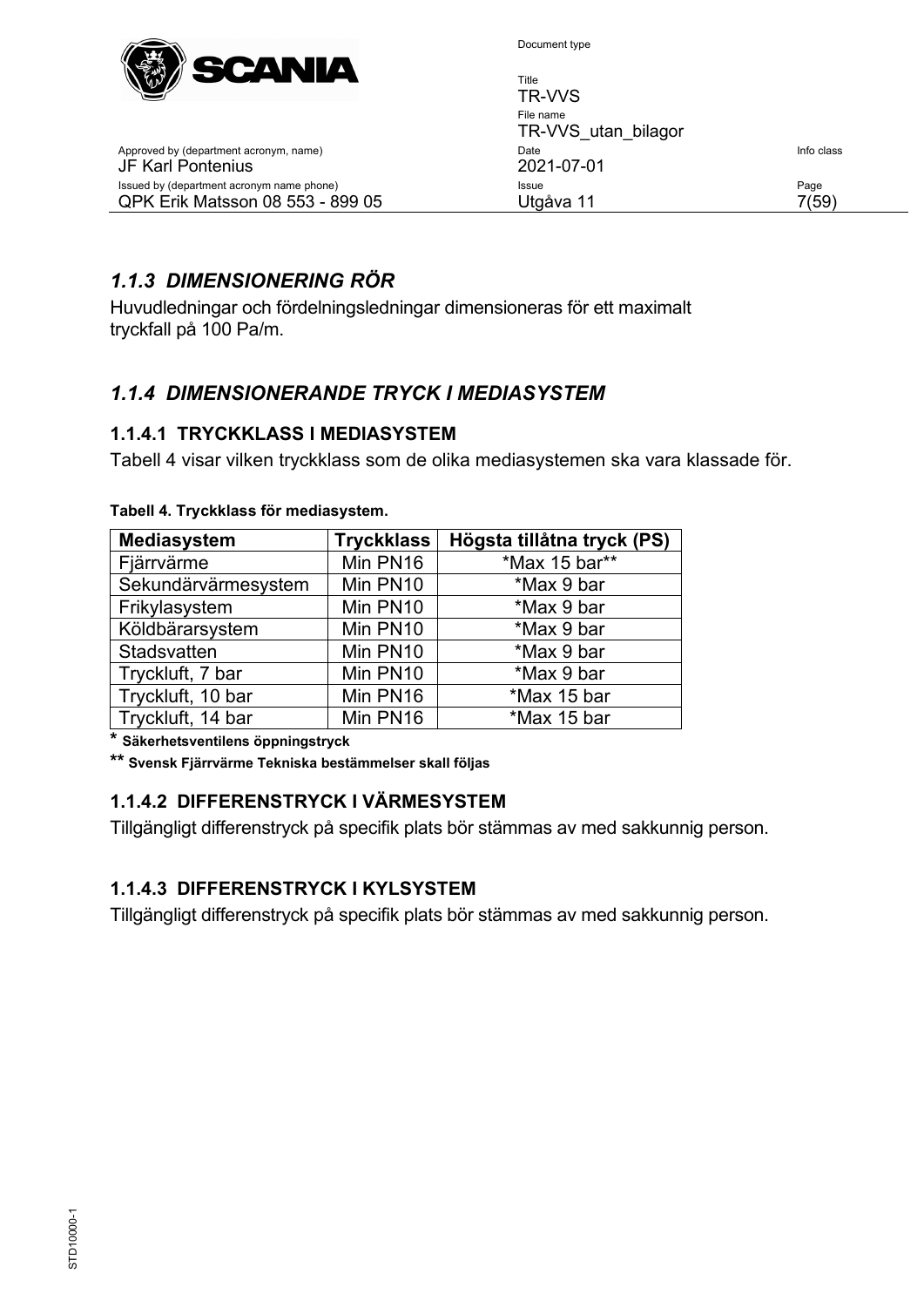

| VW COMME                                                                      | Title<br>TR-VVS                  |               |
|-------------------------------------------------------------------------------|----------------------------------|---------------|
|                                                                               | File name<br>TR-VVS utan bilagor |               |
| Approved by (department acronym, name)<br>JF Karl Pontenius                   | Date<br>2021-07-01               | Info class    |
| Issued by (department acronym name phone)<br>QPK Erik Matsson 08 553 - 899 05 | Issue<br>Utgåva 11               | Page<br>8(59) |
|                                                                               |                                  |               |

# <span id="page-7-0"></span>*1.1.5 DIMENSIONERANDE TEMPERATUR I MEDIASYSTEM*

#### <span id="page-7-1"></span>**1.1.5.1 VÄRMESYSTEM**

Värmesystem dimensioneras för ett temperaturprogram på vattenkretsen på 60-30º C. Styrventiler ska däremot dimensioneras för 80-30º C om det finns gamla aggregat i anläggningen som är dimensionerade för 80-30º C och tilloppstemperaturen under vintern är 80º C.



#### <span id="page-7-2"></span>**1.1.5.2 KYLSYSTEM**

Kylbafflar dimensioneras för ett temperaturprogram på vattenkretsen på 19- 23<sup>o</sup>C (högtempkyla). Kylbatteri för ventilationsaggregat dimensioneras för en framledningstemperatur på 18 °C.

Returtemperaturen ska hållas så hög som möjligt med hänsyn tagen till tekniska och ekonomiska aspekter.

#### **LULEÅ**

Köldbärartemperaturen måste projektanpassas då det finns ett flertal olika köldbärarsystem.

#### **OSKARSHAMN**

Köldbärartemperaturen måste projektanpassas då det finns ett flertal olika köldbärarsystem.

#### **SÖDERTÄLJE**

Kylsystem (utom kylbafflar och kylbatteri för ventilationsaggregat) ska dimensioneras för ett temperaturprogram på vattenkretsen på 11-18º C. Framledningstemperaturen i köldbärarsystem kan variera något beroende på var i kylsystemet som inkopplingspunkten är.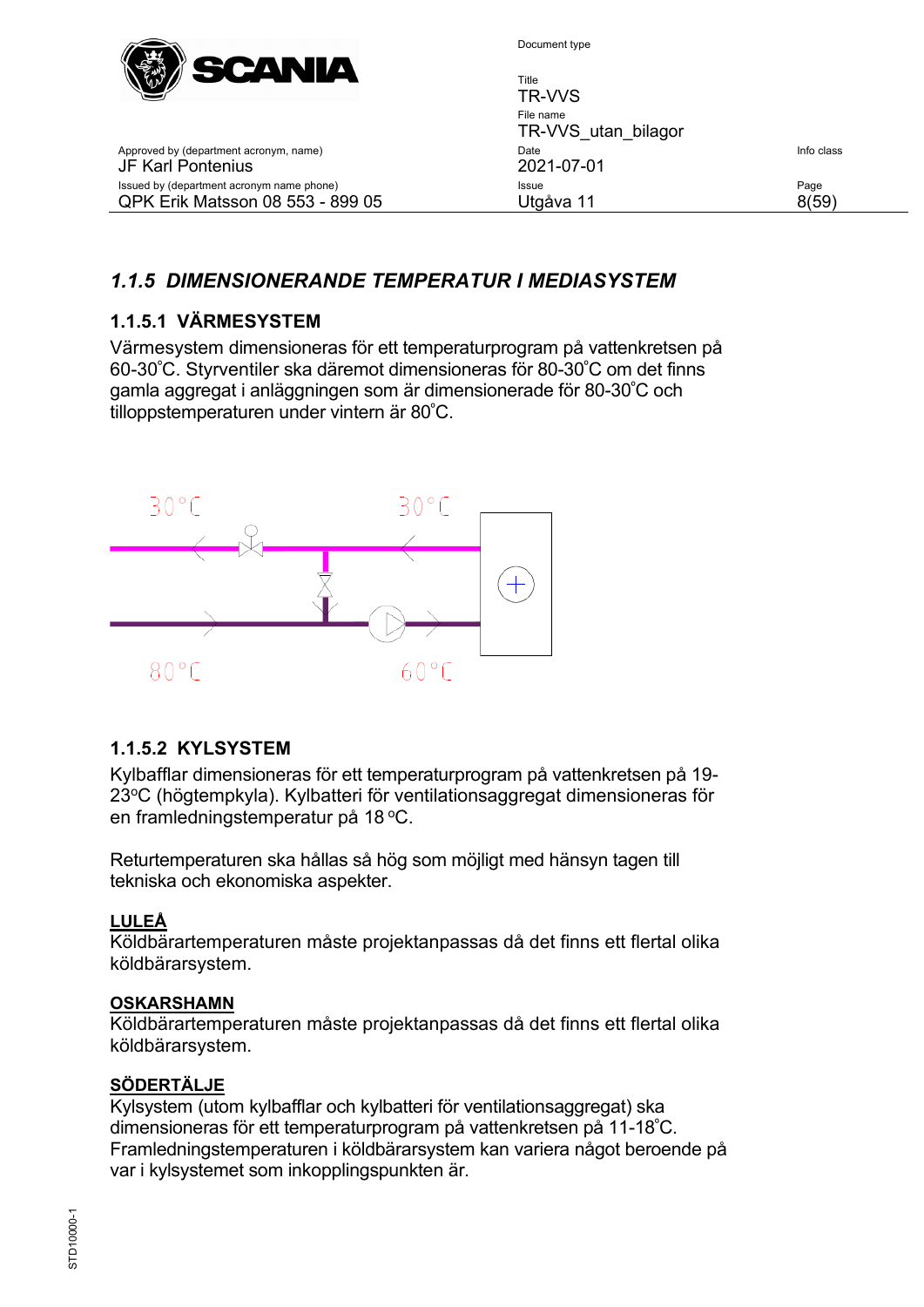

| $\mathbb{W} \mathbb{Z}$<br>-----<br>---                                       | Title<br>TR-VVS                  |               |
|-------------------------------------------------------------------------------|----------------------------------|---------------|
|                                                                               | File name<br>TR-VVS utan bilagor |               |
| Approved by (department acronym, name)<br>JF Karl Pontenius                   | Date<br>2021-07-01               | Info class    |
| Issued by (department acronym name phone)<br>QPK Erik Matsson 08 553 - 899 05 | <b>Issue</b><br>Utgåva 11        | Page<br>9(59) |

Om utrustning klarar en ingående kylvattentemperatur på ca 18º C, så är det fördelaktigt att nyttja kylsystemets returledning. Kylvattnet används då två gånger och mindre vatten pumpas således runt i systemet samt att mer kyleffekt går att få ut från frikylavattnet.

# <span id="page-8-0"></span>*1.1.6 TRYCKLUFTSKVALITÉ*

## <span id="page-8-1"></span>**1.1.6.1 LULEÅ**

# *Centralt 7-barssystem*

#### **Lufttryck**

Pneumatikutrustning ska dimensioneras för en systemtrycksvariation enligt tabell 5. Detta gäller även vid beräkning av krafter från t.ex. cylindrar.

**Tabell 5. Aktuellt systemtryck och dimensionerande tryck för ny utrustning i Luleås tryckluftsnät.**

| <sup>'</sup> Område | <b>Aktuellt systemtryck</b> | Dimensionerande tryck för ny utrustning |
|---------------------|-----------------------------|-----------------------------------------|
| ∣ Luleå             | 6,6 $\pm$ 0,3 bar (e)       | 5-7 bar $(e)$                           |

#### **Luftfuktighet**

≤ +7 grader, enligt SS-ISO 8573-1:2010 uppfyller det klass 5.

#### **Oljeinnehåll**

≤ 0,01 mg/m³, enligt SS-ISO 8573-1:2010 uppfyller det klass 1.

#### **Partiklar**

Inga särskilda krav finns.

#### **Behövs högre krav på tryckluftskvalitén får det ordnas lokalt.**

#### <span id="page-8-2"></span>**1.1.6.2 OSKARSHAMN**

I Oskarshamn finns tryckluftssystem för karossverkstaden, för montering, för press och målerier samt för tekniskt center.

#### **Lufttryck**

Pneumatikutrustning ska dimensioneras för en systemtrycksvariation enligt kolumn "Dimensionerande tryck för ny utrustning" i tabell 6. Detta gäller även vid beräkning av krafter från t.ex. cylindrar. Aktuellt systemtryck i Oskarshamns tryckluftsnät är enligt kolumnen "Aktuellt systemtryck" i tabell 6.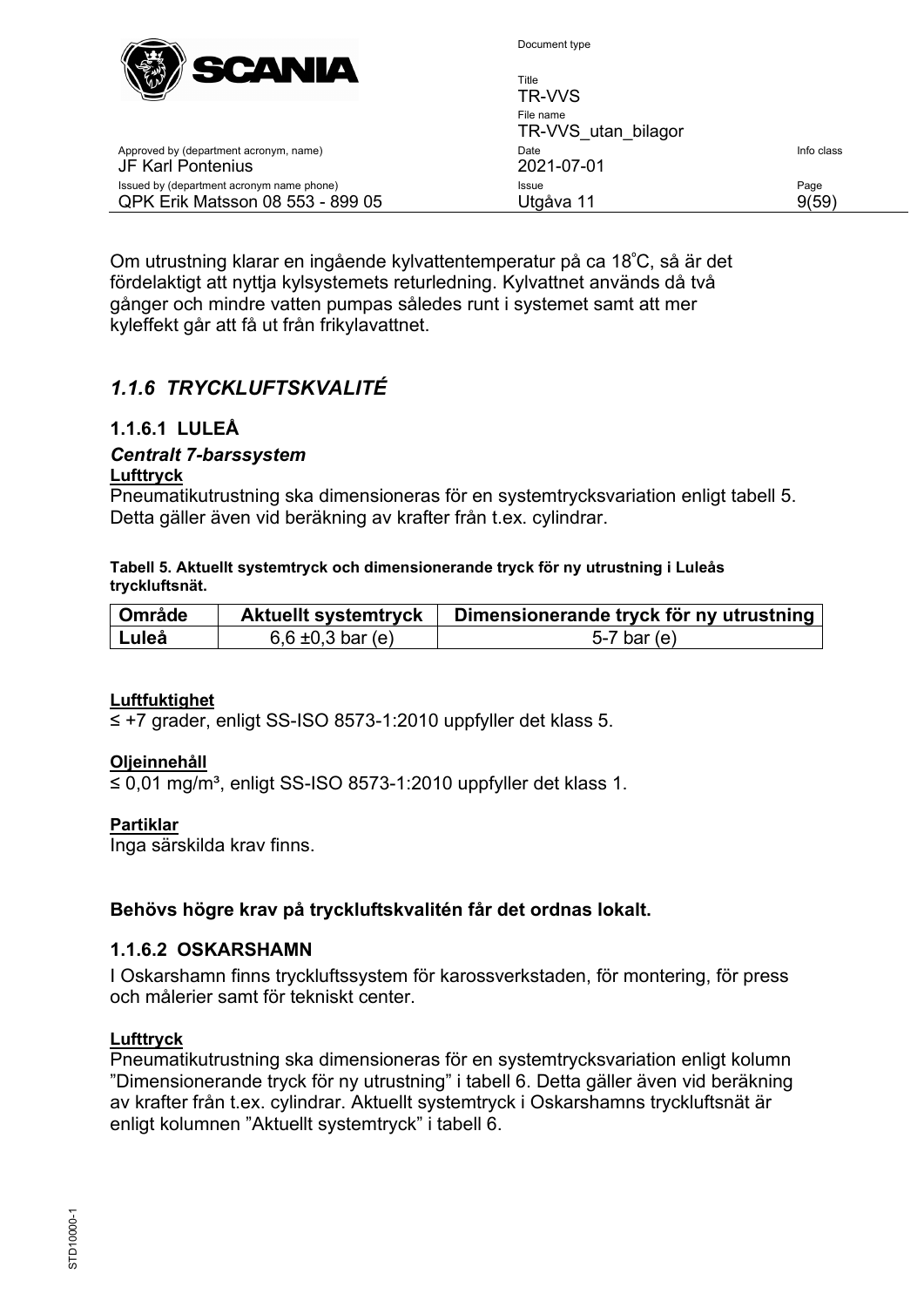

Title

| $\sum$                                                                        | TR-VVS                           |                |
|-------------------------------------------------------------------------------|----------------------------------|----------------|
|                                                                               | File name<br>TR-VVS utan bilagor |                |
| Approved by (department acronym, name)<br>JF Karl Pontenius                   | Date<br>2021-07-01               | Info class     |
| Issued by (department acronym name phone)<br>QPK Erik Matsson 08 553 - 899 05 | Issue<br>Utgåva 11               | Page<br>10(59) |

**Tabell 6. Aktuellt systemtryck och dimensionerande tryck för ny utrustning i Oskarshamns tryckluftsnät.**

| <b>Område</b>                 | <b>Aktuellt systemtryck</b> | Dimensionerande tryck<br>för ny utrustning |
|-------------------------------|-----------------------------|--------------------------------------------|
| Karossverkstad                | $7\pm0.3$ bar (e)           | 5-7 bar $(e)$                              |
| Montering, press och målerier | $7\pm0.3$ bar (e)           | 5-7 bar $(e)$                              |
| <b>Tekniskt center</b>        | $7\pm0.3$ bar (e)           | $5-7$ bar (e)                              |

#### **Luftfuktighet**

**Tabell 7. Tryckdaggpunkt i Oskarshamns tryckluft.**

| <b>Område</b>                              | Luftfuktighet    | <b>Klass enligt</b><br>SS-ISO 8573-1:2010 |
|--------------------------------------------|------------------|-------------------------------------------|
| Karossverkstad                             | $\leq$ +7 grader |                                           |
| Montering, press och målerier <sup>1</sup> | $\leq$ +7 grader |                                           |
| <b>Tekniskt center</b>                     | $\leq$ +7 grader |                                           |

**1 Målerierna har AD-torkar och torkar tryckluften till fukt klass 3.**

#### **Oljeinnehåll**

**Tabell 8. Oljeinnehåll i Oskarshamns tryckluft.**

| <b>Område</b>                 | Oljeinnehåll                 | <b>Klass enligt</b><br>SS-ISO 8573-1:2010 |
|-------------------------------|------------------------------|-------------------------------------------|
| Karossverkstad                | $\leq$ 0,1 mg/m <sup>3</sup> |                                           |
| Montering, press och målerier | $\leq$ 0,1 mg/m <sup>3</sup> |                                           |
| <b>Tekniskt center</b>        | $\leq$ 1 mg/m <sup>3</sup>   |                                           |

#### **Partiklar**

Inga särskilda krav finns.

#### **Behövs högre krav på tryckluftskvalitén får det ordnas lokalt.**

#### <span id="page-9-0"></span>**1.1.6.3 SÖDERTÄLJE**

*Centralt 7-barssystem*

Tryckluften i det centrala 7-barssystemet håller följande luftkvalité: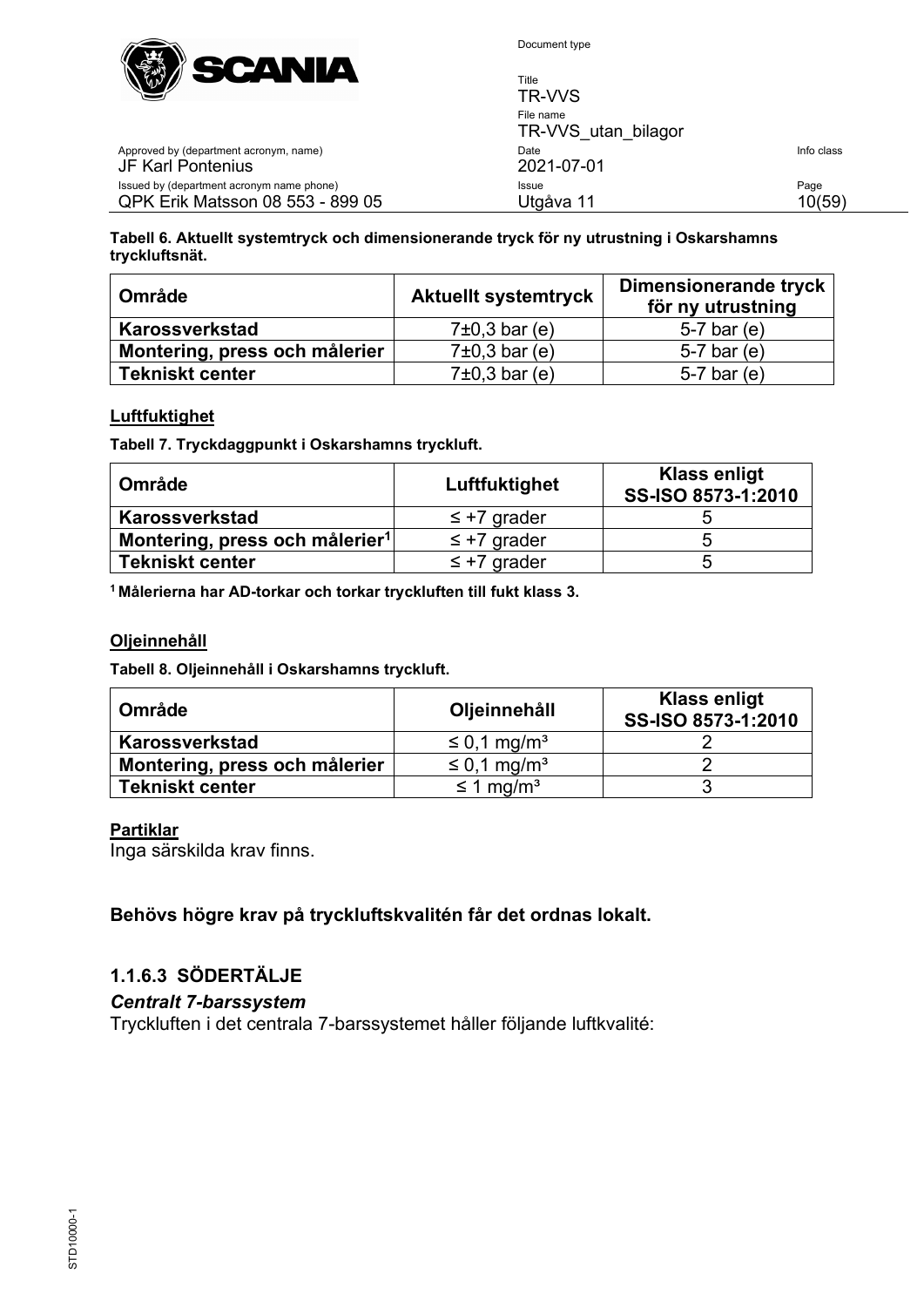

Document type

| <b>SUATTER</b><br>$\mathbb{C}^{n}$                                                   | Title<br>TR-VVS                  |                |
|--------------------------------------------------------------------------------------|----------------------------------|----------------|
|                                                                                      | File name<br>TR-VVS utan bilagor |                |
| Approved by (department acronym, name)<br>JF Karl Pontenius                          | Date<br>2021-07-01               | Info class     |
| Issued by (department acronym name phone)<br><b>QPK Erik Matsson 08 553 - 899 05</b> | Issue<br>Utqåva 11               | Page<br>11(59) |

#### **Lufttryck**

Pneumatikutrustning ska dimensioneras för en systemtrycksvariation enligt tabell 9. Detta gäller även vid beräkning av krafter från t.ex. cylindrar.

**Tabell 9. Aktuellt systemtryck och dimensionerande tryck för ny utrustning i Södertäljes 7 barssystem.**

| Område     | <b>Aktuellt systemtryck</b> | Dimensionerande tryck för ny utrustning |
|------------|-----------------------------|-----------------------------------------|
| Södertälje | 7,1 $\pm$ 0,15 bar (e)      | 5-7 bar $(e)$                           |

#### **Luftfuktighet**

≤ +7 grader, enligt SS-ISO 8573-1:2010 uppfyller det klass 5.

#### **Oljeinnehåll**

≤ 1 mg/m³, enligt SS-ISO 8573-1:2010 uppfyller det klass 3.

#### **Partiklar**

Inga särskilda krav finns.

**Behövs högre krav på tryckluftskvalitén får det ordnas lokalt.** Vissa verkstäder har utrustats med oljefilter på inkommande matning till byggnaden, detta p.g.a. krav från produktionen. I tabell 10 finns dessa byggnader redovisade samt hur stort oljeinnehållet är efter oljefiltret.

**Tabell 10. Oljeinnehåll i tryckluften för byggnader med separata oljefilter. Detta är angivet enligt standard SS-ISO 8573-1:2010.**

| <b>Byggnad</b>                     | Oljeinnehåll              |
|------------------------------------|---------------------------|
| 001-003                            | $≤0,1$ mg/m <sup>3</sup>  |
| 036-042                            | $≤0,1$ mg/m <sup>3</sup>  |
| Hela STC (101-106 inkl STEP & CD7) | $≤0,01$ mg/m <sup>3</sup> |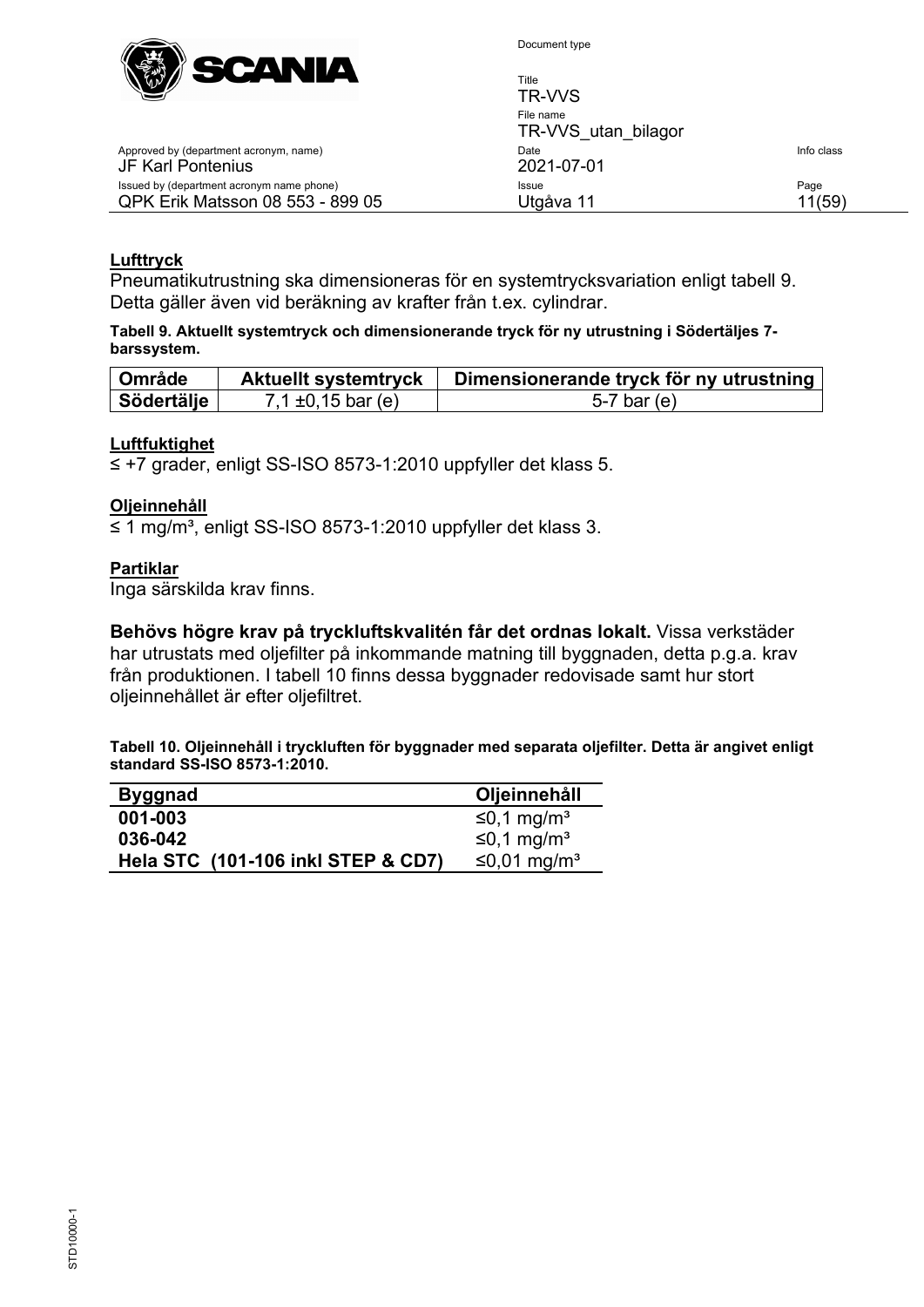

| Title | <b>TR-VVS</b>                    |                |
|-------|----------------------------------|----------------|
|       | File name<br>TR-VVS utan bilagor |                |
| Date  | 2021-07-01                       | Info class     |
|       | Issue<br>Utgåva 11               | Page<br>12(59) |

#### *14-barssystem på STC*

Approved by (department acronym, name)

Issued by (department acronym name phone) QPK Erik Matsson 08 553 - 899 05

JF Karl Pontenius

Inkopplingar mot 14-barssystemet bör undvikas om det är möjligt att använda 7 barssystemet. Tryckluften i STC´s 14-barssystem håller följande luftkvalité:

#### *Lufttryck*

Pneumatiksystem ska dimensioneras för en systemtrycksvariation enligt [Tabell 11.](#page-11-1)

<span id="page-11-1"></span>**Tabell 11. Aktuellt systemtryck och dimensionerande tryck för ny utrustning i Södertäljes 14 barssystem.**

| <b>Område</b> | <b>Aktuellt systemtryck</b> | Dimensionerande tryck för ny utrustning |  |  |  |
|---------------|-----------------------------|-----------------------------------------|--|--|--|
| Södertälje    | 12,5-14 bar (e)             | 11,5-12,5 bar (e)                       |  |  |  |

#### *Luftfuktighet*

≤ +7 grader, enligt SS-ISO 8573-1:2010 uppfyller det klass 5.

#### *Oljeinnehåll*

≤ 0,1 mg/m<sup>3</sup> enligt SS-ISO 8573-1:2010 uppfyller det klass 2.

#### *Partiklar*

Inga särskilda krav finns.

#### **Behövs högre krav på tryckluftskvalitén får det ordnas lokalt.**

#### <span id="page-11-0"></span>*1.1.7 EL FÖR VVS-ANLÄGGNINGAR*

Frekvensomformare till pumpar och fläktar ska i första hand vara en fristående enhet (ej inbyggd). Inbyggd frekvensomformare kan enbart väljas om det betjänade objektet inte är systemkritiskt och ekonomiska fördelar finns, men det måste motiveras och stämmas av med projektledaren.

<span id="page-11-2"></span>För övriga frågor se TR-EL.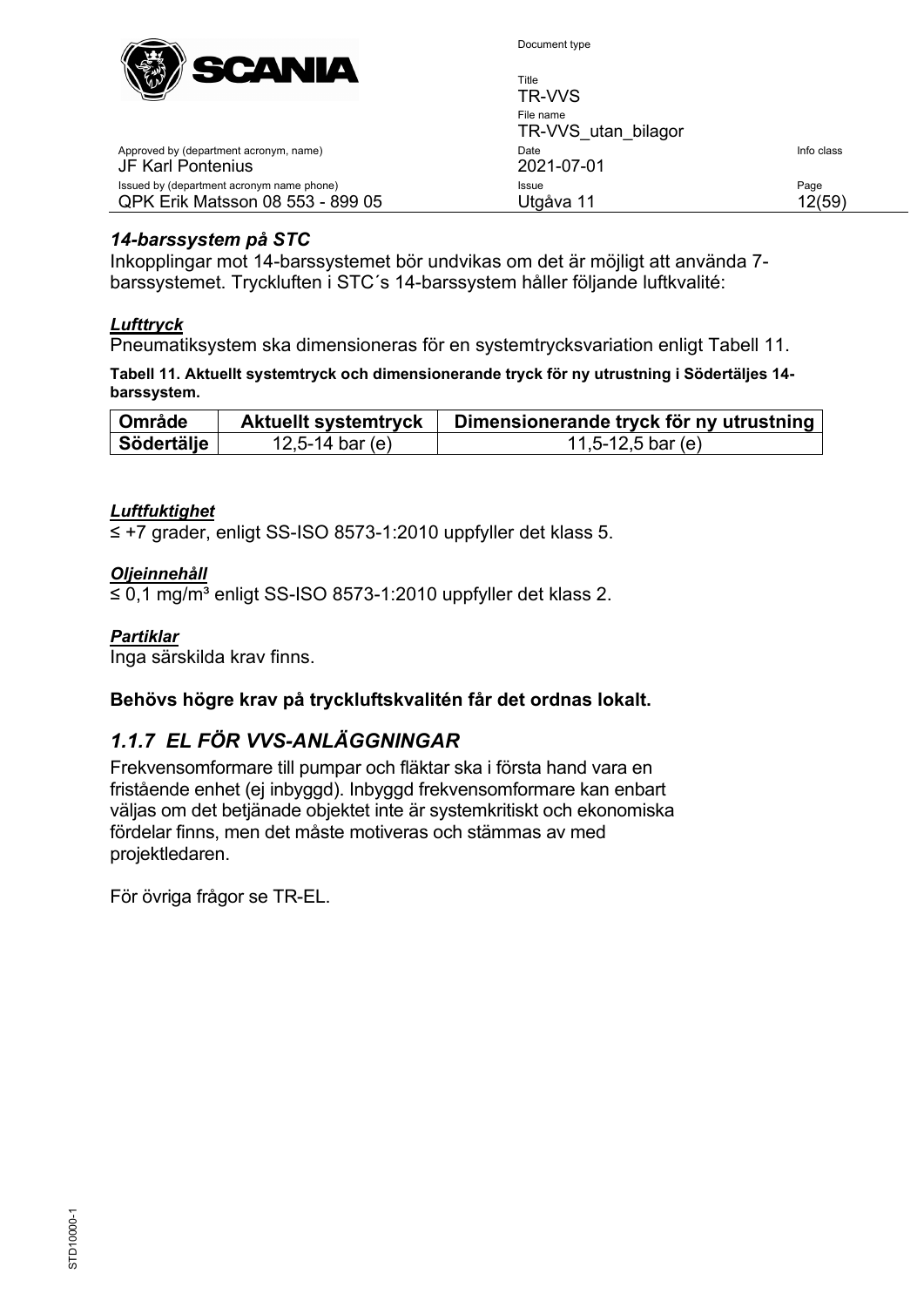

Title

| $W^{V}V$                                                                      | .<br>TR-VVS                      |                |
|-------------------------------------------------------------------------------|----------------------------------|----------------|
|                                                                               | File name<br>TR-VVS utan bilagor |                |
| Approved by (department acronym, name)<br>JF Karl Pontenius                   | Date<br>2021-07-01               | Info class     |
| Issued by (department acronym name phone)<br>QPK Erik Matsson 08 553 - 899 05 | Issue<br>Utgåva 11               | Page<br>13(59) |
|                                                                               |                                  |                |

# <span id="page-12-0"></span>*1.1.8 LJUDNIVÅER INOMHUS*

Scanias "Tekniska Föreskrifter för Maskiner och Produktionsutrustning" (TFP) avsnitt B 1.5.8.1 buller ska uppfyllas. För buller i en arbetslokal gäller:

- Högsta tillåtna ljudnivå är Leq 75 dB(A)
- Högsta maximala ljudnivå är Lmax 85 dB(A)
- Ljudnivån Leq 90 dB(C) får inte överskridas

Angivna nivåer gäller vid normal produktion inklusive bearbetningsoch annat processbuller från maskinerna.

Högsta tillåtna ljudnivå för "kontinuerlig ljudkälla" är Leq 65 dB(A). Angiven ljudnivå gäller del av utrustning som kontinuerligt avger samma ljudnivå, t.ex. pumpar, hydraulaggregat, kylare och fläktar.

Ljudnivån från lokalens fasta el- och VVS-installationer ska i allmänhet ligga minst 10 dB(A) under den totala ekvivalenta ljudnivån. Undantag kan göras för lokaler med riktvärde 50 dB(A) eller lägre, där [kan mindre skillnad accepteras.](#page-12-1) 

[Tabell 12](#page-12-1) och tabell 13 beskriver högsta tillåtna ljudnivåer för olika typer av lokaler, d.v.s. hur högt ljudets A-vägda medelvärde får vara under en åtta timmars arbetsdag.

<span id="page-12-1"></span>För lokaler som inte finns med i tabell 12 och tabell 13 får separat kravspecifikation tas fram.

| <b>Verkstadslokaler</b>     | Riktvärden för maximala ljudnivåer i<br>lokaler, Leq dB(A) <sup>1</sup> |  |  |
|-----------------------------|-------------------------------------------------------------------------|--|--|
| Montering och lager         | 75"                                                                     |  |  |
| Bearbetning och gjuteri     | 80"                                                                     |  |  |
| Manöverum och mätrum        | 55"                                                                     |  |  |
| Apparatrum / undercentral / |                                                                         |  |  |
| obemannat mätrum            | 75"                                                                     |  |  |
| Fläktrum / pannrum          | 75"                                                                     |  |  |
| Fläktrum / entresol         | Se verkstadslokal                                                       |  |  |
| Mat- och pausutrymmen       |                                                                         |  |  |
| kombinerat med möteslokal   | 50                                                                      |  |  |
| Matutrymmen                 | 55                                                                      |  |  |

#### **Tabell 12. Riktvärden för maximala ljudnivåer i lokaler.**

**1 För verkstadslokaler gäller ljudkravet även för ljudbidrag från den egna verksamheten.**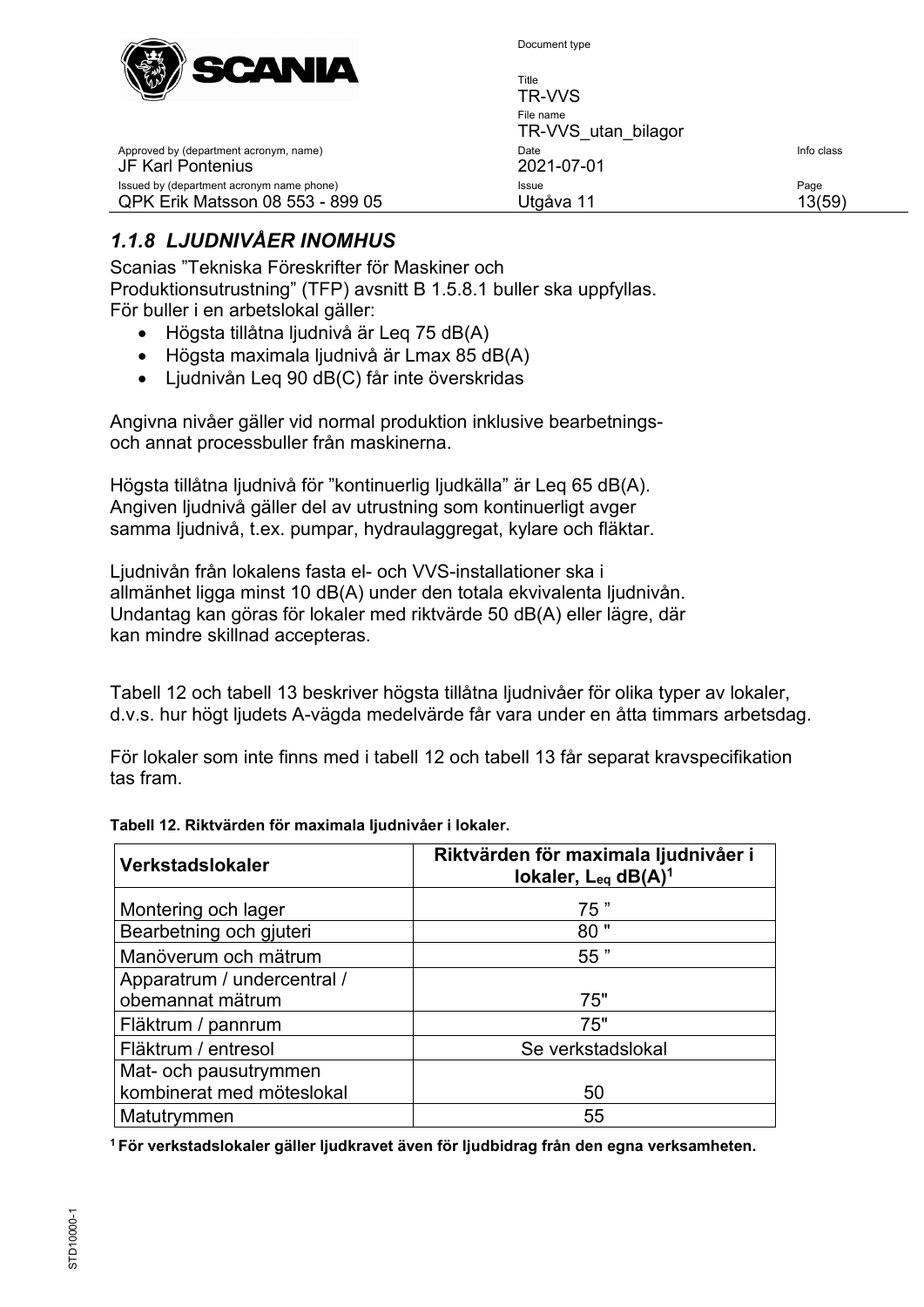

Title TR-VVS File name TR-VVS utan\_bilagor Approved by (department acronym, name) and the United State Info class of the United State Info class Issued by (department acronym name phone) **Issue Issue Issue Page** QPK Erik Matsson 08 553 - 899 05 Utgåva 11 14(59)

JF Karl Pontenius 2021-07-01

#### **Tabell 13. Riktvärden för maximala ljudnivåer i lokaler.**

| Övriga lokaler               | Riktvärden för maximala ljudnivåer i<br>lokaler, Leq dB(A) enligt SS<br>25268:2007+T1:2017 och AFS 2005:16 <sup>2</sup> |  |  |  |
|------------------------------|-------------------------------------------------------------------------------------------------------------------------|--|--|--|
| Omklädningsrum               | 45"                                                                                                                     |  |  |  |
| Kök / disk                   | 55"                                                                                                                     |  |  |  |
| Matsal                       | 40"                                                                                                                     |  |  |  |
| Kontor / mindre konferensrum | 40"                                                                                                                     |  |  |  |
| Större konferensrum > 20     |                                                                                                                         |  |  |  |
| personer                     | 35"                                                                                                                     |  |  |  |
| Pausrum                      | 40"                                                                                                                     |  |  |  |
| Korridor / kapprum           | 40-45"                                                                                                                  |  |  |  |
| Vilrum / behandlingsrum      | 35"                                                                                                                     |  |  |  |

<sup>2</sup>**Ljudnivåerna omfattar inte ljudbidrag från den egna verksamheten. Enligt SS 25268:2007 gäller ljudkravet för de anordningar som brukaren inte kan styra själv. Kopiator, diskmaskin eller annan styrbar utrustning i egna utrymmen ingår inte. I intilliggande verksamhet ska ljudnivå från installationer uppfyllas även från styrbar utrustning.**

Enstaka bullerkällor i annars tysta lokaler kan kräva speciella åtgärder även om dess ljudnivå ej överstiger tillåtet värde. Ljudet från en enskild bullerkälla bör ej överstiga den allmänna ljudnivån med mer än 10 dB(A). Ljudnivån i dB(C) bör ej överskrida angivna riktvärden i dB(A) med mer än 15 dB, dock maximalt 90 dB(C).

Ljudmätningar ska utföras enligt gällande standarder.

# <span id="page-13-0"></span>*1.1.9 LJUDNIVÅER UTOMHUS*

Scanias "Teknisk Föreskrifter för Maskiner och Produktionsutrustning" (TFP) avsnitt B 1.5.8.3 buller ska uppfyllas. För buller utomhus gäller:

- Högsta tillåtna ljudnivå för anläggning på marknivå är Leq 65 dB(A)
- Högsta tillåtna ljudnivå för anläggning på tak är Leq 80 dB(A)
- Ljudnivån i dB(C) får inte överskrida Leq 90 dB(C)
- Högsta tillåtna ljudnivå utanför kontorshus Leq 55 dB(A) respektive Leq 75 dB(C)

Ljudnivån vid närmaste bostadsfastighet får inte heller överskrida lokala krav inklusive bullernivå nattetid. I Naturvårdsverkets publikation (RR1978:5) som heter Riktlinjer för externt industribuller och som är omtryckt 1983 finns angivna riktlinjer för externt buller, se tabell 14 och tabell 15.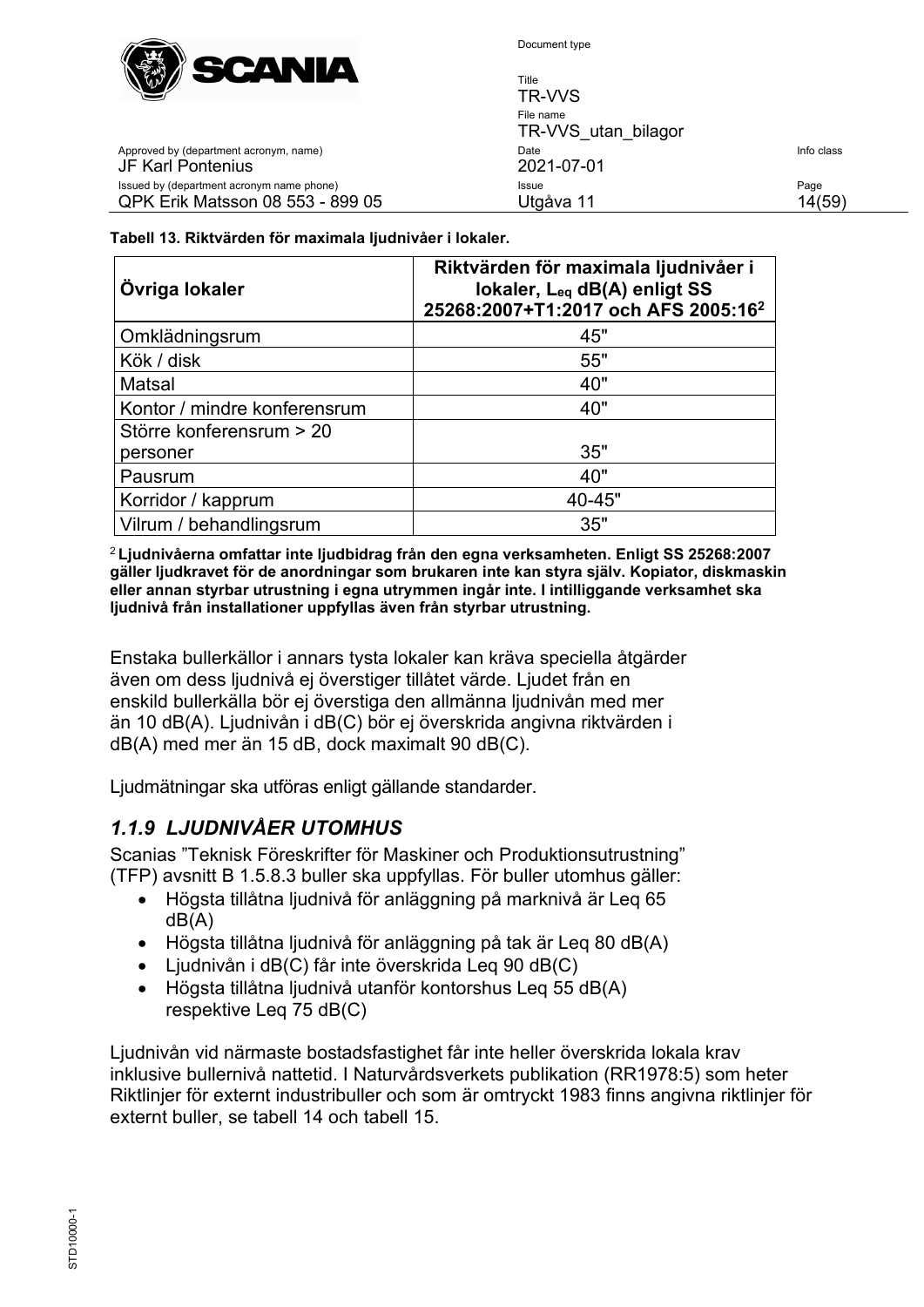

| $\mathbb{C}$ and $\mathbb{C}$                                                 | Title<br>TR-VVS                  |                |
|-------------------------------------------------------------------------------|----------------------------------|----------------|
|                                                                               | File name<br>TR-VVS utan bilagor |                |
| Approved by (department acronym, name)<br>JF Karl Pontenius                   | Date<br>2021-07-01               | Info class     |
| Issued by (department acronym name phone)<br>QPK Erik Matsson 08 553 - 899 05 | Issue<br>Utgåva 11               | Page<br>15(59) |

Om ljudet innehåller ofta återkommande impulser såsom vid nitningsarbete, slag i transportörer, lossning av järnskrot etc. eller innehåller hörbara tonkomponenter eller bådadera ska för den ekvivalenta ljudnivån ett värde 5 dB(A) enheter lägre än vad som anges i tabellen tillämpas.

| Tabell 14. Utomhusriktvärden för externt industribuller angivna som ekvivalent ljudnivå i dBA. |
|------------------------------------------------------------------------------------------------|
| Tabellen gäller frifältsvärden vid nyetablering av Industri.                                   |

|                                                                                                                         |                                                                                               | Ekvivalent ljudnivå i dB(A) | Högsta ljudnivå i<br>$dB(A)$ -läge |                                    |
|-------------------------------------------------------------------------------------------------------------------------|-----------------------------------------------------------------------------------------------|-----------------------------|------------------------------------|------------------------------------|
| Områdesanvändning <sup>1</sup>                                                                                          | <b>Natt</b><br>Kväll kl 18-22 samt söndag<br>Dag<br>kl 7-18<br>och helgdag kl 7-18<br>kl 22-7 |                             |                                    | Momentana ljud<br>nattetid kl 22-7 |
| Arbetslokaler för ej<br>bullrande verksamhet                                                                            | 60                                                                                            | 55                          | 50                                 |                                    |
| Bostäder och<br>rekreationsytor i bostäders<br>grannskap samt<br>utbildningslokaler och<br>vårdbyggnader                | 50                                                                                            | 45                          | 40 <sup>2</sup>                    | 55                                 |
| Områden för<br>fritidsbebyggelse och<br>rörligt friluftsliv där<br>naturupplevelsen är en<br>viktig faktor <sup>3</sup> | 40                                                                                            | 35                          | 35                                 | 50                                 |

**<sup>1</sup> Vid de fall där kringliggande områden ej utgörs av angivna områdestyper bör bullervillkoren anges på annat sätt, t ex ljudnivå vid stadsplanegräns eller på ett visst avstånd från anläggningen.**

**<sup>2</sup> Värdet för natt behöver ej tillämpas för utbildningslokaler.**

**<sup>3</sup> Avser områden som planlagts för fritidsbebyggelse och rörligt friluftsliv.**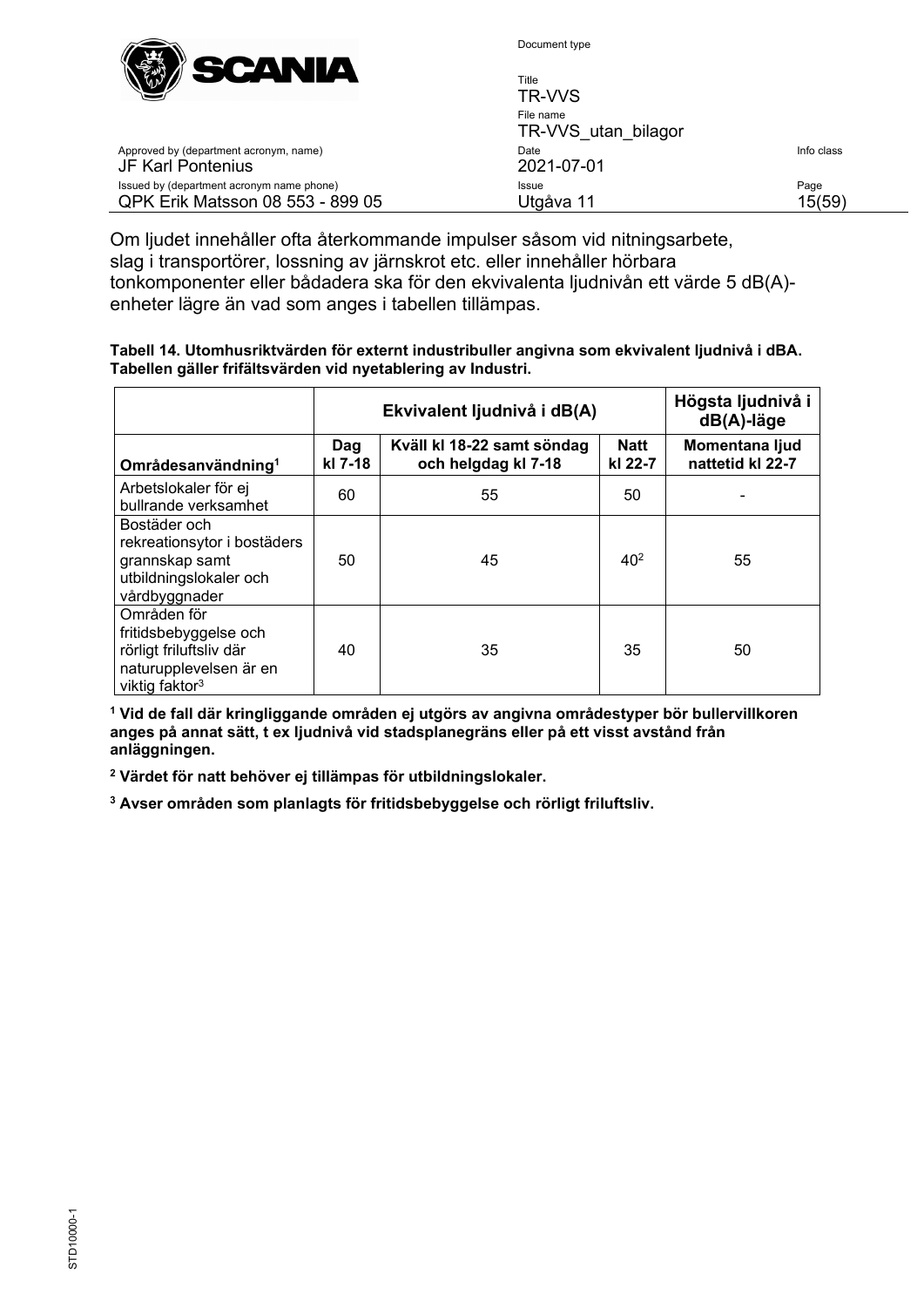

Title

| $\mathbf{v}$                                                                  | TR-VVS                           |                |
|-------------------------------------------------------------------------------|----------------------------------|----------------|
|                                                                               | File name<br>TR-VVS utan bilagor |                |
| Approved by (department acronym, name)<br><b>JF Karl Pontenius</b>            | Date<br>2021-07-01               | Info class     |
| Issued by (department acronym name phone)<br>QPK Erik Matsson 08 553 - 899 05 | <b>Issue</b><br>Utgåva 11        | Page<br>16(59) |
|                                                                               |                                  |                |

#### **Tabell 15. Utomhusriktvärden för externt industribuller angivna som ekvivalent ljudnivå i dBA. Tabellen gäller frifältsvärden för befintlig industri.**

|                                                                                                                         |                                                                     | Ekvivalent ljudnivå i dB(A) | Högsta ljudnivå<br>i dB(A)-läge |                                    |  |
|-------------------------------------------------------------------------------------------------------------------------|---------------------------------------------------------------------|-----------------------------|---------------------------------|------------------------------------|--|
| Områdesanvändning <sup>1</sup>                                                                                          | Kväll kl 18-22 samt söndag<br>Dag<br>kl 7-18<br>och helgdag kl 7-18 |                             | <b>Natt</b><br>kl 22-7          | Momentana ljud<br>nattetid kl 22-7 |  |
| Arbetslokaler för ej<br>bullrande verksamhet                                                                            | 65                                                                  | 60                          | 55                              |                                    |  |
| Bostäder och<br>rekreationsytor i<br>bostäders grannskap<br>samt utbildningslokaler<br>och vårdbyggnader                | 55                                                                  | 50                          | $45^{2}$                        | 55                                 |  |
| Områden för<br>fritidsbebyggelse och<br>rörligt friluftsliv där<br>naturupplevelsen är en<br>viktig faktor <sup>3</sup> | 45                                                                  | 40                          | 40                              | 50                                 |  |

**<sup>1</sup> Vid de fall där kringliggande områden ej utgörs av angivna områdestyper bör bullervillkoren anges på annat sätt, t ex ljudnivå vid stadsplanegräns eller på ett visst avstånd från anläggningen.**

**<sup>2</sup> Värdet för natt behöver ej tillämpas för utbildningslokaler.**

**<sup>3</sup> Avser områden som planlagts för fritidsbebyggelse och rörligt friluftsliv.**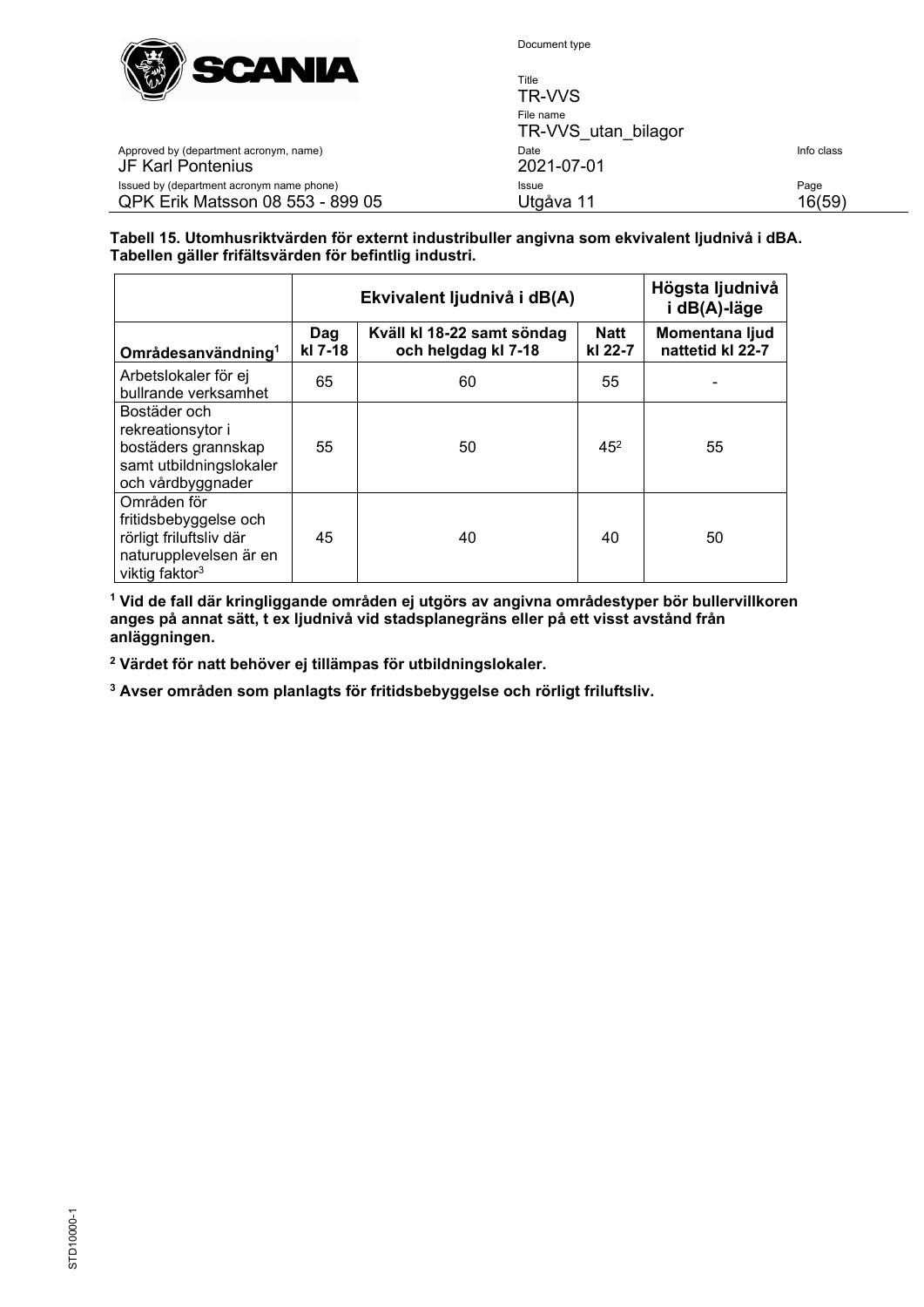

Title TR-VVS File name TR-VVS\_utan\_bilagor Approved by (department acronym, name) and the United State Info class of the United State Info class JF Karl Pontenius 2021-07-01 Issued by (department acronym name phone) and the extra state of the Issue Page Page Page Page QPK Erik Matsson 08 553 - 899 05 Utgåva 11 17(59)

# <span id="page-16-0"></span>**1.1.9.1 SÄRSKILDA VILLKOR FÖR OSKARSHAMN**

**Tabell 16. Bullerkrav vid bostäder i Oskarshamn under perioden 2012-06-19 till 2015-06-18.**

|                   | Ekvivalent ljudnivå i dB(A) | Högsta ljudnivå i<br>$dB(A)$ -läge |    |    |
|-------------------|-----------------------------|------------------------------------|----|----|
| Områdesanvändning | Dag<br>mån-fre<br>kl 7-18   | Momentana ljud<br>nattetid kl 22-7 |    |    |
| Bostäder          | 50                          | 48                                 | 43 | 55 |

Från 2015-06-19 gäller ljudkraven enligt tabell 17.

#### **Tabell 17. Bullerkrav vid bostäder i Oskarshamn från 2015-06-19.**

|                   |                           | Högsta<br>ljudnivå i<br>$dB(A)$ -läge                                                               |                             |                                              |
|-------------------|---------------------------|-----------------------------------------------------------------------------------------------------|-----------------------------|----------------------------------------------|
| Områdesanvändning | Dag<br>mån-fre<br>kl 7-18 | Vardagar kl 6.20-7.00 och kl 18.00-<br>23.15 samt lördagar, söndagar<br>och helgdagar kl 7.00-18.00 | <b>Natt</b><br>övrig<br>tid | <b>Momentana</b><br>ljud nattetid<br>kl 22-7 |
| <b>Bostäder</b>   | 50                        | 45                                                                                                  | 42                          | 55                                           |

# <span id="page-16-1"></span>**1.1.9.2 SÄRSKILDA VILLKOR FÖR SÖDERTÄLJE**

I Södertälje finns särskilda regler med bullernivåer för kvarteren, se bilaga 1.

# <span id="page-16-2"></span>*1.1.10 KYL- OCH VÄRMEPUMPSSYSTEM*

Kylanläggningar ska vara utförda för året runt drift (sommar- och vinterdriftfall). Processkyla som betjänar broms-, motor- och laddluftskylning ska i första hand kopplas in på system som möjliggör värmeåtervinning.

# <span id="page-16-3"></span>*1.1.11 TEKNISKA UTRYMMEN*

Apparatrum, fläktrum, undercentral m.m. ska värmas upp till minst 15º C. Utrymmet ska förläggas lättåtkomligt, är utrymmet högt placerat ska det kunna nås via trappa. Dörren till utrymmet ska vara låsbar. Utrymmen för service, utbyte av komponenter m.m. ska tillgodoses. Golv och sockel beläggs med plastmatta. Golvet mot vägg, dörr och ursparningar för rör och el förses med minst 5 cm höga, styva vattentäta kragar. Golvbrunnar ska placeras vid varje luftbehandlingsaggregat. Golvbrunnar ska vara utformade med skydd mot luktproblem och det ska vara fall mot brunnarna. Respektive projekt bestämmer om kallt/varmt vatten ska dras fram. Om så görs ska vattenutkastare med slang finnas.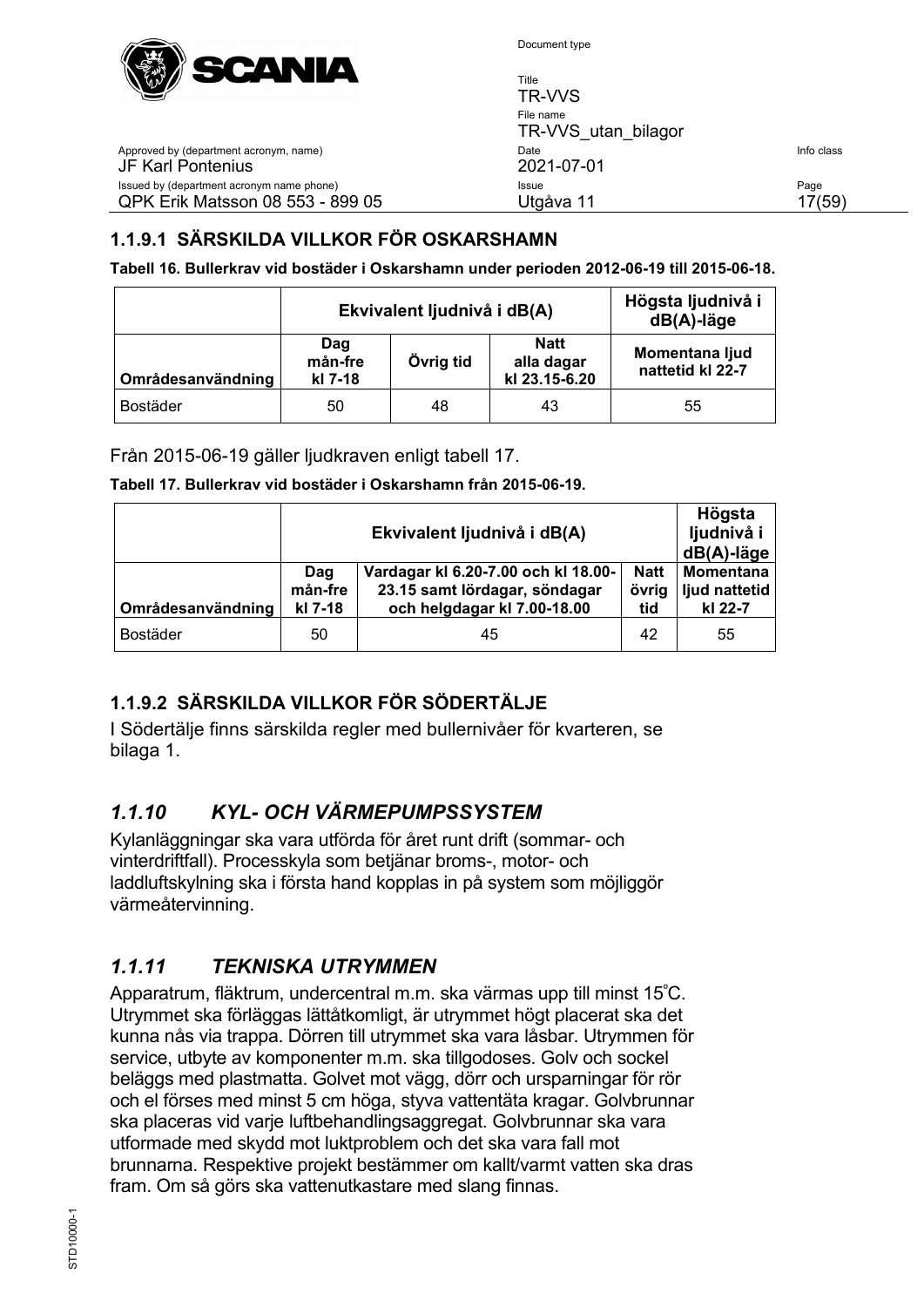

| $\mathbb{W} \mathbb{Z}$<br>_____<br>---                                       | Title<br>TR-VVS                  |                |
|-------------------------------------------------------------------------------|----------------------------------|----------------|
|                                                                               | File name<br>TR-VVS utan bilagor |                |
| Approved by (department acronym, name)<br>JF Karl Pontenius                   | Date<br>2021-07-01               | Info class     |
| Issued by (department acronym name phone)<br>QPK Erik Matsson 08 553 - 899 05 | Issue<br>Utgåva 11               | Page<br>18(59) |

Rör med vätska i får ej dras genom ställverksrum. Likaså ska utrustning som innehåller vätska inte placeras ovanför ställverksrum. Om ovanstående inte uppfylls måste riskerna bedömas och eventuellt särskilda åtgärder vidtas. VVS-utrustning som betjänar ställverksrum ska matas från berörd transformator.

# <span id="page-17-0"></span>**1.2 ALLMÄNNA FÖRESKRIFTER FÖR YTB, MÄRKNING AV VVS-INSTALLATIONER**

## <span id="page-17-1"></span>*1.2.1 ALLMÄNT*

Apparater märks med skylt enligt Scanias utrustningsregister, se nedanstående beskrivning.

Skyltlista översänds till beställaren för godkännande före tillverkning av skyltar.

# <span id="page-17-2"></span>*1.2.2 MÄRKNING AV APPARATER*

#### <span id="page-17-3"></span>**1.2.2.1 MÄRKNING AV APPARATER SOM INGÅR I ANLÄGGNINGSREGISTRET**

Om fastighetsutrustning införskaffas, förändras eller avvecklas så ska det anmälas enligt rutinen i Uppdragsprocessen som heter "Rutin nya fastighetsobjekt". I samma rutin går det att se vilken typ av utrustning som ska anmälas. Projektledaren ansvarar för att det blir utfört.

Numrering av utrustningar som ska ingå i anläggningsregistret utförs enligt rubrik [0.](#page-18-2) Apparater märks med skyltar med vit text på blå botten. Texten ska vara läsbar från betjäningsplan dock ska texthöjden minst vara 10 mm och plastlaminattjockleken minst 1 mm. Exempel på skyltar visas nedan. Gäller ej mätare för då ska inte bokstavsbeteckningen vara med.

Exempel på skyltar

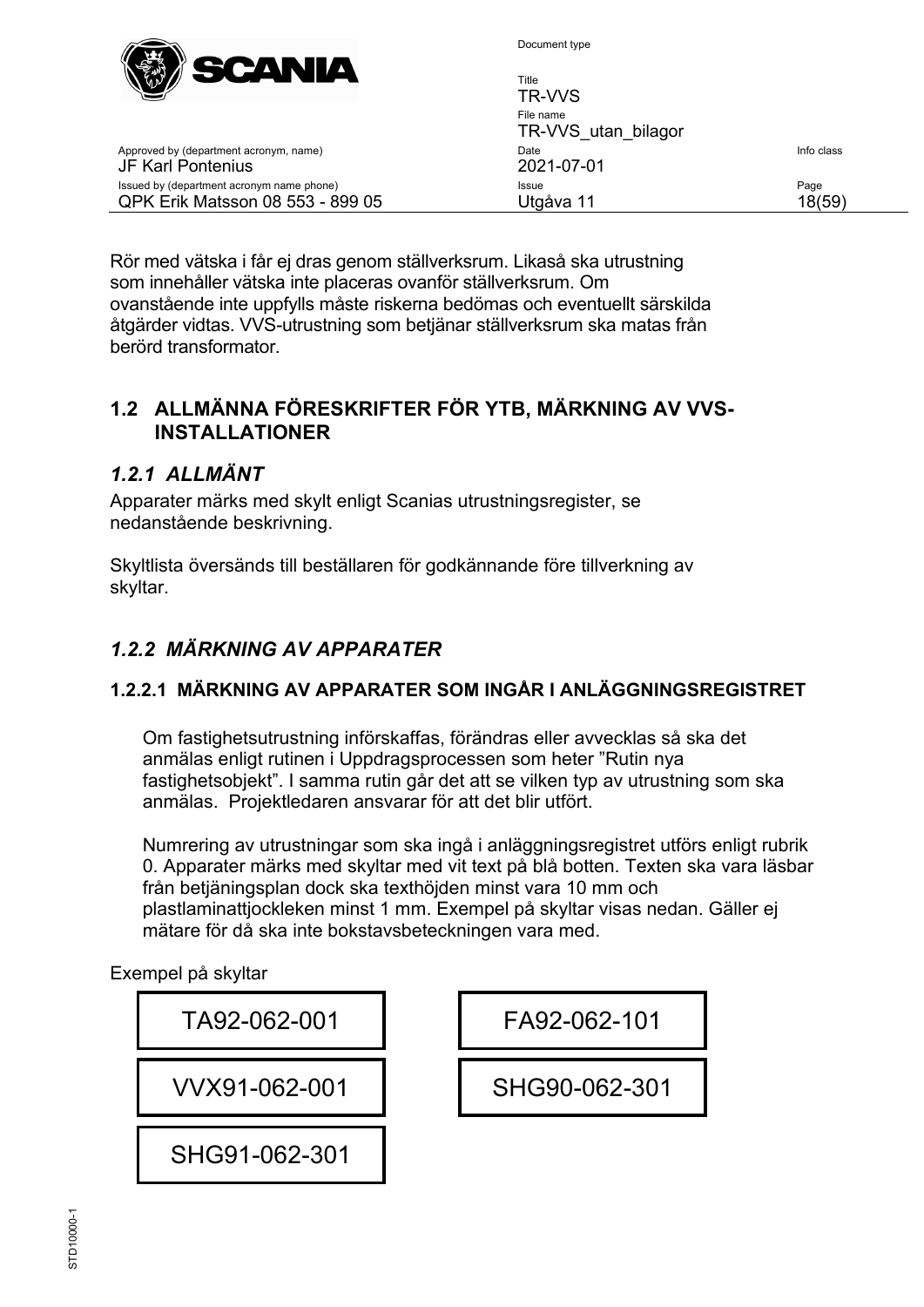

Title TR-VVS File name TR-VVS utan bilagor Approved by (department acronym, name) and the United State Info class of the United State Info class JF Karl Pontenius 2021-07-01 Issued by (department acronym name phone) **Issue** Issue **Issue** Page QPK Erik Matsson 08 553 - 899 05 Utgåva 11 19(59)

#### <span id="page-18-0"></span>**1.2.2.2 MÄRKNING AV APPARATER SOM EJ INGÅR I ANLÄGGNINGSREGISTRET**

Dessa utrustningar märks med sitt komponentnamn samt vilken utrustning den tillhör, se exempel nedan. Apparater märks med skyltar med vit text på blå botten. Texthöjden ska vara minst 5 mm och platslaminattjockleken minst 1 mm.

Observera att även om det är ett sammanslaget aggregat med Tilluft och Frånluft ska komponenten döpas efter det systemben den sitter i (se exempelskyltar för tryckgivare)

Exempel på skyltar



# <span id="page-18-2"></span><span id="page-18-1"></span>**1.2.2.3 KATEGORIKODSINDELNING**

I anläggningsregistret får varje fastighetsutrustning en beteckningen som är sammansatt av en kategorikod, fastighetskod (byggnadsnummer) och löpnummer. Märkningen på plats sker på samma sätt som i anläggningsregistret med skillnaden att en förkortning av fastighetsutrustningen placeras först, se exemplet nedan.

| Exempel: Förkortning Kategorikod - Fastighetskod - Löpnummer |      |       |             |
|--------------------------------------------------------------|------|-------|-------------|
| VP.                                                          | - 97 | - 001 | - (001-999) |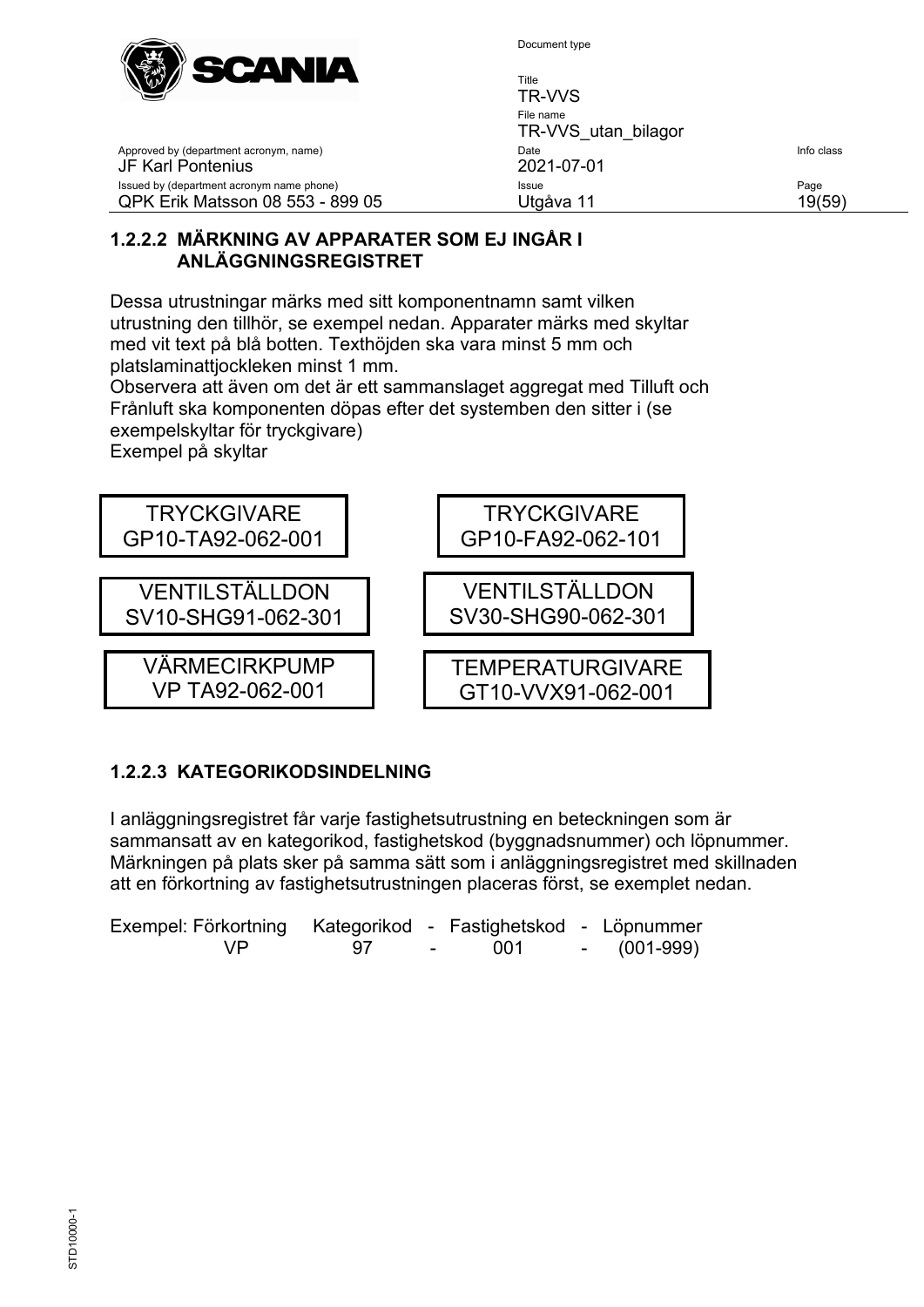

Title TR-VVS File name TR-VVS\_utan\_bilagor Approved by (department acronym, name) Date Theory Date Theory Date Info class<br>
2021-07-01 Issued by (department acronym name phone) Issue Page QPK Erik Matsson 08 553 - 899 05 Utgåva 11

<span id="page-19-0"></span>**1.2.2.4 FÖRKORTNINGAR**

JF Karl Pontenius

**Tabell 18. Förkortningar på fastighetsutrustning.**

| AF         | Avfuktningsaggregat       | OP          | Oljepump                       |
|------------|---------------------------|-------------|--------------------------------|
| <b>ACK</b> | Ackumulatortank/behållare | <b>OZA</b>  | Ozonanläggning                 |
| <b>AL</b>  | Avluftningsanläggning     | PA          | Panna för el-, olje-, gas m.m. |
| <b>AP</b>  | Avloppspump               | <b>SC</b>   | Stoftcontainer                 |
| <b>BF</b>  | Befuktningsaggregat       | <b>SHG</b>  | Shuntgrupp                     |
| <b>BL</b>  | Blandningskärl            | <b>SLA</b>  | Slamavskiljare                 |
| <b>BP</b>  | <b>Brandpost</b>          | SLÄ         | Släckanläggning                |
| <b>BRT</b> | <b>Bränsletank</b>        | SPOT        | Spilloljetank                  |
| CA         | Cirkulationsaggregat      | SÄV         | Säkerhetsventil                |
| <b>DK</b>  | Dricksvattenkylare        | <b>TA</b>   | Tilluftaggregat                |
| <b>EXP</b> | Expansionskärl            | <b>TAS</b>  | Tilluftaggregat special        |
| <b>FAV</b> | Fettavskiljare            | <b>TF</b>   | Tilluftfläkt                   |
| <b>FA</b>  | Frånluftaggregat          | <b>TFS</b>  | Tilluftfläkt special           |
| FF         | Frånluftfläkt             | <b>TLB</b>  | Tryckluftsbehållare            |
| <b>FFS</b> | Frånluftfläkt special     | <b>TLF</b>  | Tryckluftsfilter               |
| <b>FT</b>  | Filtertorn                | <b>TLK</b>  | Tryckluftkompressor            |
| KA         | Kylaggregat               | <b>TLM</b>  | Tryckluftmätare                |
| <b>KD</b>  | Kondensor                 | <b>TLT</b>  | <b>Tryckluftstork</b>          |
| <b>KMK</b> | Kylmedelskylare           | <b>TP</b>   | Tryckstegringspump             |
| <b>KTR</b> | Kyltork                   | <b>VVCP</b> | Varmvattencirkulationspump     |
| <b>KVP</b> | Kallvattenpump            | <b>VVB</b>  | Varmvattenberedare             |
| <b>EMM</b> | Kylmängdsmätare           | <b>VP</b>   | Värmecirkulationspump          |
| <b>KT</b>  | Kyltorn                   | <b>EMM</b>  | Vattenmätare                   |
| <b>KP</b>  | Kylvattenpump             | EMM         | Värmemängdsmätare              |
| <b>LK</b>  | Luftkylare (förångare)    | VÄP         | Värmepump                      |
| <b>LR</b>  | Luftridå                  | <b>VVX</b>  | Värmeväxlare                   |
| LV         | Luftvärmare               | VÅV         | Värmeåtervinning               |
| <b>LP</b>  | Länspump                  | <b>VÅP</b>  | Värmeåtervinningspump          |
| <b>OA</b>  | Oljeavskiljare            | <b>VKA</b>  | Vätskekylaggregat              |
| <b>ODA</b> | Oljedimavskiljare         | ÅSS         | Återsugninsskydd               |
| <b>OF</b>  | Oljefilter                | ÖF          | Överluftfläkt                  |
|            |                           | ÖFS         | Överluftfläkt special          |

**Om något saknas, använd vanligast förekommande förkortning.**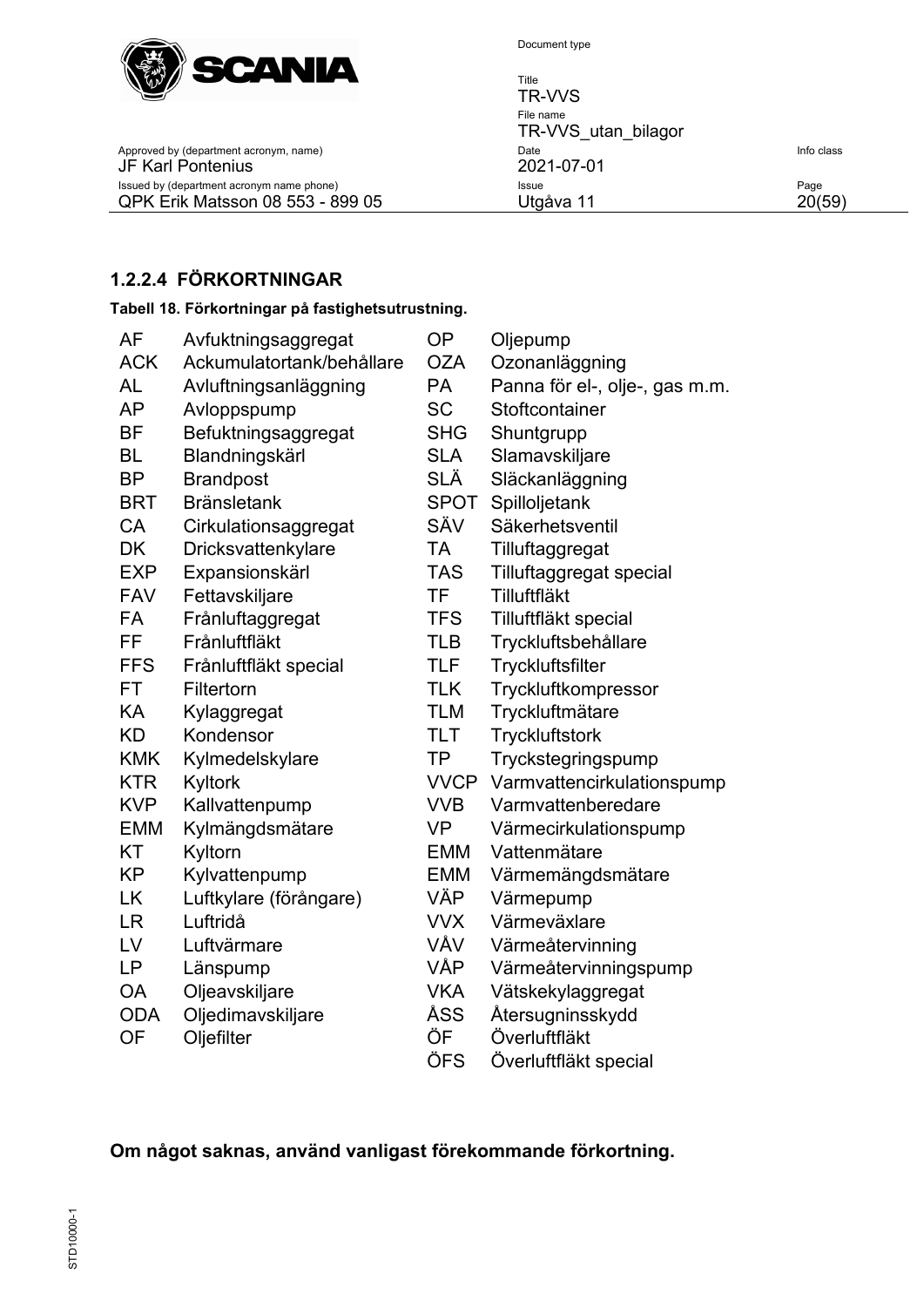

Document type

| SCAWIA                                                                        | Title<br>TR-VVS                  |                |
|-------------------------------------------------------------------------------|----------------------------------|----------------|
|                                                                               | File name<br>TR-VVS utan bilagor |                |
| Approved by (department acronym, name)<br>JF Karl Pontenius                   | Date<br>2021-07-01               | Info class     |
| Issued by (department acronym name phone)<br>QPK Erik Matsson 08 553 - 899 05 | <b>Issue</b><br>Utgåva 11        | Page<br>21(59) |

## <span id="page-20-0"></span>**1.2.2.5 KATEGORIKODER OCH LÖPNUMMER**

I tabell 19 finns kategorikoderna för de olika systemen och utrustningarna. I tabellen finns även löpnumrets intervall som är baserat på vilken funktion utrustning har. Det exakta löpnumret baseras på intervallet och hur många utrustningar med samma förkortning och kategorikod som redan finns installerade. Löpnumret fås när utrustningen anmäls enligt rutinen i Uppdragsprocessen som heter "Rutin nya fastighetsobjekt". Varje utrustning har en unik identitet.

#### **Tabell 19. Kategorikoder och löpnummer för fastighetsutrustning**

#### **Kategorikod 80 Styrsystem** 401 – 500 Operatörssystem 501 – 999 PLC

| <b>Kategorikod 90</b><br><b>Kylsystem</b> |                                             | <b>Kategorikod 92</b><br>Ventilationssystem |                                                                                                                |
|-------------------------------------------|---------------------------------------------|---------------------------------------------|----------------------------------------------------------------------------------------------------------------|
|                                           | 001 - 100 Processkyla                       | $001 - 100$                                 | Tilluftaggregat och tilluftsfläkt.                                                                             |
|                                           | 101 - 200 Komfortkyla                       | 101 - 300                                   | Frånluftsaggregat (ihopbyggd med<br>TA) och Frånluftfläkt                                                      |
|                                           | 301 - 400 Shuntgrupp                        | $301 - 400$                                 | Frånluftfläkt special (stoft- och<br>oljeavskiljare med utlopp utanför<br>lokal)                               |
| 501 - 600                                 | Expansionskärl                              | 401 - 500                                   | Överluftfläkt, överluftfläkt special<br>(cirkulationsfläktar, stoft- och<br>oljeavskiljare med utlopp i lokal) |
|                                           | 801 - 899 Kylmängdsmätare                   | $501 - 600$                                 | Avfuktare, Befuktare                                                                                           |
| 901 - 999                                 | Specialutrustning                           | 601 - 700                                   | Reserv                                                                                                         |
|                                           |                                             | 701 - 800 Luftridå                          |                                                                                                                |
| <b>Kategorikod 91</b>                     |                                             | 901 - 999                                   | Speciell utrustning                                                                                            |
| Värmesystem                               |                                             |                                             |                                                                                                                |
|                                           | 001 - 100 Värmeväxlare                      | <b>Kategorikod 93</b>                       |                                                                                                                |
|                                           | 101 - 200 Varmvattenberedare                | <b>Tryckluft</b>                            |                                                                                                                |
|                                           | 201 - 300 Luftvärmare                       | $001 - 100$                                 | Tryckluftskompressor                                                                                           |
|                                           | 301 - 400 Shuntgrupp<br>(radiatorer och LV) | 101 - 200                                   | Reserv                                                                                                         |
| 401 - 500                                 | Panna, Elvärmare,<br>Elpatron               | 201 - 300                                   | Tryckkärl,                                                                                                     |
| $501 - 600$                               | Expansionskärl                              | 301 - 400                                   | Tryckluftsmätare                                                                                               |
| $601 - 700$                               | Värmemängdsmätare                           | $401 - 500$                                 | Tryckluftsfilter                                                                                               |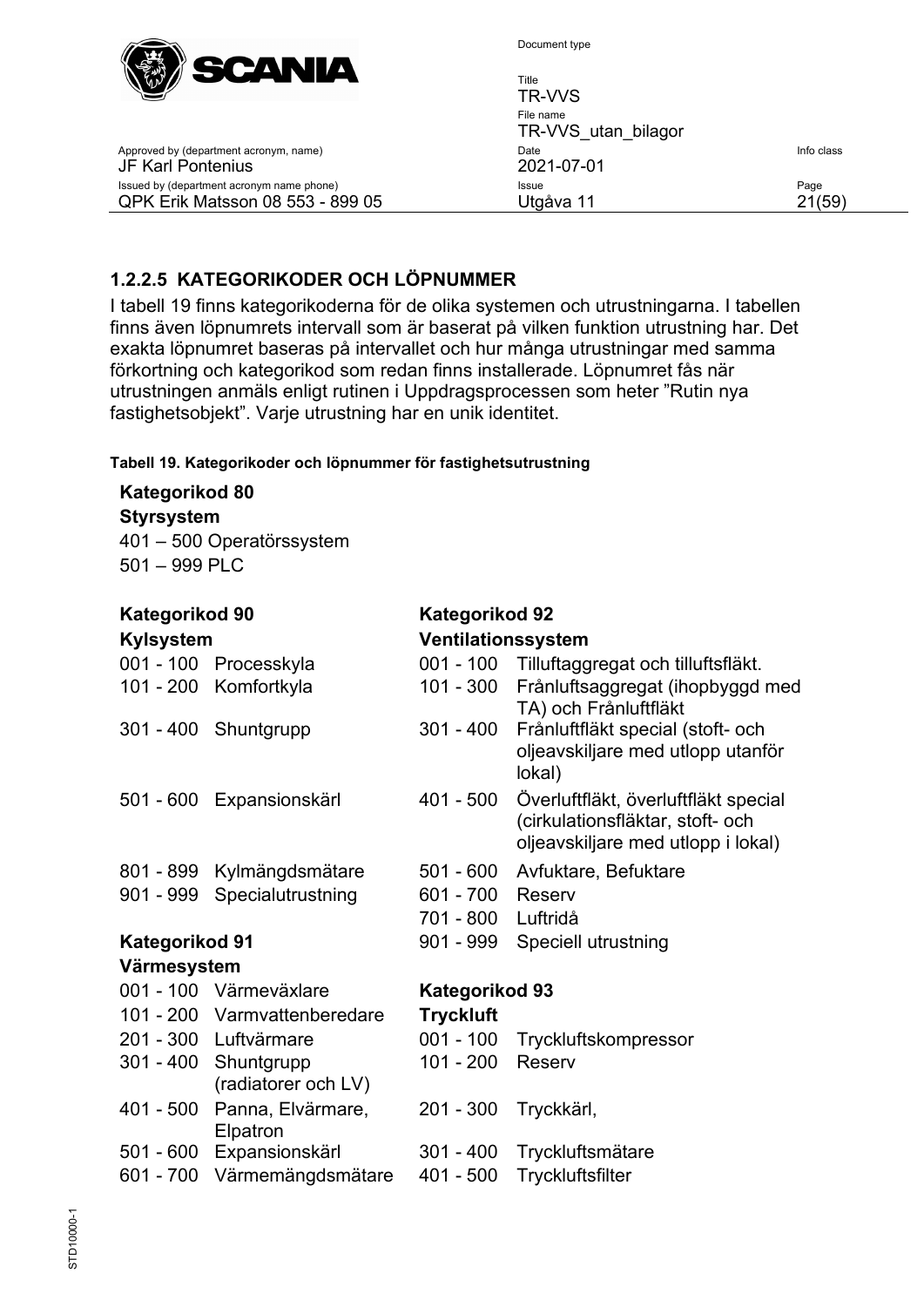

Title TR-VVS File name TR-VVS\_utan\_bilagor Approved by (department acronym, name) and the United State Info class of the United State Info class Issued by (department acronym name phone) **Issue Issue Page** QPK Erik Matsson 08 553 - 899 05 Utgåva 11 22(59)

JF Karl Pontenius 2021-07-01

901 - 999 Speciell utrustning

(tex säkerhetsventil)

701 - 800 Värmepump 901 - 999 Specialutrustning

# **Kategorikod 94 Kategorikod 97**

#### **Gassystem Pumpar**

- 
- 
- 
- 

- 
- 101 200 Dricksvattenkylare
- 201 300 Kyltorn **Kategorikod 98**
- 301 400 Vattenmätare
- 401 500 Återsugningsskydd
- 
- 
- 001 100 Cistern och kärl 001 100 Värmecirkulationspump
- 101 200 Förångare 101 200 Varmvattencirkulationspump
- 201 300 Gasvarningssystem 201 300 Gaspump (gas i vätskefas)
- 901 999 Speciell utrustning 301 400 Kallvatten-, tryckstegrings-, brandvattenpump.
	- 401 500 Kylvattenpump
- **Kategorikod 95** 501 600 Avlopps- och länspump
- **Vatten Vatten 1988 Vatten COLLECTE 100 COLLECTE 100 COLLECTE 100 COLLECTE 100 COLLECTE 100 COLLECTE** 100 **COLLECTE** 100 **COLLECTE** 100 **COLLECTE** 100 **COLLECTE** 100 **COLLECTE** 100 **COLLECTE** 100 **COLLECT**
- 001 100 Brandpost 901 999 Specialpumpar

# **Cisterner**

- 901 999 Specialutrustning 001 100 Oljecistern, Dieselcistern
	- 101 200 Övriga bränslecisterner
	- 201 300 Vattencistern, kylvattentank, spillvattentank
	- 301 400 Energimätning
	- 901 999 Specialcisterner

#### **Kategorikod 96**

#### **Avlopp (dagvatten, spillvatten, avskiljare)**

- 001 100 Brunn, spillvatten
- 101 200 Brunn, regnvatten
- 300 399 Fettavskiljare
- 400 499 Oljeavskiljare
- 901 900 Specialbrunn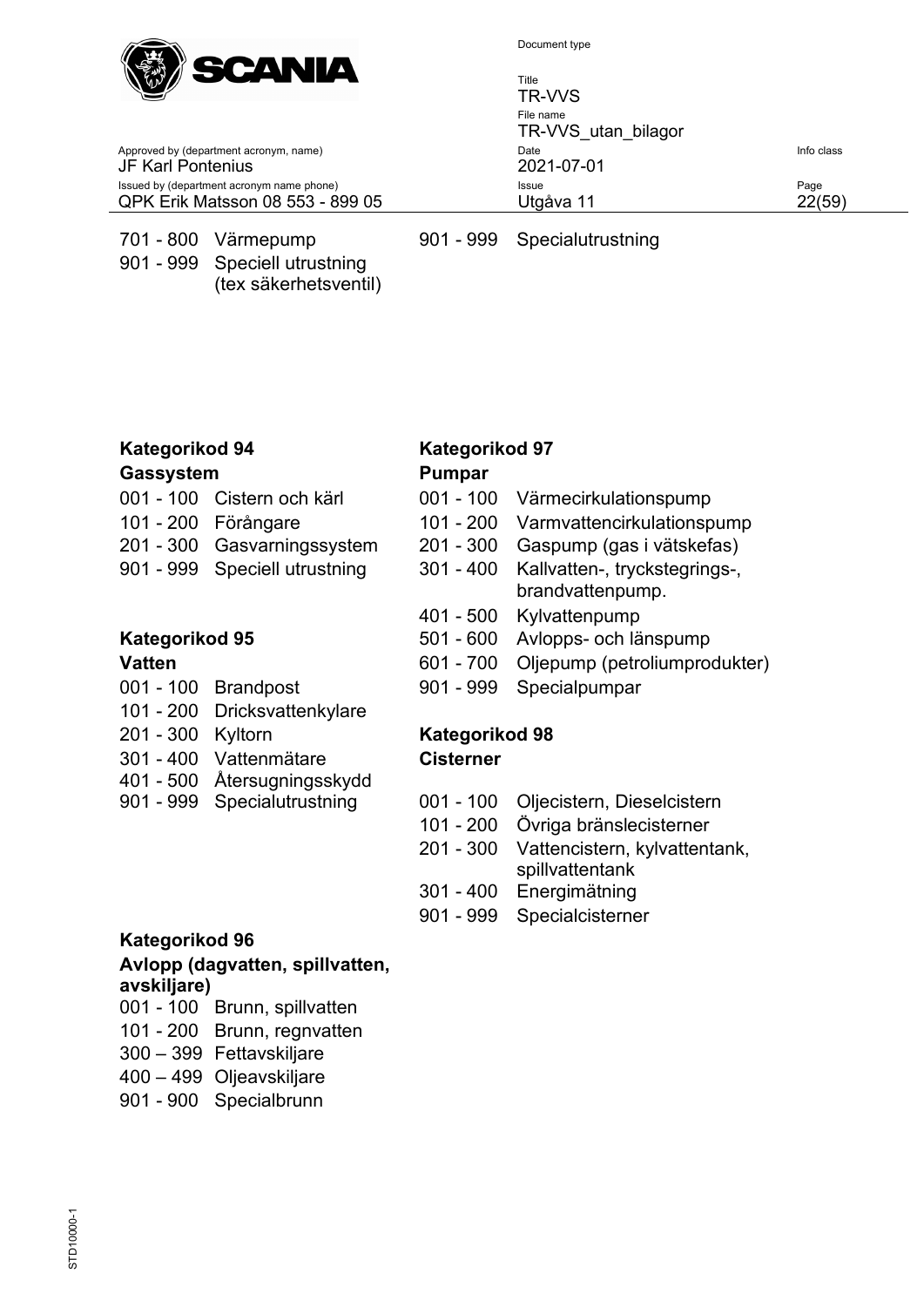

Title TR-VVS File name TR-VVS\_utan\_bilagor Approved by (department acronym, name) Date Theory Date Theory Date Info class<br>
2021-07-01 Issued by (department acronym name phone) Issue Page QPK Erik Matsson 08 553 - 899 05 Utgåva 11

# <span id="page-22-0"></span>**1.2.2.6 BETECKNINGAR PÅ STYR- OCH REGLERKOMPONENTER**

X = löpnummer

JF Karl Pontenius

#### **Tabell 20. Beteckningar på styr och reglerkomponenter.**

| Reglercentral  | Kontinuerligt reglerande                 | RC <sub>1</sub> X |
|----------------|------------------------------------------|-------------------|
|                | Tvåläges styrande/reglerande             | RC <sub>2</sub> X |
|                | Flerläges styrande/reglerande            | RC <sub>3</sub> X |
|                | Kontinuerligt styrande (ledvärdesmodul)  | RC <sub>4</sub> X |
|                | Kontinuerligt begränsade                 | RC <sub>5</sub> X |
| Spjällmotorer  | 2-läges                                  | ST <sub>1</sub> X |
|                | 2-läges med fjäder, öppnar               | ST <sub>2</sub> X |
|                | Brandspjäll, 2-läges med fjäder, öppnar  | BS <sub>2</sub> X |
|                | 2-läges med fjäder, stänger              | ST <sub>3</sub> X |
|                | Brandspjäll, 2-läges med fjäder, stänger | BS3X              |
|                | 3-läges                                  | ST <sub>4</sub> X |
|                | Kontinuerlig verkan                      | ST <sub>5</sub> X |
|                | Kontinuerlig verkan med fjäder, öppnar   | ST <sub>6</sub> X |
|                | Kontinuerlig verkan med fjäder, stänger  | ST <sub>7</sub> X |
|                | Övrigt                                   | ST 9 X            |
| Styrventiler   | 2-vägs värme, reglerande                 | SV <sub>1</sub> X |
|                | 3-vägs värme, reglerande                 | $SV$ 2 $X$        |
|                | 2-vägs kyla, reglerande                  | SV 3 X            |
|                | 3-vägs kyla, reglerande                  | SV <sub>4</sub> X |
|                | Värme, tvåläges                          | $SV$ 5 $X$        |
|                | Kyla, tvåläges                           | SV <sub>6</sub> X |
|                | Självverkande, reglerande                | SV <sub>7</sub> X |
|                | Övrigt                                   | SV 9X             |
| Magnetventiler | Strömlöst öppen                          | MV <sub>1</sub> X |
|                | Strömlöst stängd                         | MV <sub>5</sub> X |
| Temp.givare    | Kontinuerligt reglerande                 | GT <sub>1</sub> X |
|                | Kontinuerligt begränsande                | GT <sub>2</sub> X |
|                | Kontinuerligt styrande                   | GT <sub>3</sub> X |
|                | Kontinuerligt mätande                    | GT4X              |
|                | Stegvis reglerande/styrande              | GT <sub>5</sub> X |
|                | <b>Blockerande</b>                       | GT6X              |
|                | Frysvaktsgivare                          | GT8X              |
|                | Övrigt                                   | GT 9 X            |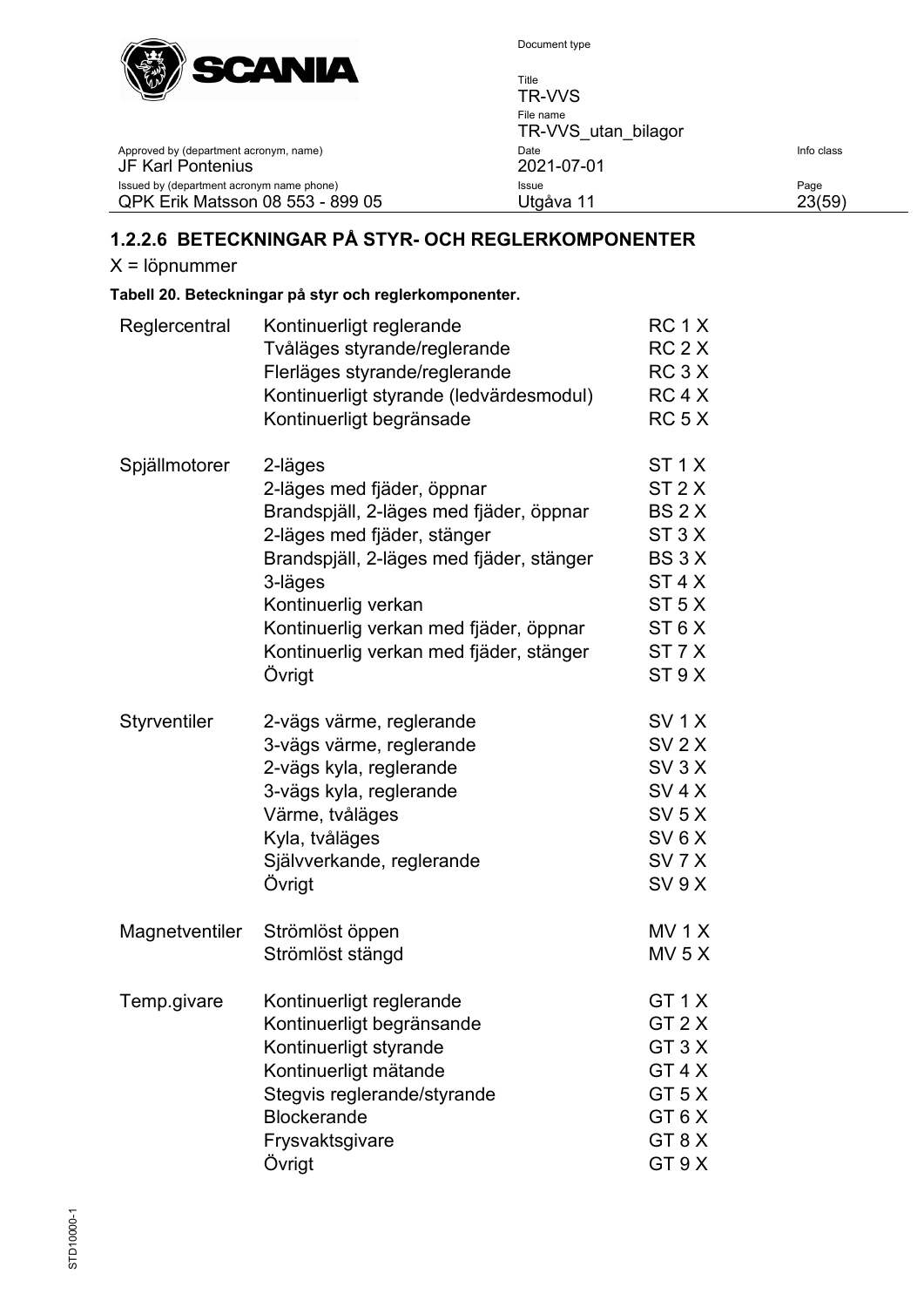

| $W^{(n)}$                                                   | Title                            |            |  |
|-------------------------------------------------------------|----------------------------------|------------|--|
| www.com                                                     | TR-VVS                           |            |  |
|                                                             | File name<br>TR-VVS utan bilagor |            |  |
| Approved by (department acronym, name)<br>JF Karl Pontenius | Date<br>2021-07-01               | Info class |  |
| Issued by (department acronym name phone)                   | Issue                            | Page       |  |
| QPK Erik Matsson 08 553 - 899 05                            | Utgåva 11                        | 24(59)     |  |

| Fuktgivare            | Kontinuerligt reglerande<br>Kontinuerligt begränsande<br>Kontinuerligt styrande<br>Kontinuerligt mätande<br>Stegvis reglerande/styrande<br><b>Blockerande</b><br>Övrigt                                            | GH <sub>1</sub> X<br>GH 2 X<br>$GH$ 3 $X$<br>GH 4 X<br>GH 5 X<br>GH <sub>6</sub> X<br>GH 9 X                                             |
|-----------------------|--------------------------------------------------------------------------------------------------------------------------------------------------------------------------------------------------------------------|------------------------------------------------------------------------------------------------------------------------------------------|
| Tryckgivare           | Kontinuerligt reglerande<br>Kontinuerligt begränsande<br>Kontinuerligt styrande<br>Kontinuerligt mätande<br>Stegvis reglerande/styrande<br><b>Blockerande</b><br>Övrigt<br>Tryckvakt                               | GP 1 X<br>$GP$ 2 $X$<br>$GP$ 3 $X$<br>GP 4 X<br>GP <sub>5</sub> X<br>GP 6 X<br>GP 7 X<br>GP 8 X                                          |
| Flödesgivare          | Kontinuerligt reglerande<br>Kontinuerligt begränsande<br>Kontinuerligt styrande<br>Kontinuerligt mätande<br>Stegvis reglerande/styrande<br><b>Blockerande</b><br>Övrigt<br>Flödesvakt                              | GF 1 X<br>GF 2 X<br>GF 3 X<br>GF 4 X<br>GF 5 X<br>GF 6 X<br>GF 7 X<br>GF8X                                                               |
| Nivå-<br>/lägesgivare | Kontinuerligt reglerande<br>Kontinuerligt begränsande<br>Kontinuerligt styrande<br>Kontinuerligt mätande<br>Stegvis reglerande/styrande<br><b>Blockerande</b><br>Övrigt<br>Nivåvakt<br>El Fi vakt<br>Rotationsvakt | GL <sub>1</sub> X<br>GL 2 X<br>GL <sub>3</sub> X<br>GL 4 X<br>GL 5 X<br>GL <sub>6</sub> X<br>GL 7 X<br>GL <sub>8</sub> X<br>GX6X<br>GS7X |
| Hjälpdon              | Tvålägesomvandlare                                                                                                                                                                                                 | HD 1 X                                                                                                                                   |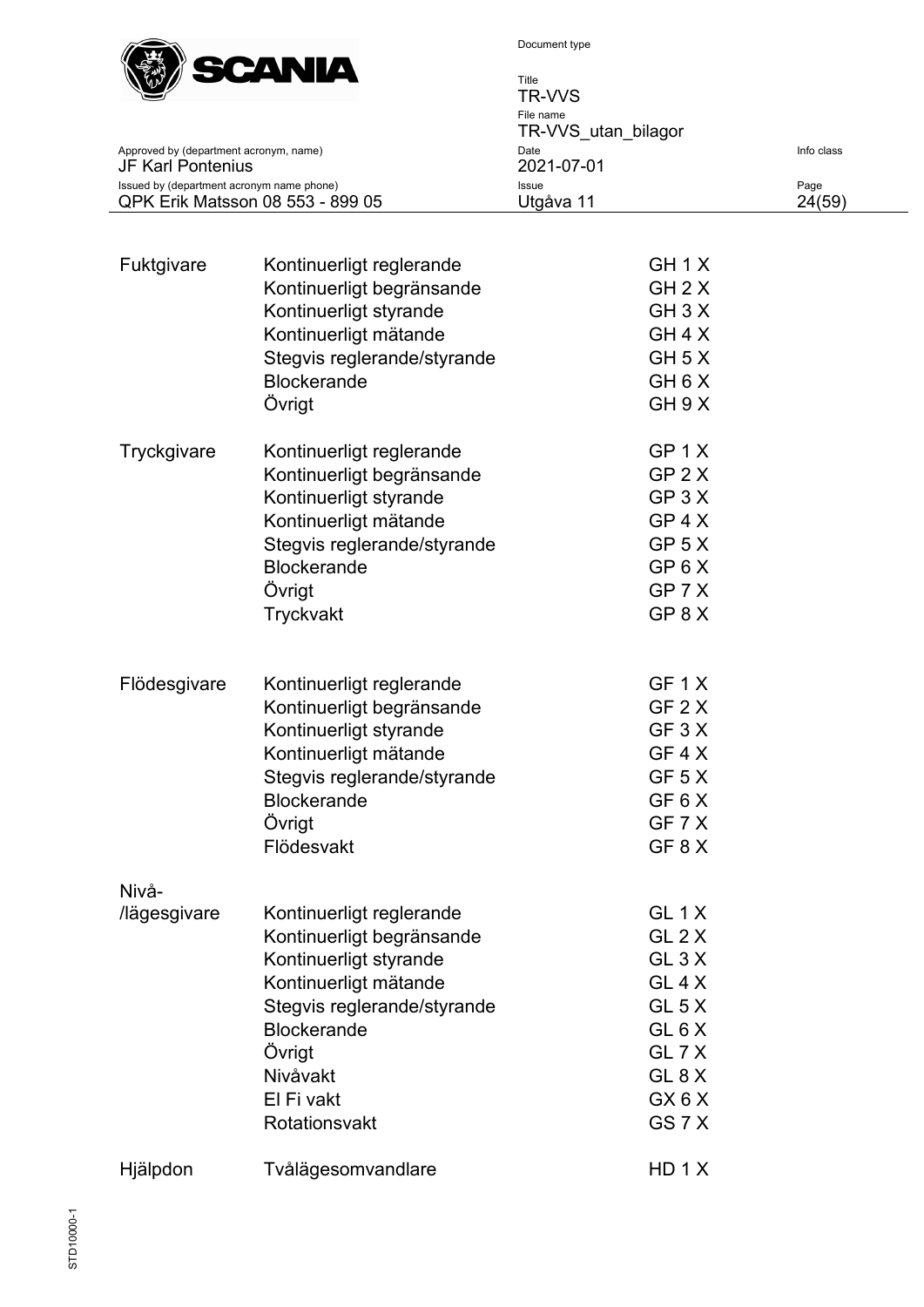

|                                                                               |                             | Title<br><b>TR-VVS</b><br>File name<br>TR-VVS_utan_bilagor |                |
|-------------------------------------------------------------------------------|-----------------------------|------------------------------------------------------------|----------------|
| Approved by (department acronym, name)<br><b>JF Karl Pontenius</b>            |                             | Date<br>2021-07-01                                         | Info class     |
| Issued by (department acronym name phone)<br>QPK Erik Matsson 08 553 - 899 05 |                             | Issue<br>Utgåva 11                                         | Page<br>25(59) |
|                                                                               | Rotationsvakt               | $HD$ 2 $X$                                                 |                |
|                                                                               | Stegkopplarmodul            | $HD$ 3 $X$                                                 |                |
|                                                                               | Frysvakt                    | HD 4 X                                                     |                |
|                                                                               | Yttre börvärdesomställare   | HD <sub>5</sub> X                                          |                |
|                                                                               | Rökdetektorcentral          | HD 6 X                                                     |                |
|                                                                               | Övrigt                      | HD 7 X                                                     |                |
| <b>Detektor</b>                                                               | Rökdetektor                 | GR <sub>1</sub> X                                          |                |
|                                                                               | Värmedetektor               | GR <sub>5</sub> X                                          |                |
| Koldioxidgivare                                                               | Kontinuerligt reglering     | GQ 1X                                                      |                |
|                                                                               | Kontinuerligt begränsad     | $GQ$ 2 $X$                                                 |                |
|                                                                               | Kontinuerligt styrande      | $GQ$ 3 $X$                                                 |                |
|                                                                               | Kontinuerligt mätande       | GQ 4 X                                                     |                |
|                                                                               | Stegvis reglerande/styrande | GQ <sub>5</sub> X                                          |                |
|                                                                               | <b>Blockerande</b>          | GQ7X                                                       |                |
|                                                                               | Övrigt                      | GQ <sub>8</sub> X                                          |                |
| Övrigt                                                                        | Tryckknapp                  | <b>TK1X</b>                                                |                |
|                                                                               | Fasbrott/Fasvinkel          | UR <sub>1</sub> $X$                                        |                |
|                                                                               | Utlöst automatsäkring       | FS <sub>1</sub> X                                          |                |
|                                                                               | Serviceomkopplare           | <b>SOK</b>                                                 |                |
|                                                                               | Frekvensomformare           | <b>VR</b>                                                  |                |

#### <span id="page-24-0"></span>**1.2.2.7 MÄRKNING AV APPARATER I DOLDA UTRYMMEN**

Ställdon, givare, ventiler etc. i dolda utrymmen (t.ex. under tak) märks. Skylt placeras synligt i närheten av apparaten samt vid apparaten.

# <span id="page-24-1"></span>*1.2.3 LEVERANSMÄRKNING*

Alla apparater och komponenter ska vara provisoriskt märkta vid leveransen till arbetsplatsen eller till annan entreprenör. Märkningen ska vara samma som i VVS-handlingen.

# <span id="page-24-2"></span>*1.2.4 MÄRKNING AV KANALER*

Kanaler inom fläktrum samt kanaler ovan tak till takaggregat ska märkas med betjäningsplan, betjäningslokal(er) och luftflöde. Märkning av kanaler utanför fläktrum ska ange kanalens innehåll, strömningsriktning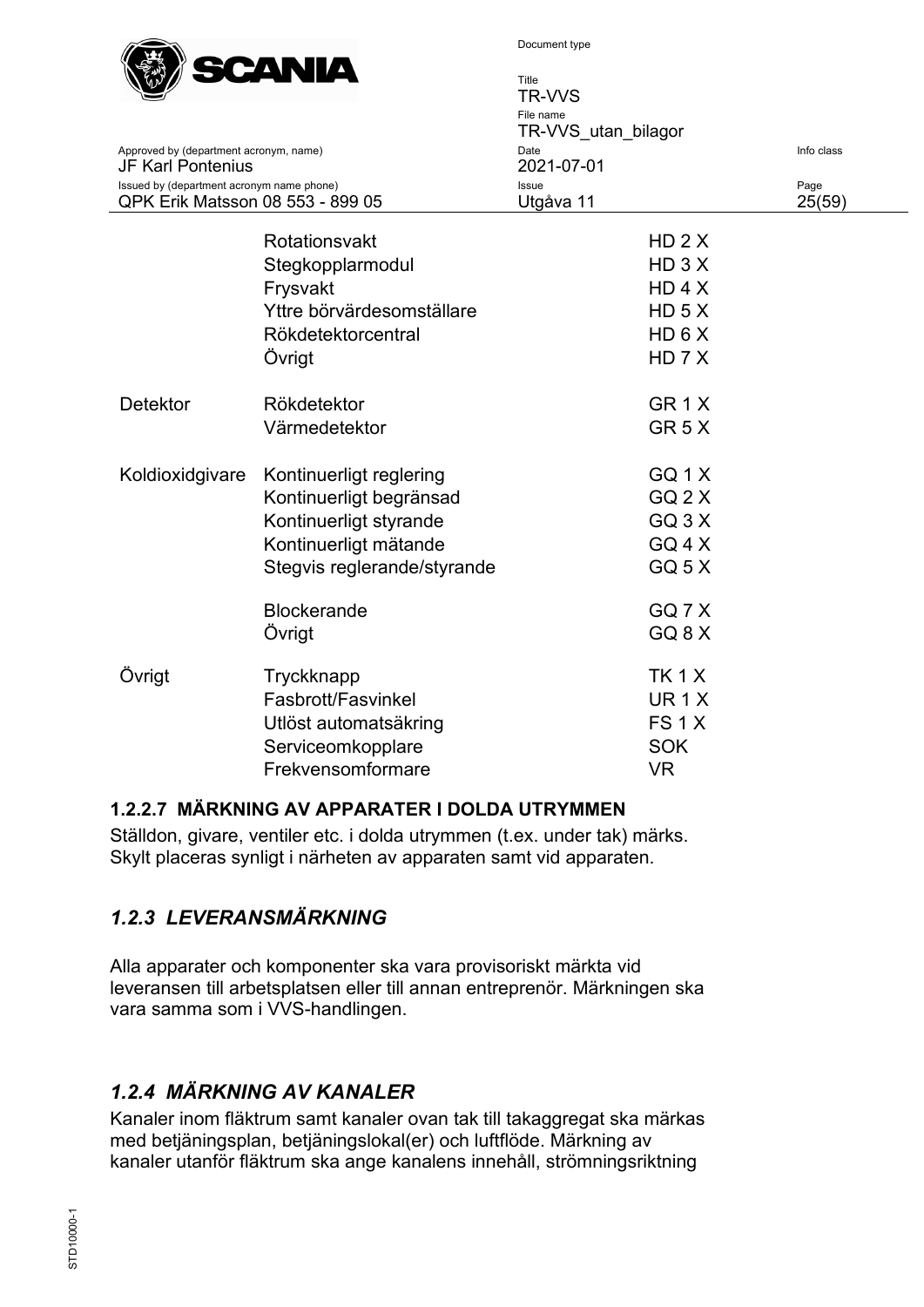

| <b>SUMMER</b><br>$\mathbb{C}^n$                                               | Title<br>TR-VVS                  |                |
|-------------------------------------------------------------------------------|----------------------------------|----------------|
|                                                                               | File name<br>TR-VVS utan bilagor |                |
| Approved by (department acronym, name)<br>JF Karl Pontenius                   | Date<br>2021-07-01               | Info class     |
| Issued by (department acronym name phone)<br>QPK Erik Matsson 08 553 - 899 05 | <b>Issue</b><br>Utgåva 11        | Page<br>26(59) |

och systembeteckning i klartext, t.ex. Tilluft TA001 och pil, Frånluft FA101 och pil.

Märkning ska anbringas på synliga samt åtkomliga dolda kanaler vid vägg- och bjälklagsgenomföringar, dock minst på var tjugonde meter och minst en gång i varje utrymme samt vid in- och utgång ur schakt.

#### **Texten ska kunna avläsas från betjäningsplan**. Texthöjden anpassa efter märktejpen dock minst 20mm.

Märkskylt ska ha färger enligt tabell 21.

| Kanalinnehåll           | Färg (kulör) |  |
|-------------------------|--------------|--|
| <b>Uteluft</b>          | Blå          |  |
| <b>Tilluft</b>          | Röd          |  |
| Överluft                | Gul          |  |
| <b>Frånluft</b>         | Gul          |  |
| <b>Aterluft</b>         | Gul          |  |
| <b>Cirkulationsluft</b> | Gul          |  |
| <b>Avluft</b>           | <b>Brun</b>  |  |
| Processfrånluft         | <b>Brun</b>  |  |

**Tabell 21. Färg för märkning av kanaler.**

För alla spjäll ska det tydligt framgå om spjället är öppet eller stängt. Speciella spjäll märks (t.ex. brandspjäll).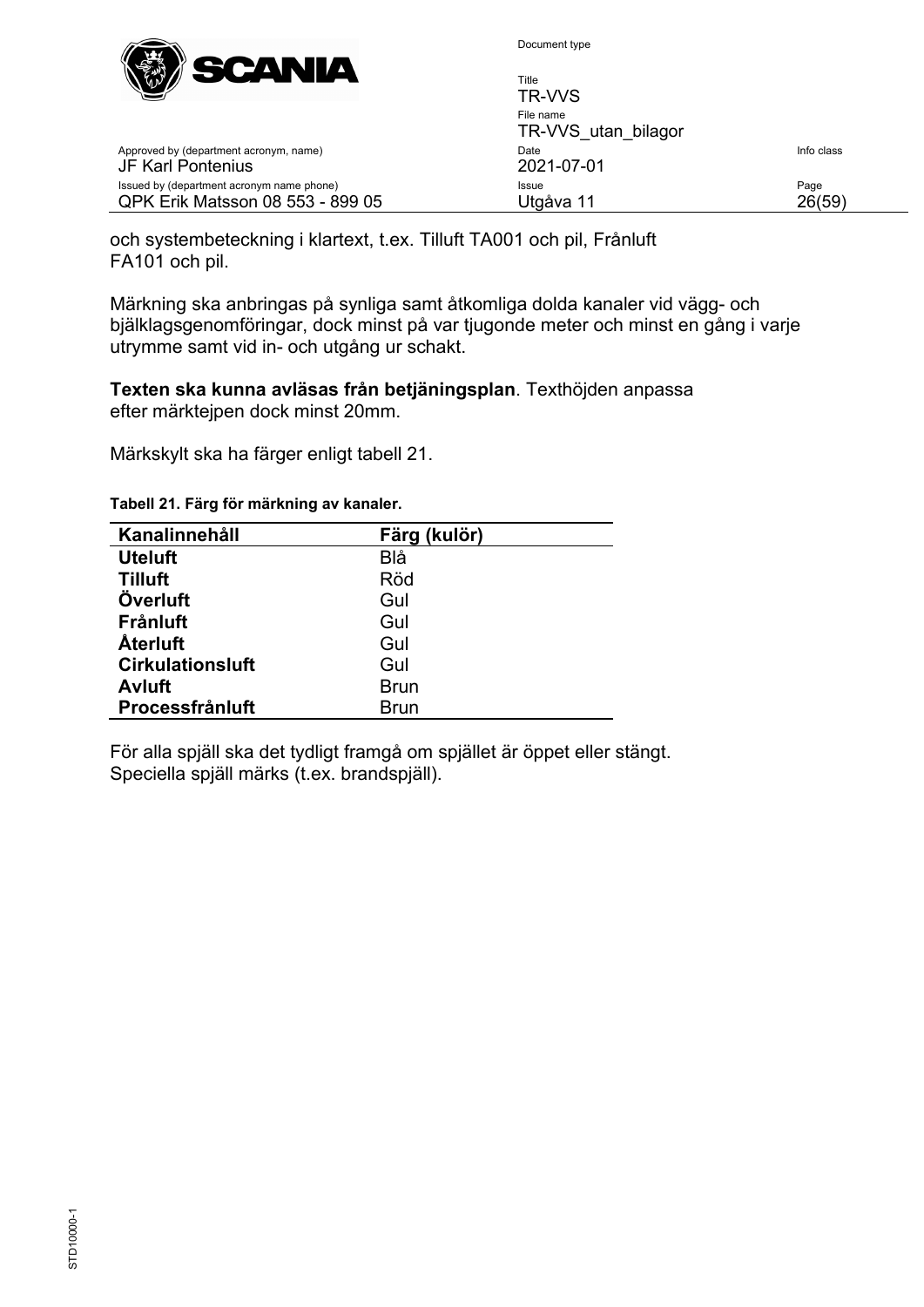

Title

Approved by (department acronym, name) and the United State Info class of the United State Info class JF Karl Pontenius 2021-07-01 Issued by (department acronym name phone) **Issue Issue Issue Page** QPK Erik Matsson 08 553 - 899 05 Utgåva 11 27(59)

TR-VVS File name TR-VVS\_utan\_bilagor

# <span id="page-26-0"></span>*1.2.5 MÄRKNING OCH MÅLNING AV RÖRINSTALLATIONER INOM SCANIAS ANLÄGGNINGAR*

## <span id="page-26-1"></span>**1.2.5.1 LEDNINGSNOMENKLATUR**

Vid anläggningar med fjärrvärmeanslutning Primär fjärrvärme heter alltid FJÄRRVÄRME, TILLOPP respektive RETUR.

All sekundärvärme heter VÄRME SEKUNDÄR + " eventuellt en adress vart det går". T.ex. VÄRME SEKUNDÄR RADIATORGRUPP SYDFASAD, TILLOPP.

#### Värmeåtervinningsledning

Värmeåtervinning som ej ingår i centrala systemet kallas värmeåtervinning. Värmeåtervinning förkortas VÅV och en Värmeåtervinningsledning betecknas VÅV + "VÄRMEKÄLLANS NAMN", TILLOPP / RETUR.

#### <span id="page-26-2"></span>**1.2.5.2 MÅLNING OCH MÄRKNING AV RÖRLDEDNINGAR**

Samtliga ledningar märks med ringtejp eller skylt.

Märkning på synliga ledningar ska vara placerad så att man kan se minst en märkning var man än står längs rörledningen. Ett riktvärde kan vara minst var tjugonde meter och minst en gång i varje utrymme.

Märkningen ska även placeras:

- vid huvud- och gruppavstängningsventiler
- vid apparatanslutningar, tapp- och anslutningsställen, flödesmätare, tryckmätare etc.
- vid vägg- och bjälklagsgenomföringar, samt vid in- och utgång ur schakt.
- vid avgrening
- vid shuntgrupper och övriga kopplingsalternativ
- bakom inspektionslucka eller liknade för inbyggda rörledningar.

Med synlig rörledning menas ledning som är åtkomlig utan demontering av byggnadsdel. Rörledningar i schakt och kulvertar som går att beträda betraktas också som synliga.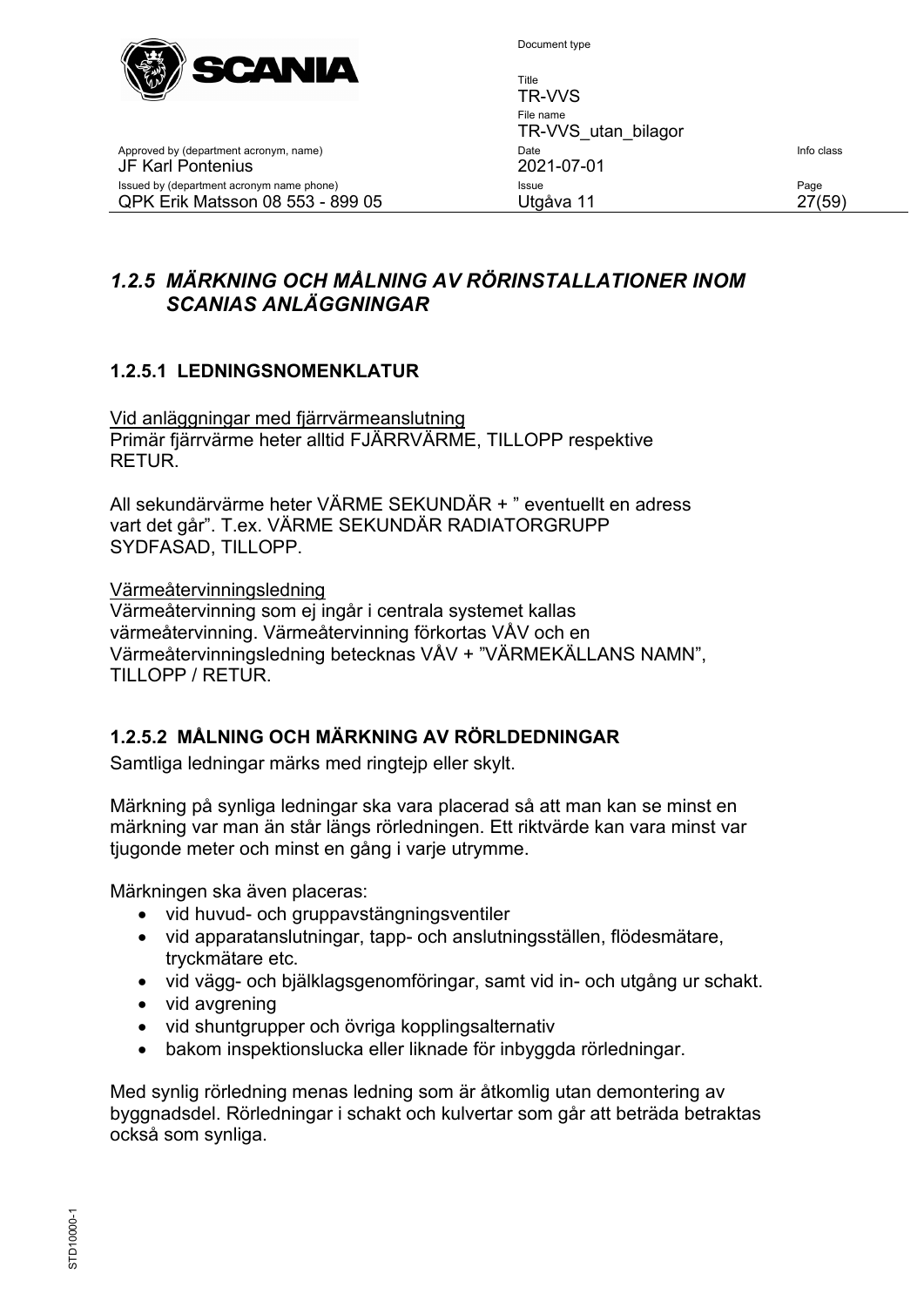

Approved by (department acronym, name)

Issued by (department acronym name phone) QPK Erik Matsson 08 553 - 899 05

JF Karl Pontenius

Document type

| Title<br>TR-VVS                  |                |
|----------------------------------|----------------|
| File name<br>TR-VVS utan bilagor |                |
| Date<br>2021-07-01               | Info class     |
| Issue<br>Utgåva 11               | Page<br>28(59) |

Märkningen ska vara varaktig och beständig i den miljö den förekommer i. Exv. kemikalieresistens, temperatur och UV-strålning bör beaktas. Märkningsuppgifterna ska anbringas på tejp, märkbrickor, skyltar etc. som på betryggande sätt fästs på rörledningar.

Märkningen skall placeras väl synlig, texten ska helst kunna avläsas från betjäningsplan.

Ledningar för gas eller vätska ska märkas enligt SS 741:2017, "Märkning av gas-, vätske- och ventilationsinstallationer. Klartextmärkning utförs enligt tabell 22 och klartexten kan vid behov kompletteras med beskrivande text.

Rörledningar som innehåller en farlig kemisk produkt ska vara märkta med:

- Produktens namn.
- Faropiktogram.
- Pil för strömningsriktningen.

Andra rörledningar än ovanstående ska vara märkta på samma sätt fast utan faropiktogram

#### *Faropiktogram*

Ledningar med farlig kemisk produkt samt gas under tryck (>2 bar), gäller även tryckluft, ska märkas med ett eller flera faropiktogram. Gällande faropiktogram erhålls från produktens säkerhetsdatablad.

Notera att:

- Samtliga rörledningar med brandfarliga vätskor (flampunkt under 100 °C) ska märkas med faropiktogram "brandfarlig" (Scaniaspecifik).
- OBS! Piktogrammet "Gas under tryck" behövs inte på rörledning om faropiktogram för brandfarligt eller giftigt används trots att säkerhetsdatabladet anger det.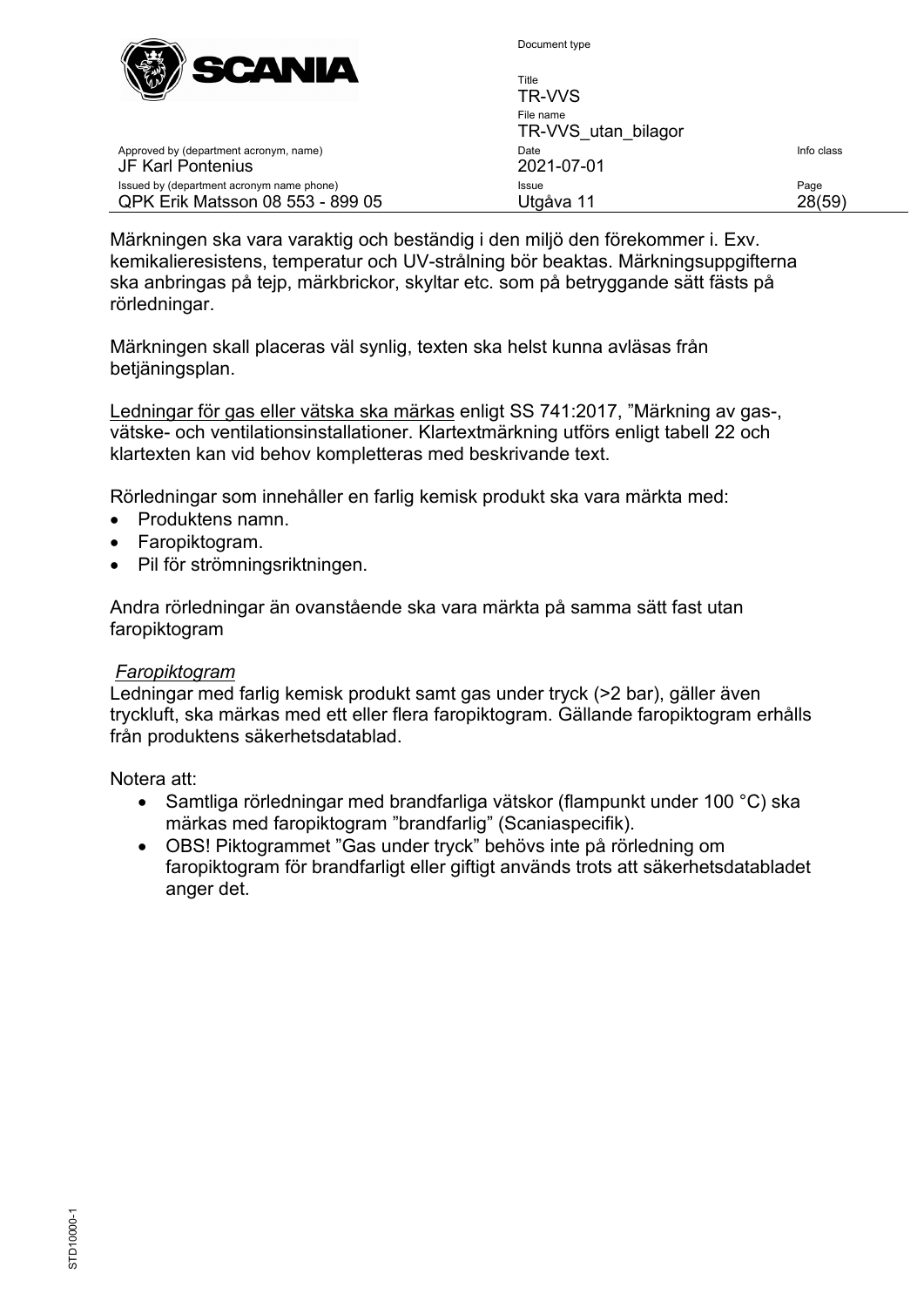

| Title<br>TR-VVS                  |            |
|----------------------------------|------------|
| File name<br>TR-VVS utan bilagor |            |
| Date<br>2021-07-01               | Info class |
| Issue<br>Utgåva 11               | Page       |

#### JF Karl Pontenius Issued by (department acronym name phone) QPK Erik Matsson 08 553 - 899 05

Approved by (department acronym, name)

#### *Samlingsnamn*

På en rörledning som används för olika produkter med samma farliga egenskaper får produktnamnen anges med en samlingsbeteckning. T.ex. kan olika kvaliteter av diesel till fordon namnges; "Dieselbränsle".

#### *Fordonsgas*

Rörledningar med gas för drivning av fordon/motorer ska namnges; "fordonsgas". Exempel på benämningar på fordonsgas som används i olika sammanhang är CNG, LNG, naturgas, biogas och LBG.

#### *Brandskyddssymbol*

Ledning med innehåll avsett för brandbekämpning ska anges med brandskyddssymbol enligt SS 741: 2017 Bilaga C.



#### *Systemmärkning*

I vissa fall bör den obligatoriska märkningen kompletteras med namn på systemet som rörledningen tillhör, t.ex. S3 eller cisternnummer för att det ska vara lättare att identifiera vilket system ledningen tillhör.

#### *Exempel på märkning:*

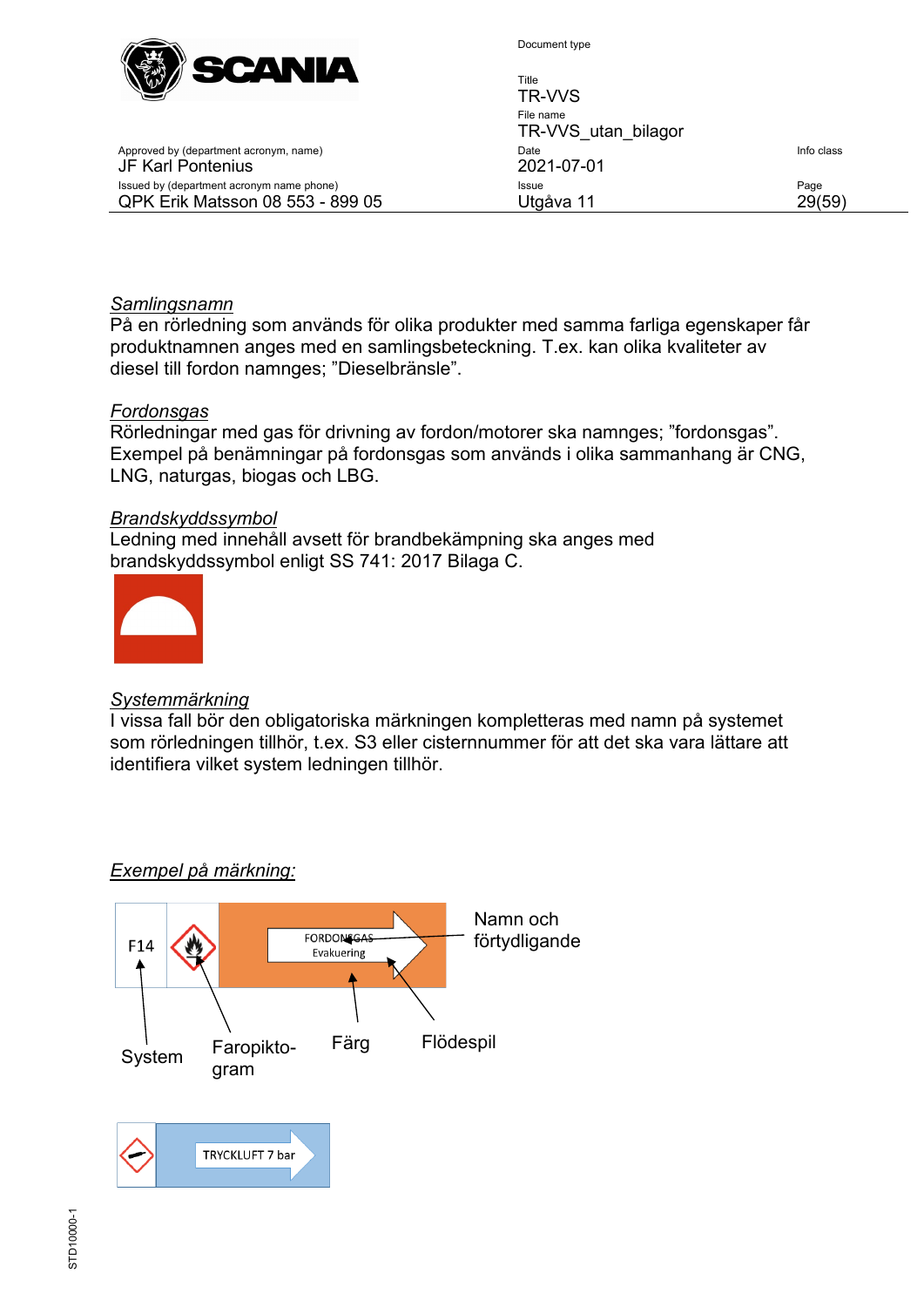

QPK Erik Matsson 08 553 - 899 05

Document type

Title TR-VVS File name TR-VVS\_utan\_bilagor Approved by (department acronym, name) Date Info class JF Karl Pontenius 2021-07-01 Issued by (department acronym name phone) Issue Page

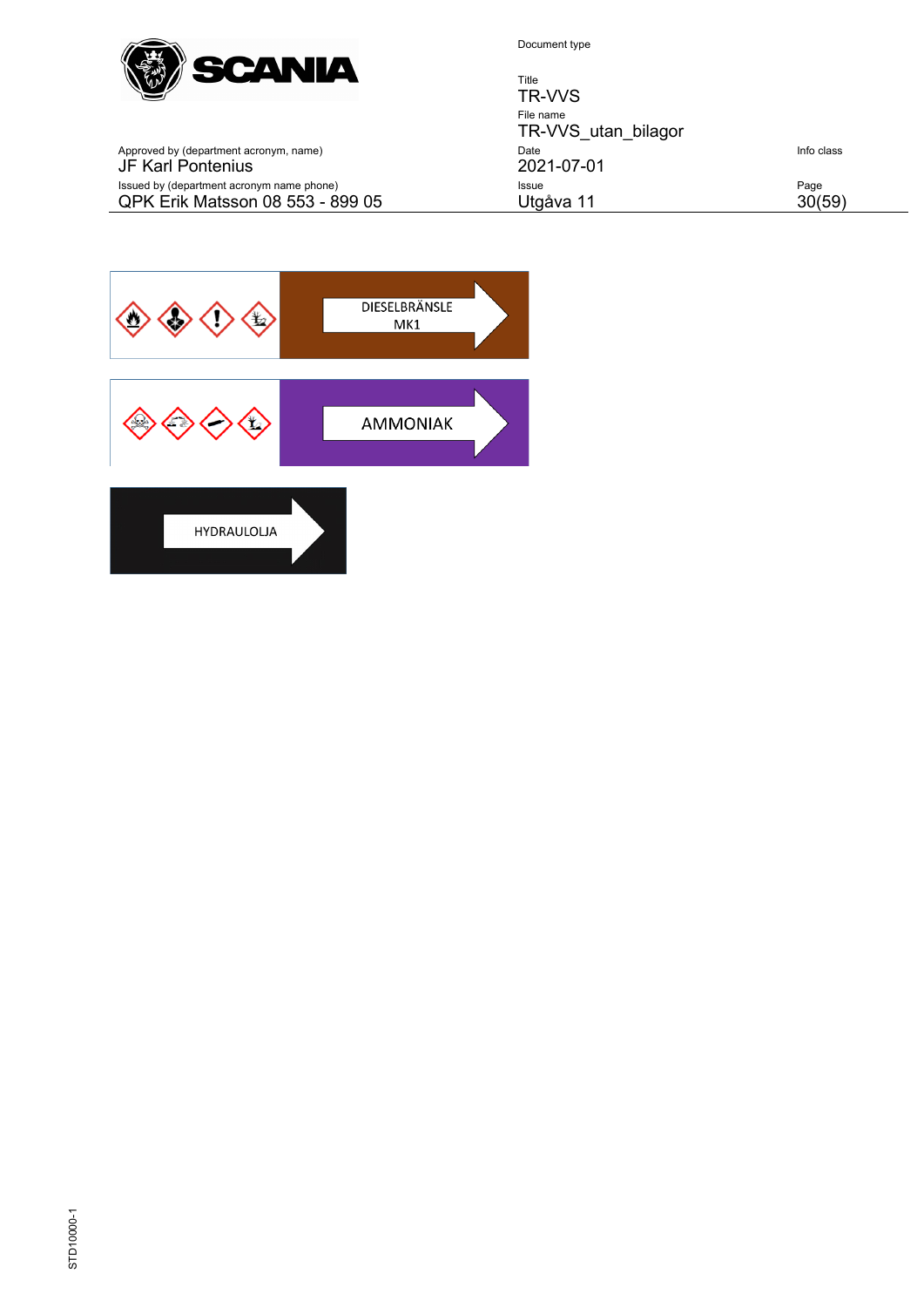

| <b>COMMUNICATION</b><br>$N^{w}$                                               | Title<br>TR-VVS                  |                |
|-------------------------------------------------------------------------------|----------------------------------|----------------|
|                                                                               | File name<br>TR-VVS utan bilagor |                |
| Approved by (department acronym, name)<br>JF Karl Pontenius                   | Date<br>2021-07-01               | Info class     |
| Issued by (department acronym name phone)<br>QPK Erik Matsson 08 553 - 899 05 | Issue<br>Utgåva 11               | Page<br>31(59) |

Tabell 22. Generella färger för målning och märkning av ledningar för gaser (utom medicinska gaser) och vätskor. Överensstämmer med SS 741:2017 och AFS 2011:19. **Om rörledningen innehåller farlig kemisk produkt med flera farliga egenskaper bör den märkas med färgen för den farligaste egenskapen.**

#### SS 741:2017 (E)

وأواليته الصفاف المتحدثات المتاري والمتحدث المتحدث المتحدد المتحدث

Table 1 – Colour marking of pipelines for gases (except medical and medical device gases) a uids

| Content                                                  | Colour <sup>1</sup> | <b>Hazard statement ac-</b><br>cording to the CLP<br>Regulation | <b>Contrast colour</b> |
|----------------------------------------------------------|---------------------|-----------------------------------------------------------------|------------------------|
| Flammable gases                                          | Orange              | H220, H221                                                      | <b>Black</b>           |
| Flammable liquids <sup>a</sup>                           | <b>Brown</b>        | H224, H225, H226 9                                              | White                  |
| Oxidizing gases and<br>liquids b, c                      | Yellow              | H270, H271, H272                                                | <b>Black</b>           |
| Corrosive and/or toxic<br>gases and liquids <sup>b</sup> | <b>Violet</b>       | H300, H301, H310, H311,<br>H314, H318, H330, H331               | White                  |
| Air, vacuum                                              | Light blue          |                                                                 | Black                  |
| Water steam                                              | Grey                |                                                                 | <b>Black</b>           |
| Water                                                    | <b>Green</b>        |                                                                 | White                  |
| Fresh water (purified) <sup>d</sup>                      | <b>Blue</b>         |                                                                 | White                  |
| Pulp, suspensions                                        | Light red           |                                                                 | Black                  |
| Other gases b                                            | Light brown         |                                                                 | <b>Black</b>           |
| Other liquids <sup>e</sup>                               | <b>Black</b>        |                                                                 | White                  |
| Fire protection                                          | Red                 |                                                                 | White                  |

<sup>a</sup> Also pyrophoric liquids, organic peroxides and self-reactive substances and mixtures are to be marked with brown colour (hazard statement H241, H242 and H250).

<sup>b</sup> For corrosive and/or toxic gases, a new colour applies effective from this edition of this standard.

<sup>€</sup> Hydrogen peroxide with concentration ≥ 20 % shall be marked with the colour yellow.

<sup>d</sup> The colour blue for water is also to be used for installations where there is both freshwater and lake/seawater present. The colour blue is also used for specially purified water, e.g. feedwater, deionised/distilled water or similar as well as for the end product, clean water, in treatment plants.

<sup>e</sup> The colour black is also used for sewer and surface water mains or water with large mixture of another liquid, for example, coolant systems with glycol mixtures greater than 25 %.

<sup>f</sup> For information about colour codes, see table 2.

<sup>9</sup> Flammable liquids with flash point greater than 60 °C do not have a hazard statement.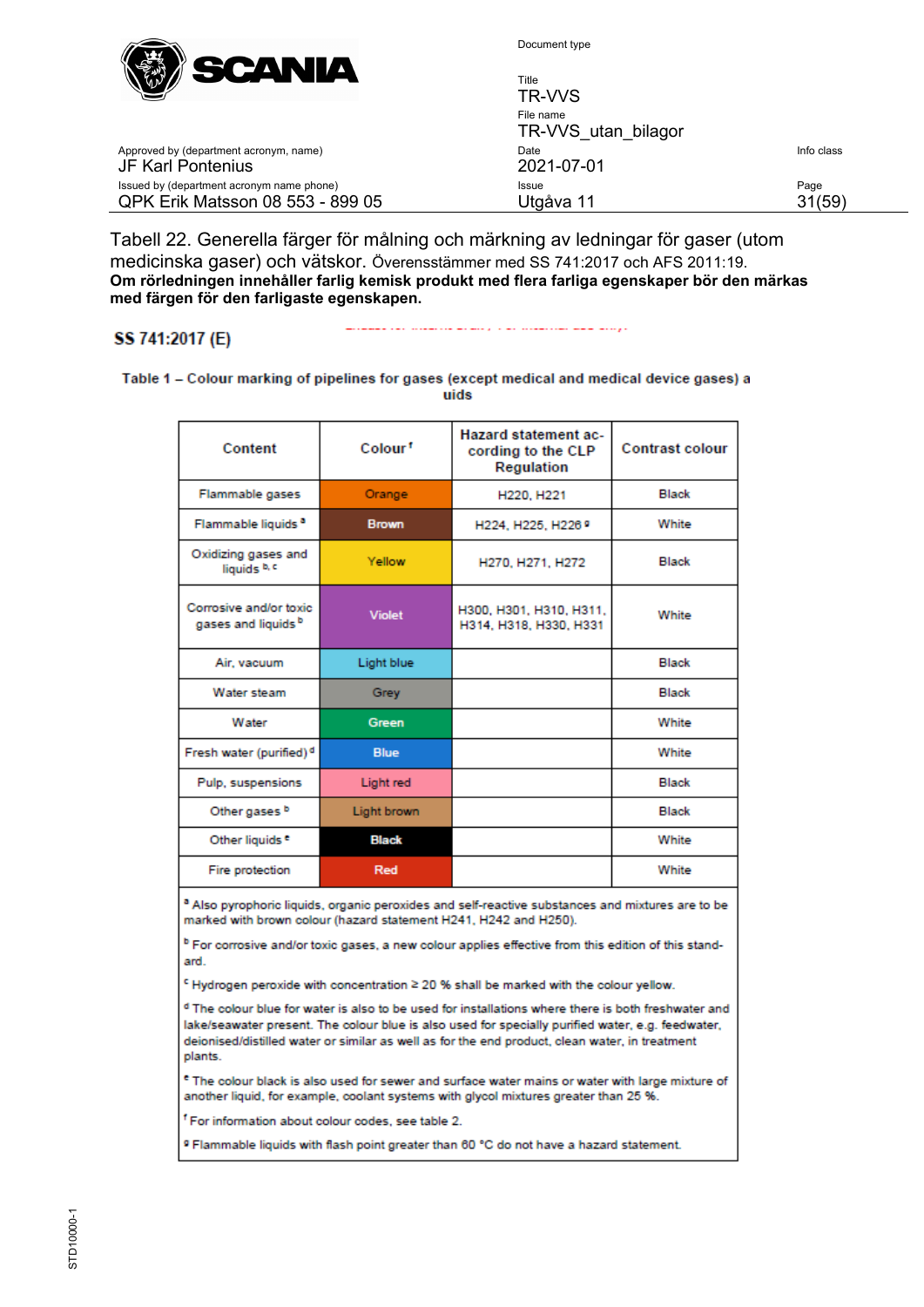

JF Karl Pontenius

Document type

Title TR-VVS File name TR-VVS\_utan\_bilagor Approved by (department acronym, name) Date Date Date Date Info class and Date Info class of the class of the class of  $2021-07-01$ Issued by (department acronym name phone) **Issue** Issue **Issue** Page QPK Erik Matsson 08 553 - 899 05 Utgåva 11 32(59)

# SS 741:2017 (E)

| Content                                                                                                    | Colour           | <b>Colour coding</b>   |                         |                  |                  |
|------------------------------------------------------------------------------------------------------------|------------------|------------------------|-------------------------|------------------|------------------|
|                                                                                                            |                  | <b>PMS<sup>a</sup></b> | <b>NCS</b> <sup>b</sup> | RAI <sup>o</sup> | RGB <sup>d</sup> |
| Flammable gases                                                                                            | Orange           | 021C                   | 1080-Y50R               | 2008             | 237-110-0        |
| Flammable liquids                                                                                          | <b>Brown</b>     | 478C                   | 5030-Y70R               | 8004             | 112-56-36        |
| Oxidizing gases and<br>liquids                                                                             | Yellow           | 116C                   | 1070-Y10R               | 1023             | 247-209-23       |
| Corrosive and/or toxic<br>gases and liquids                                                                | <b>Violet</b>    | 2583C                  | 4040-R50B               | 4008             | 158-77-171       |
| Air, vacuum                                                                                                | Light blue       | 305C                   | 1030-B30G               | 6027             | 105-204-230      |
| Water steam                                                                                                | Grey             | 423C                   | 4502-Y                  | 7042             | 148-148-143      |
| Water                                                                                                      | Green            | 347C                   | 2060-G                  | 6024             | 0-153-89         |
| Fresh water (purified)                                                                                     | <b>Blue</b>      | 285C                   | 2060-R90B               | 5015             | 26-117-207       |
| Pulp, suspensions                                                                                          | <b>Light red</b> | 183C                   | 1040-R                  | 3015             | 252-140-161      |
| Other gases                                                                                                | Light brown      | 729C                   | 3030-Y30R               | 1011             | 196-143-94       |
| Other liquids                                                                                              | <b>Black</b>     | Black                  | 9500                    | 9005             | $0 - 0 - 0$      |
| Fire protection                                                                                            | Red              | 485C                   | 1080-Y90R               | 3020             | 212-46-18        |
| a PMS = Pantone Matching System.                                                                           |                  |                        |                         |                  |                  |
| <sup>b</sup> NCS = Natural Colour System (see SS 31411 edition 2 <sup>[8]</sup> )                          |                  |                        |                         |                  |                  |
| FRAL = RAL Colour Collection                                                                               |                  |                        |                         |                  |                  |
| <sup>d</sup> RGB = Red Green Blue (additive colour scale adapted to visual display units and HTML coding). |                  |                        |                         |                  |                  |

#### Table 2 - Colour codes

- Isolerade eller rostfria rör målas ej. Blanka rör med klämkopplingar behöver inte heller målas.
- Stålrör och kopparrör målas i samma färg som märkningen, se tabell 23.
- Friliggande fördelnings- och kopplingsledningar inom hygienrum och kontor målas vita eller i väggens färg.

| ٦ |  |
|---|--|
|   |  |
|   |  |
|   |  |
|   |  |
|   |  |
|   |  |
|   |  |
|   |  |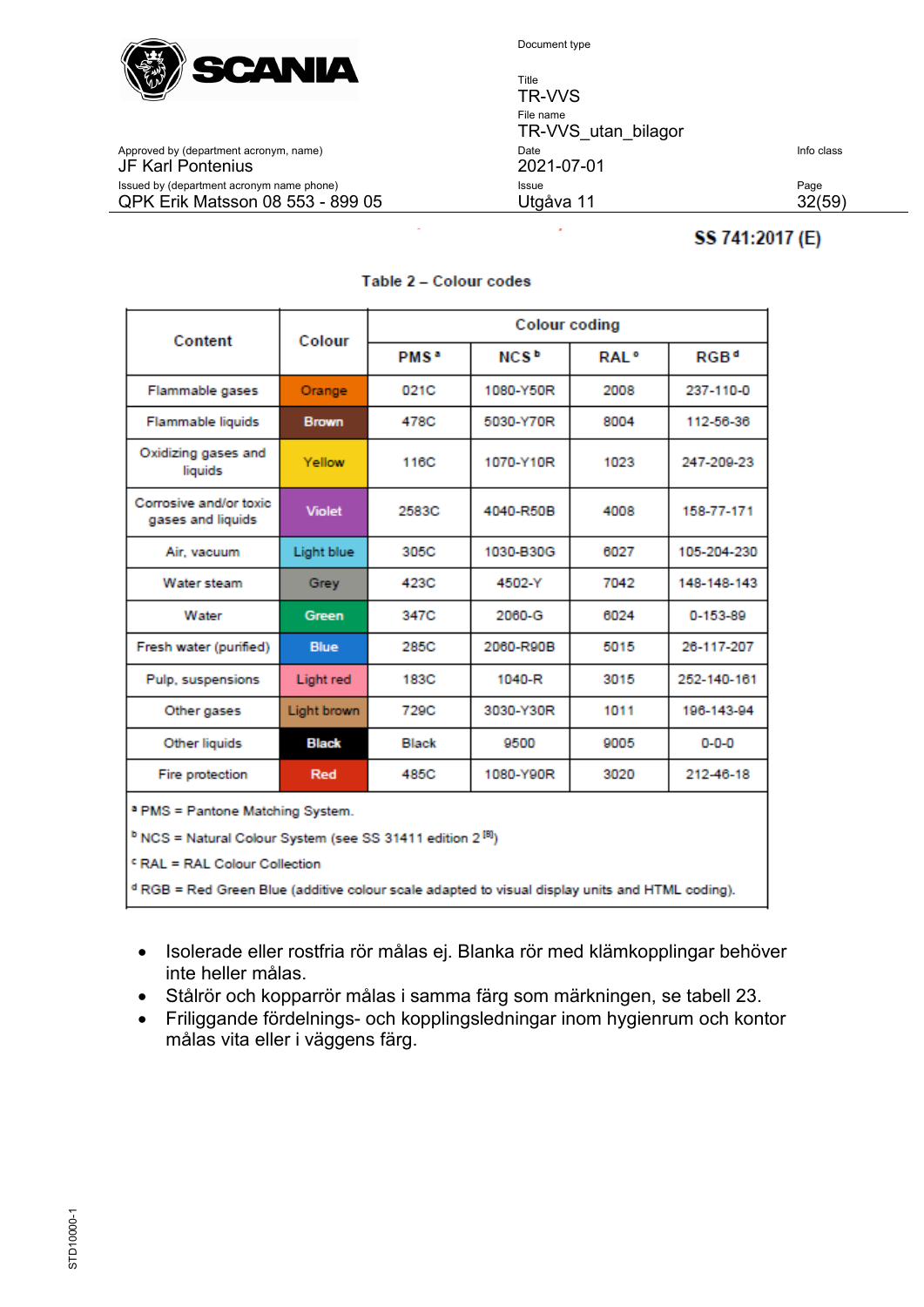

| <u>the community of the community of the community of the community of the community of the community of the community of the community of the community of the community of the community of the community of the community of </u><br>$\mathbb{W}$ | Title<br>TR-VVS                  |                |
|------------------------------------------------------------------------------------------------------------------------------------------------------------------------------------------------------------------------------------------------------|----------------------------------|----------------|
|                                                                                                                                                                                                                                                      | File name<br>TR-VVS utan bilagor |                |
| Approved by (department acronym, name)<br>JF Karl Pontenius                                                                                                                                                                                          | Date<br>2021-07-01               | Info class     |
| Issued by (department acronym name phone)<br>QPK Erik Matsson 08 553 - 899 05                                                                                                                                                                        | <b>Issue</b><br>Utgåva 11        | Page<br>33(59) |

#### JF Karl Pontenius 2021-07-01 Issued by (department acronym name phone) QPK Erik Matsson 08 553 - 899 05

#### **Tabell 23. Beteckning, klartext, färg och isolering för specifika rörledningar.**

| <b>Beteckning</b> | Klartext                                    | Färg enligt SS741:2017              | <b>Isolering</b> | Anmärkning                                                                               |
|-------------------|---------------------------------------------|-------------------------------------|------------------|------------------------------------------------------------------------------------------|
| A                 | <b>ACYTELEN</b>                             | Orange, NCS 1080-Y50R               |                  |                                                                                          |
| AM                | <b>AMMONIAK</b>                             | Violett, NCS 4040-R50B              |                  | Både i<br>vätske- och<br>gasfas                                                          |
| <b>BEN</b>        | <b>BENSIN</b>                               | Brun, NCS 5030-Y70R                 |                  | Bensinbaser<br>ade bränslen                                                              |
| <b>DBR</b>        | <b>DIESELBRÄNSLE</b>                        | Brun, NCS 5030-Y70R                 | Vid behov        |                                                                                          |
| CO <sub>2</sub>   | <b>KOLSYRA</b>                              | Ljusbrun, NCS 3030 -<br><b>Y30R</b> |                  |                                                                                          |
| D                 | <b>DIESELOLJA</b>                           | Brun, NCS 5030-Y70R                 |                  |                                                                                          |
| E                 | <b>EMULSION</b>                             | Svart, NCS 9500                     |                  |                                                                                          |
| <b>ETOH</b>       | <b>ETANOL</b>                               | Brun, NCS 5030-Y70R                 |                  |                                                                                          |
| <b>ED95</b>       | ETANOLBRÄNSLE - ED95                        | Brun, NCS 5030-Y70R                 |                  |                                                                                          |
| <b>FBR</b>        | <b>FORDONSBRÄNSLE</b><br>"KLASS I KLARTEXT" | Brun, NCS 5030-Y70R                 |                  | Används när<br>systemet<br>nyttjas till<br>många olika<br>kvaliteter av<br>en viss klass |
| FG                | <b>FORDONSGAS</b>                           | Orange, NCS 1080-Y50R               | Vid behov        | naturgas,<br>biogas etc                                                                  |
| <b>FJV</b>        | <b>FJÄRRVÄRME</b><br>TILLOPP / RETUR        | Grön, NCS 2060-G                    | Ja               |                                                                                          |
| G                 | <b>GASOL</b>                                | Orange, NCS 1080-Y50R               |                  |                                                                                          |
| <b>GLY</b>        | <b>GLYKOL</b>                               | Svart, NCS 9500                     |                  |                                                                                          |
| H <sub>2</sub>    | <b>VÄTGAS</b>                               | Orange, NCS 1080-Y50R               |                  | Hydrogen/<br>vätgas                                                                      |
| HO                | <b>HYDRAULOLJA</b>                          | Svart, NCS 9500                     |                  |                                                                                          |
| <b>KB</b>         | KÖLDBÄRARE TILLOPP /<br><b>RETUR</b>        | Grön, NCS 2060-G                    | Ja               | Gäller för 11<br>gradiga<br>kylsystem,<br>om inte<br>annat<br>angivits                   |
| KM1               | KM1 KYLVATTEN,<br><b>TILLOPP</b>            | Grön, NCS 2060-G                    |                  |                                                                                          |
| KM <sub>2</sub>   | <b>KM2 KYLVATTEN</b><br><b>RETUR</b>        | Grön, NCS 2060-G                    |                  |                                                                                          |
| KM <sub>3</sub>   | KM3 KYLVATTEN<br><b>TILLOPP</b>             | Grön, NCS 2060-G                    | Ja               | Kylreturen<br>används                                                                    |
| KM4               | KM4 KYLVATTEN<br><b>RETUR</b>               | Grön, NCS 2060-G                    | Vid behov        | Kylreturens<br>retur                                                                     |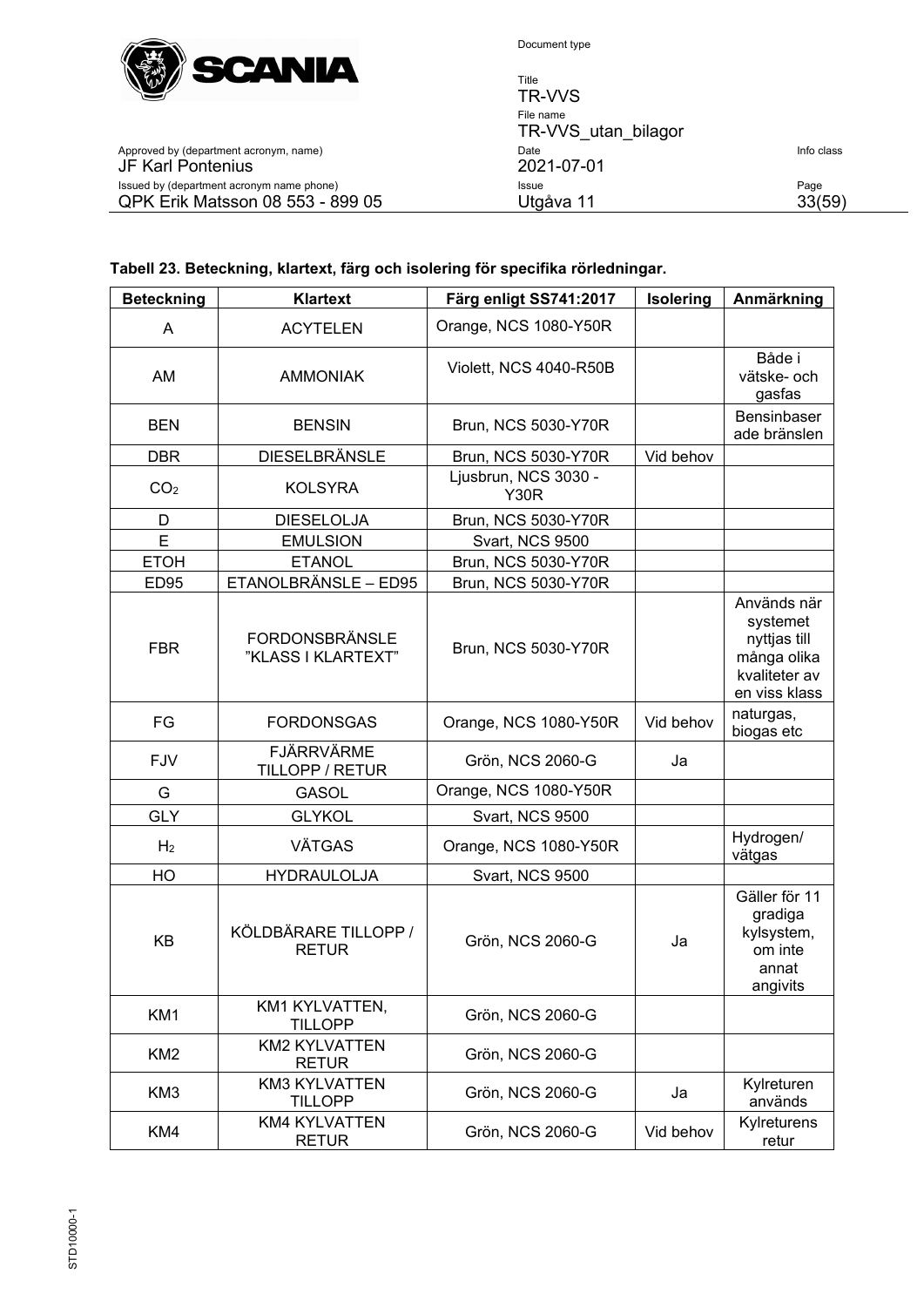

Title TR-VVS File name TR-VVS\_utan\_bilagor Approved by (department acronym, name) Date Info class JF Karl Pontenius 2021-07-01 Issued by (department acronym name phone) Issue Page QPK Erik Matsson 08 553 - 899 05 Utgåva 11 34(59)

| <b>Beteckning</b> | <b>Klartext</b>                                                | Färg enligt SS741:2017                                                                          | Isolering           | Anmärkning                                                  |
|-------------------|----------------------------------------------------------------|-------------------------------------------------------------------------------------------------|---------------------|-------------------------------------------------------------|
| KM <sub>6</sub>   | <b>GLYKOLHALTIGT</b><br><b>KYLVATTEN</b>                       | Svart<br><b>NCS 9500</b><br>Om Grön                                                             | Vid behov           | Svart färg om<br>mer än 25%<br>av innehållet<br>är annat än |
|                   |                                                                | <b>NCS 2060-G</b>                                                                               |                     | vatten,<br>annars grön.                                     |
| KM <sub>8</sub>   | <b>KM8 KYLVATTEN</b><br><b>KYLTORN TILLOPP</b>                 | Grön, NCS 2060-G                                                                                |                     |                                                             |
| KM <sub>9</sub>   | KM9 KYLVATTEN<br><b>KYLTORN RETUR</b>                          | Grön, NCS 2060-G                                                                                |                     |                                                             |
| <b>KM12</b>       | AVHÄRDAT VATTEN                                                | Blå, 2060-R90B                                                                                  | Ja                  |                                                             |
| <b>KM13</b>       | <b>AVSALTAT VATTEN</b><br>OSMOSBEHANDLAT                       | Blå, 2060-R90B                                                                                  | Ja                  |                                                             |
| <b>KM14</b>       | KM14 KYLVATTEN,<br><b>TILLOPP</b>                              | Grön, NCS 2060-G                                                                                | Ja                  | Tidigare<br>$10^{\circ}$ C                                  |
| <b>KM15</b>       | KM15 KYLVATTEN<br><b>RETUR</b>                                 | Grön, NCS 2060-G                                                                                | Ja                  | Tidigare<br>$10^{\circ}$ C                                  |
| <b>KM16</b>       | KM16 KYLVATTEN,<br><b>TILLOPP</b>                              | Grön, NCS 2060-G                                                                                |                     | Tidigare<br>$25^{\circ}$ C                                  |
| <b>KM17</b>       | KM17 KYLVATTEN,<br><b>RETUR</b>                                | Grön, NCS 2060-G                                                                                |                     | Tidigare<br>$25^{\circ}$ C                                  |
| <b>KM18</b>       | <b>MOTORKYLVÄTSKA</b><br>"EGEN TEXT", TILLOPP                  | Svart, NCS 9500                                                                                 | Vid behov           |                                                             |
| <b>KM19</b>       | <b>MOTORKYLVÄTSKA</b><br>"EGEN TEXT", RETUR                    | <b>Svart, NCS 9500</b>                                                                          | Vid behov           |                                                             |
| <b>KM31</b>       | <b>KYLVATTEN</b><br><b>FREKVENSOMFORMARE</b><br><b>TILLOPP</b> | Grön, NCS 2060-G                                                                                | Vid behov           |                                                             |
| <b>KM31</b>       | <b>KYLVATTEN</b><br><b>FREKVENSOMFORMARE</b><br><b>RETUR</b>   | Grön, NCS 2060-G                                                                                | Vid behov           |                                                             |
| KO                | <b>KYLOLJA</b>                                                 | Brun, NCS 5030-Y70R                                                                             |                     |                                                             |
| KV                | <b>KALLVATTEN</b>                                              | Oisolerade synliga<br>ledningar lika väggfärg, i<br>tekniska utrymmen grön<br><b>NCS 2060-G</b> | Ja                  | Stadsvatten                                                 |
| <b>MEOH</b>       | <b>METANOL</b>                                                 | Brun, NCS 5030-Y70R                                                                             |                     |                                                             |
| <b>BRL</b>        | <b>BRANDPOSTLEDNING</b>                                        | Röd, NCS 1080-Y90R                                                                              |                     |                                                             |
| <b>BRL</b>        | SPRINKLERLEDNING                                               | Röd, NCS 1080-Y90R                                                                              |                     |                                                             |
| L1                | <b>TRYCKLUFT 7 BAR</b>                                         | Blå, NCS 1030-B30G                                                                              | Se not <sup>1</sup> |                                                             |
| L2                | <b>TRYCKLUFT 14 BAR</b>                                        | Blå, NCS 1030-B30G                                                                              | Se not <sup>1</sup> |                                                             |
| L4                | TRYCKLUFT MAX 10 BAR                                           | Blå, NCS 1030-B30G                                                                              | Se not <sup>1</sup> |                                                             |
| L <sub>5</sub>    | <b>TRYCKLUFT MAX 10 BAR</b>                                    | Blå, NCS 1030-B30G                                                                              | Se not <sup>1</sup> |                                                             |
| L <sub>6</sub>    | <b>TRYCKLUFT MAX 14 BAR</b>                                    | Blå, NCS 1030-B30G                                                                              | Se not <sup>1</sup> |                                                             |
| O                 | OLJA "förbrukare"                                              | Brun, NCS 5030-Y70R                                                                             |                     |                                                             |

STD10000-1 STD10000-1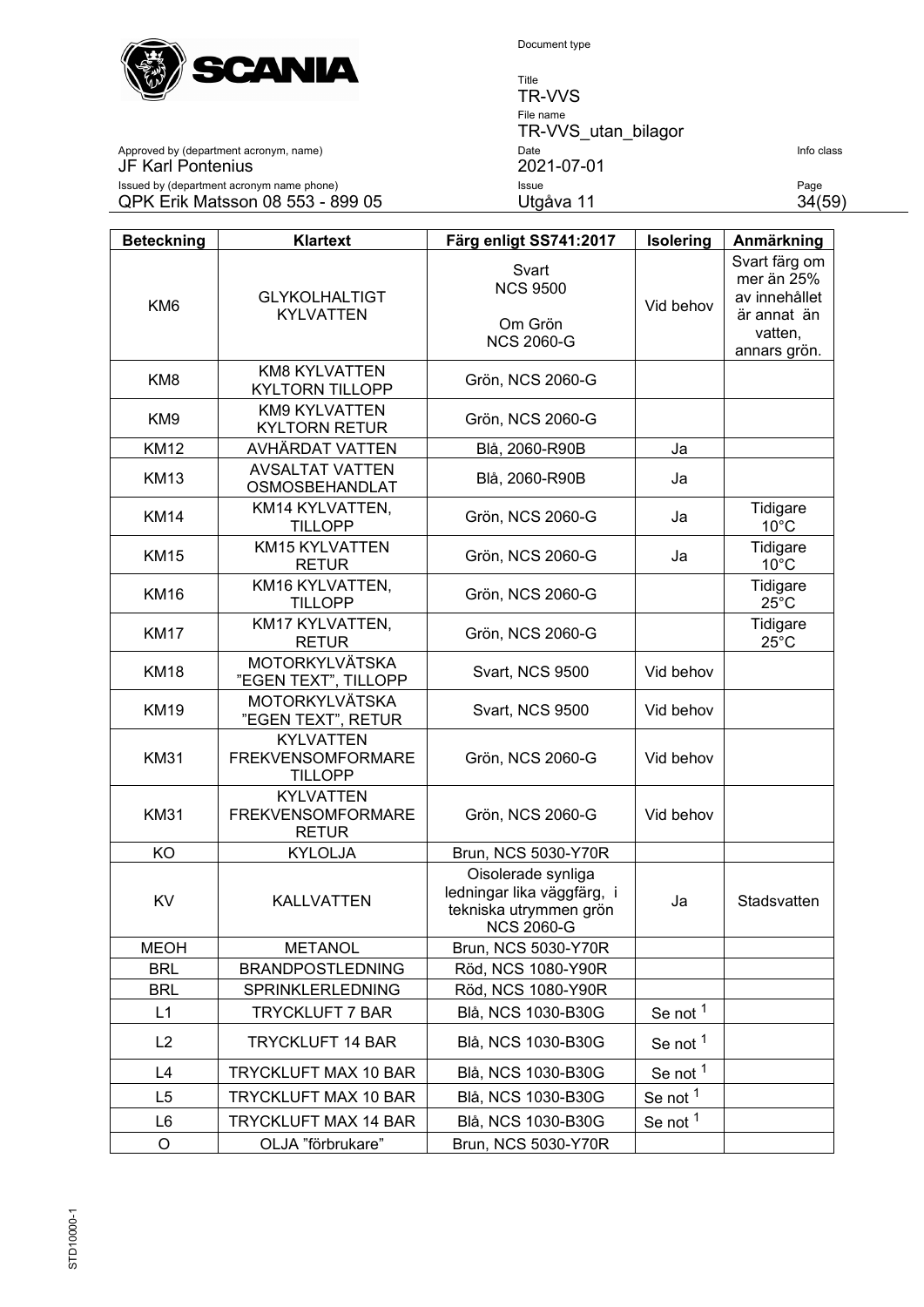

JF Karl Pontenius

Document type

Title TR-VVS File name TR-VVS utan bilagor Approved by (department acronym, name) Date Date Date Date Info class and Date Info class of the class of the class of  $2021-07-01$ Issued by (department acronym name phone) **Issue Issue Page** QPK Erik Matsson 08 553 - 899 05 Utgåva 11 35(59)

| <b>Beteckning</b> | Klartext                                         | Färg enligt SS741:2017              | Isolering                                       | Anmärkning                                                               |
|-------------------|--------------------------------------------------|-------------------------------------|-------------------------------------------------|--------------------------------------------------------------------------|
| $N_{2}$           | NITROGEN,                                        | Ljusbrun, NCS 3030 -<br><b>Y30R</b> |                                                 |                                                                          |
| AR                | <b>ARGON</b>                                     | Ljusbrun, NCS 3030 -<br><b>Y30R</b> |                                                 |                                                                          |
| O <sub>2</sub>    | <b>OXYGEN</b>                                    | <b>Gul, NCS 1070-Y10R</b>           |                                                 |                                                                          |
| D                 | <b>DAGVATTEN</b>                                 | <b>Svart, NCS 9500</b>              | Vid<br>behov,<br>kondens-<br>/ljudisoleri<br>ng |                                                                          |
| S <sub>1</sub>    | SPILLVATTEN, SANITÄRT                            | Svart, NCS 9500                     |                                                 |                                                                          |
| S <sub>2</sub>    | SPILLVATTEN,<br>OLJEBLANDAT                      | <b>Svart, NCS 9500</b>              |                                                 | Via<br>oljeavskiljare<br>till S1                                         |
| S <sub>2</sub>    | SPILL (internt provrigg före<br>uppsamlingskärl) | Brun, NCS 5030-Y70R                 |                                                 | Kan<br>innehålla                                                         |
| S <sub>2</sub>    | <b>SPILL</b><br><b>BLOWBY</b>                    | Brun, NCS 5030-Y70R                 |                                                 | bränsle<br>(diesel),                                                     |
| S <sub>2</sub>    | <b>SPILL</b><br><b>AVLUFTNING</b>                | Brun, NCS 5030-Y70R                 |                                                 | vatten,<br>glykol, urea<br>och olja.<br>Leds över till<br>S <sub>3</sub> |
| S <sub>3</sub>    | SPILLOLJA                                        | Brun, NCS 5030-Y70R                 |                                                 |                                                                          |
| <b>SL</b>         | SÄKERHETSLEDNING                                 | Färg som huvudrörsystem             |                                                 |                                                                          |
| <b>UR</b>         | <b>UREA</b><br>TILLOPP / RETUR                   | Violett, NCS 4040-R50B              |                                                 | Kan även<br>heta AddBlue                                                 |
| VS                | SEKUNDÄRVÄRME<br>TILLOPP / RETUR                 | Grön, NCS 2060-G                    | Ja                                              |                                                                          |
| <b>VV</b>         | <b>VARMVATTEN</b>                                | Grön, NCS 2060-G                    | Ja                                              | Kopplings-<br>ledningar<br>isoleras ej                                   |
| <b>VVC</b>        | VARMVATTEN,<br><b>CIRKULATION</b>                | Grön, NCS 2060-G                    | Ja                                              |                                                                          |
| VÅV               | VÄRMEÅTERVINNING<br>TILLOPP / RETUR              | Svart, NCS 9500                     | Vid behov                                       |                                                                          |

**<sup>1</sup> Isolering behöver bara utföras på ledningar utomhus om tryckdaggpunkten är högre än extremtemperaturen under vintern.**

# <span id="page-34-0"></span>**1.3 ALLMÄNNA FÖRESKRIFTER FÖR YTC, INJUSTERING OCH PROVNING**

Beställarens representant ska beredas tillfälle att närvara vid injustering och provning. Entreprenörer ska före slutbesiktningen funktionsprova samtliga komponenter i anläggningen. Vid behov utföres rök- alternativt spårgasprov för att säkerställa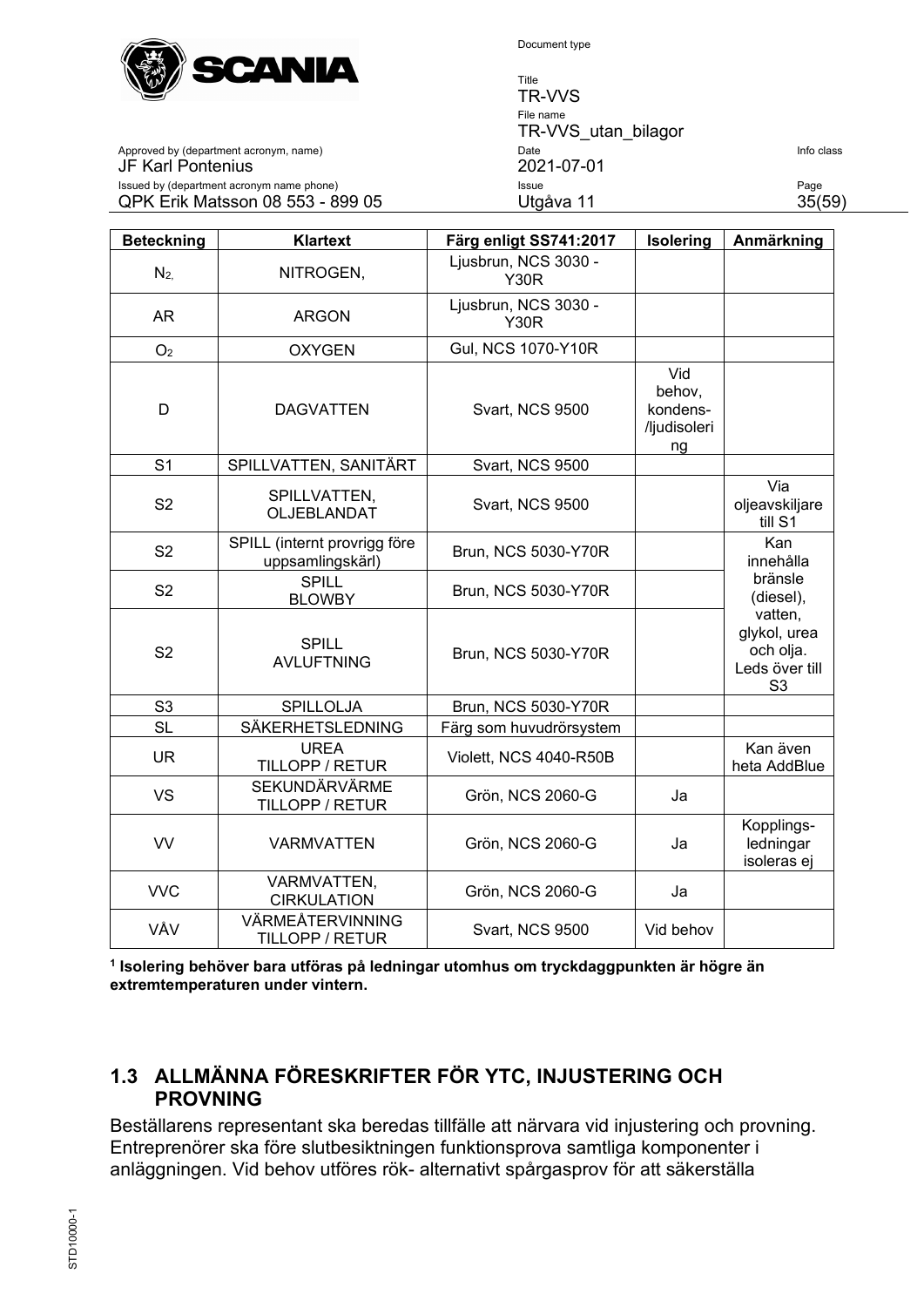

| W<br>_____<br>___                                                             | Title<br>TR-VVS                  |                |
|-------------------------------------------------------------------------------|----------------------------------|----------------|
|                                                                               | File name<br>TR-VVS utan bilagor |                |
| Approved by (department acronym, name)<br>JF Karl Pontenius                   | Date<br>2021-07-01               | Info class     |
| Issued by (department acronym name phone)<br>QPK Erik Matsson 08 553 - 899 05 | Issue<br>Utgåva 11               | Page<br>36(59) |

funktion och utformning av ventilationen. Om inget annat avtalats har styrentreprenören ansvar för sammankallande och utförande av samordnade funktionsprov. Vid tidpunkten för provningsperiodens början ska anläggningen vara driftsatt. Vilket bland annat innebär att:

- Allt material ska vara levererat och monterat inklusive alla anslutningar samt att märkning och skyltning ska vara utförd.
- Samtliga rörledningar ska ha renspolats samt provtryckts.
- Alla el-anslutna apparater ska vara spänningssatta och kontrollerade avseende rotationsriktning etc. samt att rör- och kylsystem ska vara provtryckta och fyllda med avsedd media.
- Egenkontroll / (provning) / tryck- och täthetsprovningar samt säkerhetsbesiktningar ska vara utförda och kunna styrkas med protokoll.
- Underlag för relationshandlingar ska vara överlämnade till beställaren.
- Genomföringar, även de tillfälliga ska vara tätade.
- Injustering av installationssystem enligt teknisk beskrivning ska vara utförda och kunna styrkas med protokoll.

Entreprenören utför inreglering av strypventiler m.m. Det utförs genom en grundinställning av konsulten beräknat förinställningsvärde samt genom fininställning med hjälp av flödes- och temperaturmätning. Fininställning utförs vid lämplig årstid eller vid lämpliga förutsättningar. Vid injustering av anläggning ska proportionalmetoden användas.

Vid tryckprovning av rörsystem ska provningstrycket vara 1,43\*beräkningstryck, detta enligt PED-direktivet.

Vid uppmätning av temperaturverkningsgraden ska den utföras vid en temperatur understigande -5º C.

Dokumentet som beskriver om samordnad funktionsprovning behövs samt hur det ska gå till finns i Uppdragsprocessen och heter "Samordnad funktionsprovning".

Vid anmälan till slutbesiktning, ska resultat av injusteringen, mätningar och funktionsprov redovisas. Protokollen ska vara insatta i pärm för drift- och skötselinstruktioner, som överlämnas senast två veckor innan slutbesiktning.

Beställarens driftpersonal instrueras om anläggningens funktion och skötsel innan slutbesiktning.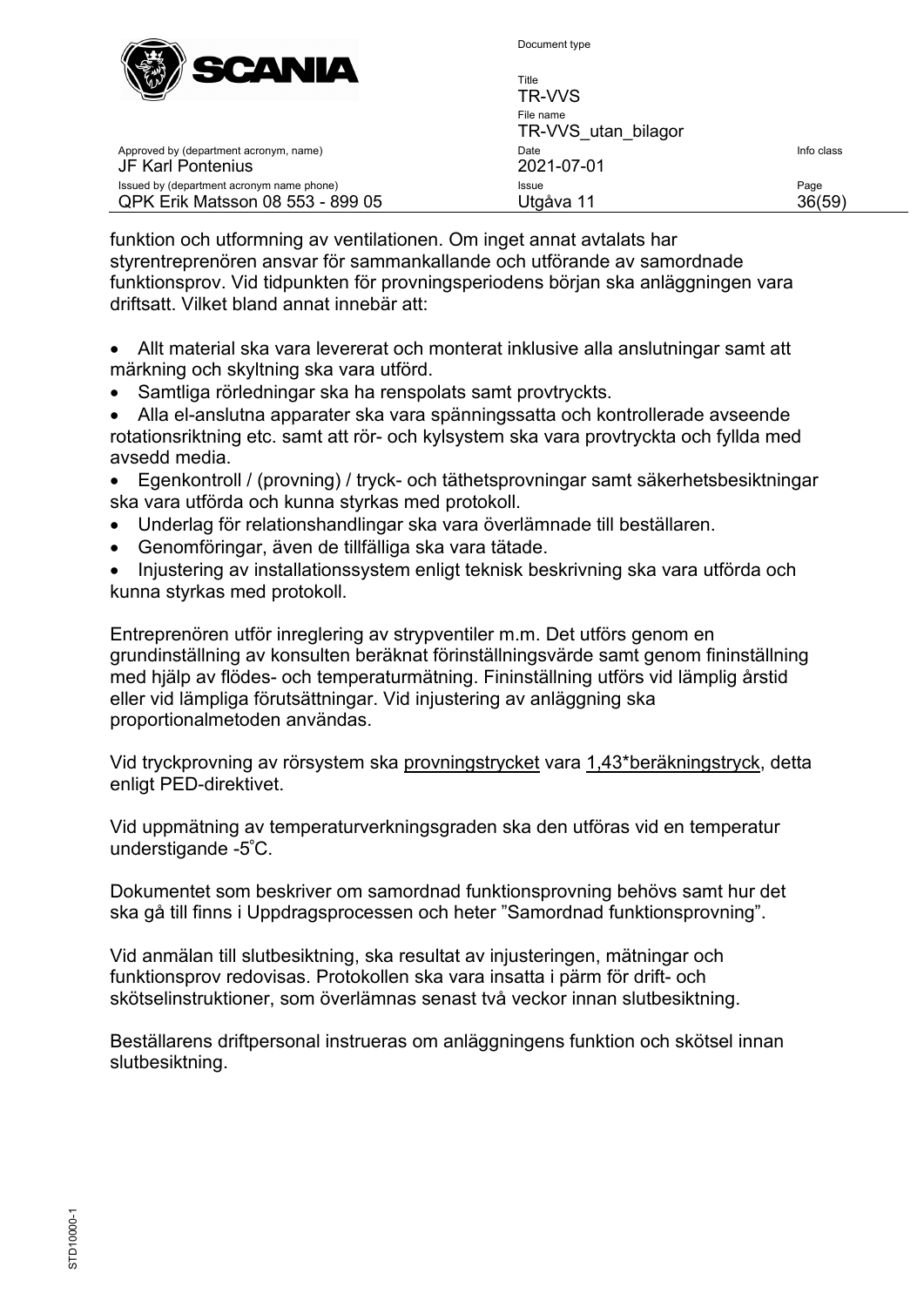

Title TR-VVS File name TR-VVS utan\_bilagor Approved by (department acronym, name) and the United State Info class of the United State Info class JF Karl Pontenius 2021-07-01 Issued by (department acronym name phone) **Issue Issue** Page **Page 19th** Page Page 19th Page 19th Page 19th Page QPK Erik Matsson 08 553 - 899 05 Utgåva 11 37(59)

# <span id="page-36-0"></span>**2 FÖRESKRIFTER FÖR GENERELLA PROJEKTERINGSANVISNINGAR VVS OCH YUD RELATIONSHANDLINGAR**

# <span id="page-36-1"></span>**2.1 ALLMÄNT**

Projekteringsarbetet skall sträva mot kostnadseffektiva lösningar. Arbete ska ske i samråd med berörd driftspersonal.

- Förprojektering:
	- Ska efter genomgång av teknisk lösning resultera i en kostnadskalkyl.
- Projektering:
- Vid val av tekniska lösningar ska projektören utgå från de typlösningar som framtagits av Scania IM.
- För el-material och installationer i EX miljö ska handbok SEK 427 följas, för motordrifter i EX miljö ska **Ex de** väljas om de ska kunna varvtalsstyras.

# <span id="page-36-2"></span>**2.2 HANDLINGAR**

- Handlingar (ritningar och beräkningar) utförs i enlighet med "Riktlinjer för utförande och arkivering av digitala handlingar" i Uppdragsprocessen.
- Handlingar lämnas på USB-minne tillsammans med två omgångar kopior. Handlingar samt utförda beräkningar överlämnas till beställaren en vecka före slutbesiktning.
- Ritningsnummer och utrustningsregisternummer tas ut i projekteringsskedet.
- Samtliga relationshandlingar ska vara på svenska.
- På relationshandling skall Scanias specifika ritningsnummer och utrustningsregisternummer m m. framgå. Pärmrygg märks med:
	- Byggnad/Projektnummer
	- Entreprenad
	- År/Projekt
- Två exemplar av drift- & underhållsinstruktioner överlämnas till beställaren en vecka före slutbesiktning. Försättsblad/ innehållsförteckning tillhandahålls av Scania Industrial Maintenance, se nedan, och är obligatoriskt. Om avsnitt ej omfattas i D&U-instruktionen markeras det med Utgår i försättsbladet.
- Vid delade entreprenader så ska den ansvarige projektledaren se till att entreprenören får de handlingar som krävs för att kompletta pärmar för Driftoch underhållsinstruktioner kan överlämnas.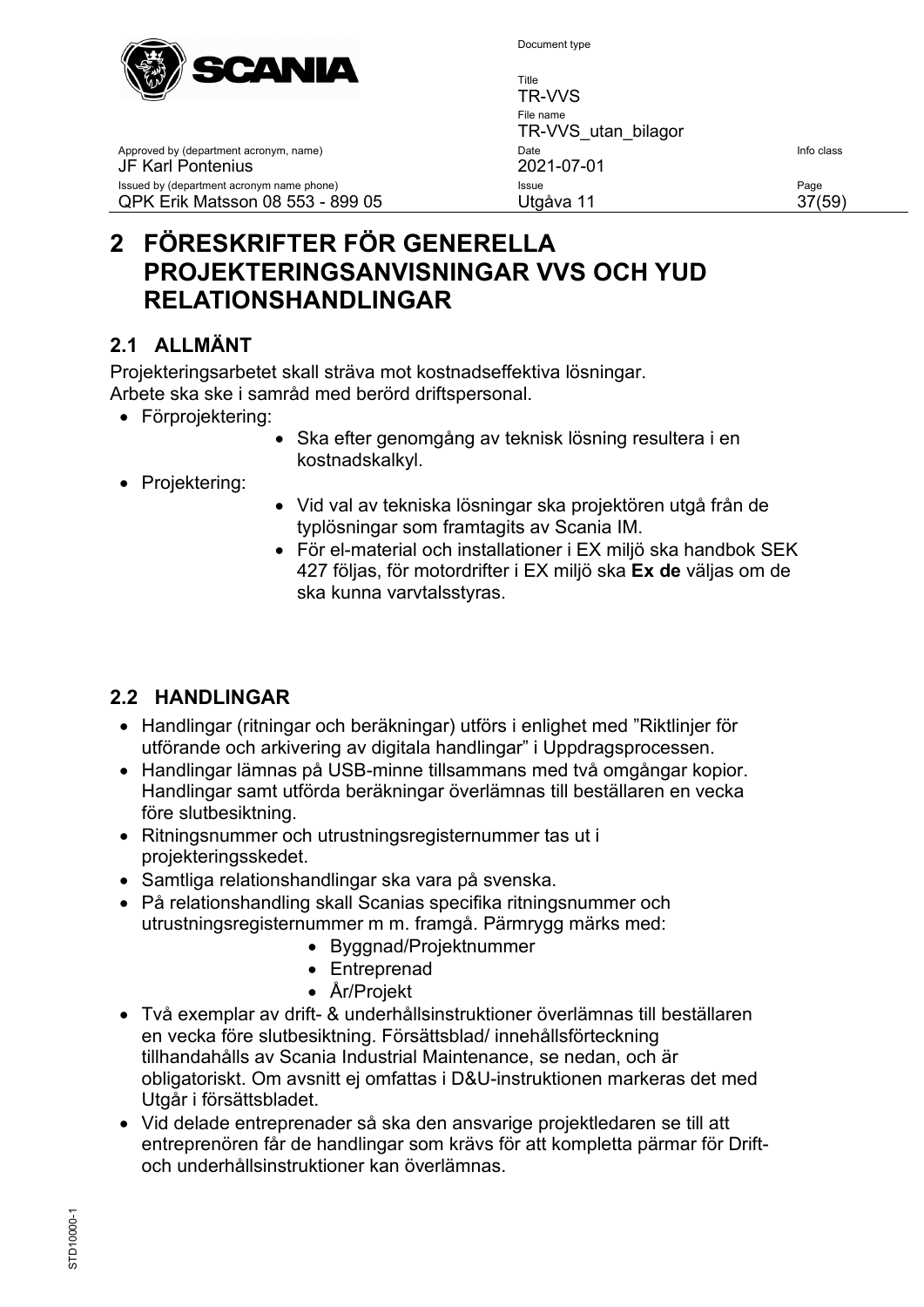

| Title<br>TR-VVS                  |            |
|----------------------------------|------------|
| File name<br>TR-VVS utan bilagor |            |
| Date<br>2021-07-01               | Info class |
| Issue<br>Utgåva 11               | Page<br>59 |

- Approved by (department acronym, name) JF Karl Pontenius Issued by (department acronym name phone) QPK Erik Matsson 08 553 - 899 05
	- I anläggningsbeskrivning införs alla de ändringar och kompletteringar. T.ex. byte av fabrikat, ändrade kapacitetsdata, ändrade antal sakvaror etc., som skett under byggtiden.
- För installationer i mark ska inmätt läge från referenspunkt och plushöjd anges.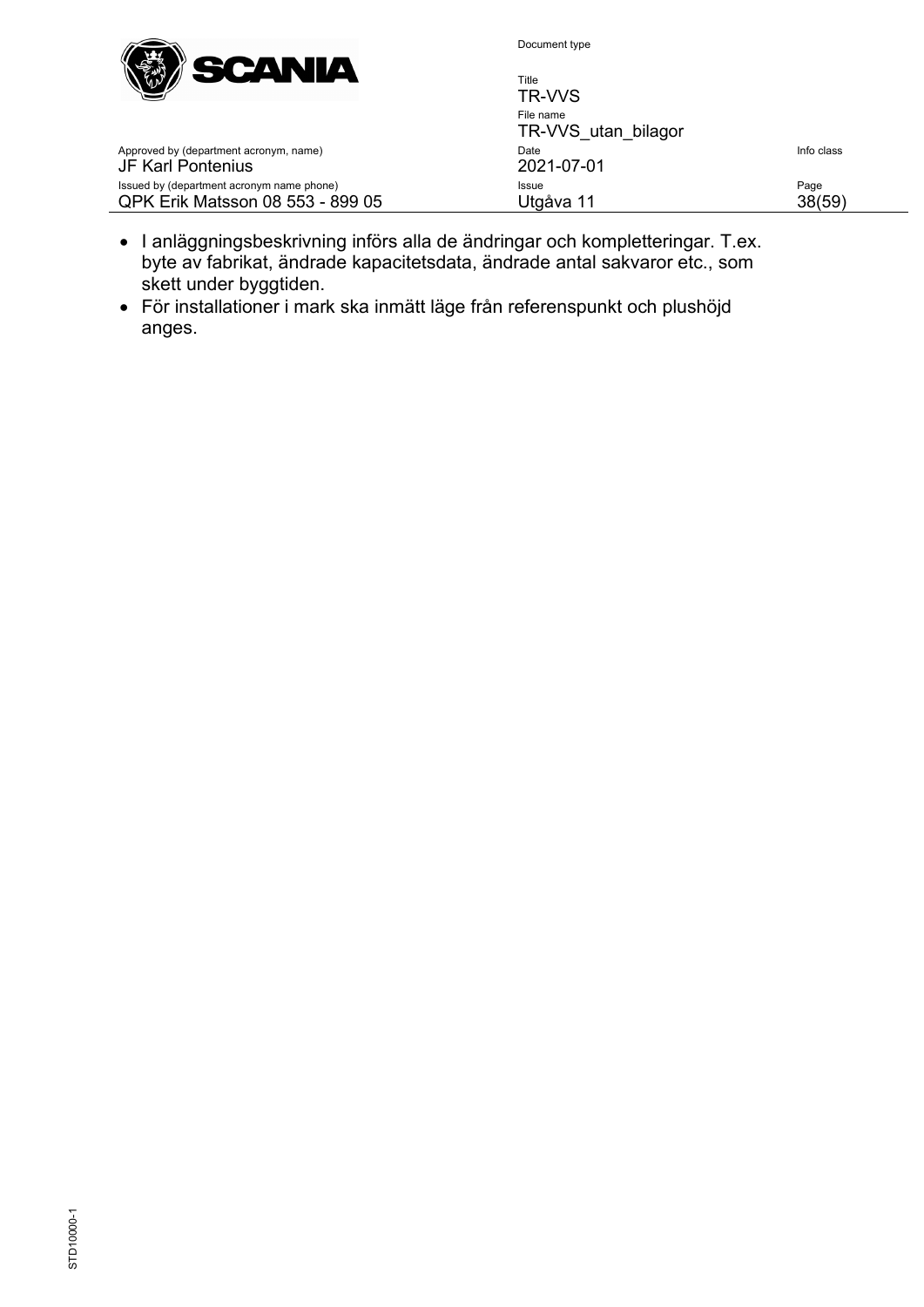

Title TR-VVS File name TR-VVS utan bilagor Approved by (department acronym, name) and the United State Info class of the United State Info class JF Karl Pontenius 2021-07-01 Issued by (department acronym name phone) **Issue Issue Page** QPK Erik Matsson 08 553 - 899 05 Utgåva 11 39(59)

- **1. ALLMÄN BESKRIVNING ADRESSFÖRTECKNING**
- **2. PLACERING AV VVS-UTRUSTNING**
- 
- 
- **INSTRUKTIONER 5. UNDERHÅLLSINSTRUKTION (UNDERHÅLLSBEREDNING)**
	- **6. PROTOKOLL OCH INTYG**
	- **7. DIMENSIONERANDE FÖRUT-SÄTTNINGAR**
	- **8. RESERVDELSFÖRTECKNING (RESERVDELSBEREDNING)**
	- **9. ELSCHEMAN OCH ELRITNINGAR**
	- **10. RELATIONSRITNINGAR**
	- **11.AVSTEG FRÅN TR OCH ANDRA STYRANDE DOKUMENT**
	- **12.ANNAN DOKUMENTATION (KUNDSPECIFIKA KRAV)**

# **DRIFT- OCH 3. FLÖDESSCHEMA UNDERHÅLLS 4. DRIFTKORT**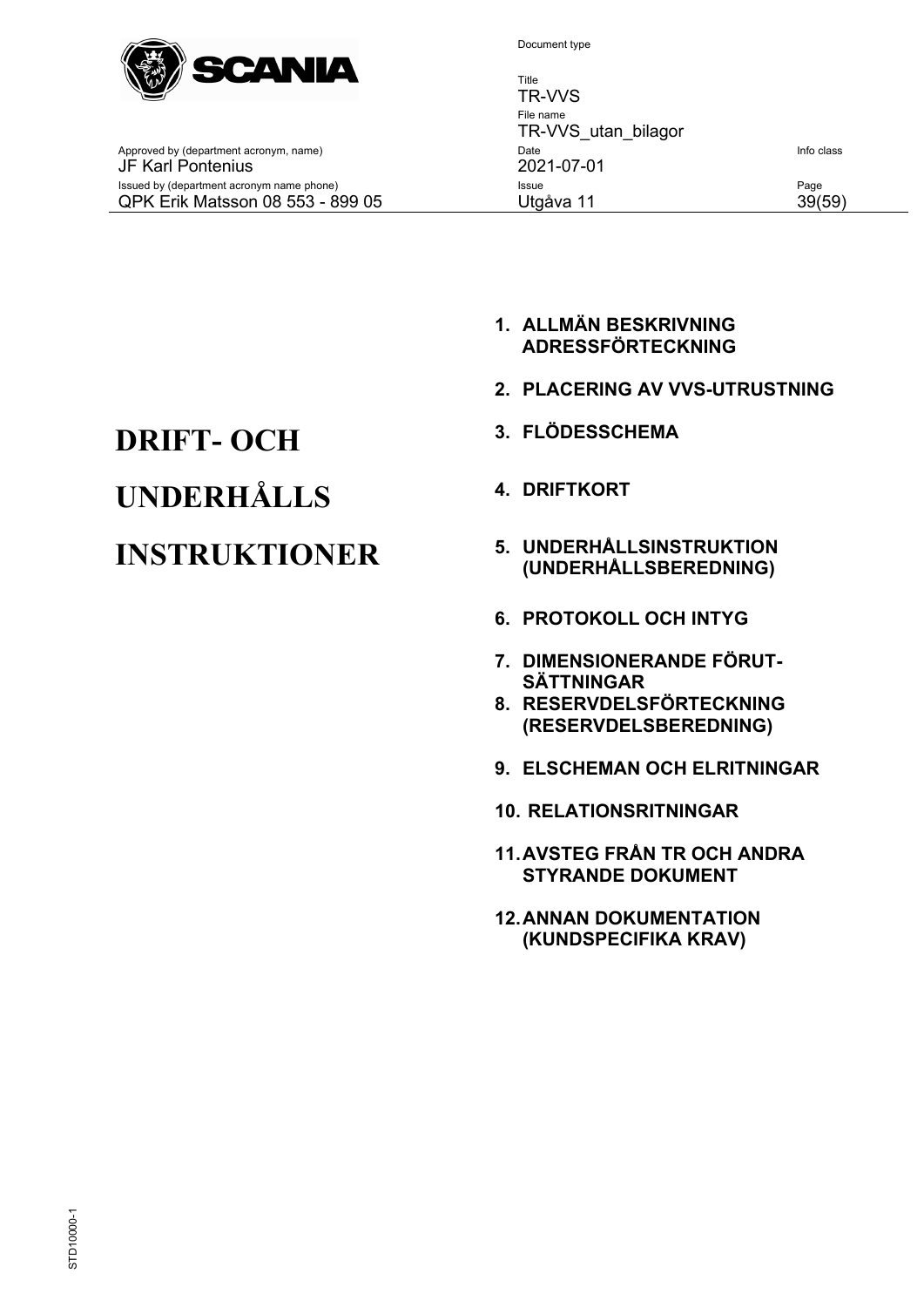

Title

TR-VVS File name TR-VVS\_utan\_bilagor Approved by (department acronym, name) and the United State Info class of the United State Info class JF Karl Pontenius 2021-07-01 Issued by (department acronym name phone) **Issue Issue** Page QPK Erik Matsson 08 553 - 899 05 Utgåva 11 40(59)

#### **Förklaring av försättsblad för Drift- & Underhållsinstruktioner**

- 1. Allmän beskrivning över hur de olika systemen är uppbyggda och vad som betjänas. Adressförteckning över inblandade entreprenörer, handläggare och projektörer.
- 2. Placeringsritning för VVS-utrustning Placeringsritning anger var i lokalen utrustningen är placerad.
- 3. Flödesschema
- 4. Driftkort
- 5. Underhållsinstruktion En instruktion för hur den specifika utrustningen ska underhållas. Underlag för underhållsberedning.
- 6. Protokoll och intyg
	- Luftflödesprotokoll utförs enligt AMA VVS & Kyl 09, bilaga YTC/8.
	- Ljudmätningsprotokoll utförs enligt AMA VVS & Kyl 09, bilaga YTC/4.
	- Övriga protokoll: Provtryckning, besiktning, m m.
	- CE- märkningsprotokoll
- 7. Dimensionerande förutsättningar

Vilka förutsättningar utgår beräkningarna från, t.ex. värmelast, flöde, tryck, temperatur, dimensionerat antal personer i lokal, m m. Under denna rubrik ska även pump- och fläktkurvor finnas.

- 8. Reservdelsförteckning (reservdelsberedning) Reservdelsförteckning och reservdelsberedning, se TFP kapitel C. (Gäller endast för Infrasystem och produktionsutrustning)
- 9. El-scheman och el-ritningar
- 10.Relationsritningar

Ritningar levereras i storlek A3 / A3L. Storlek på plotterpennor ska vara sådan att text klart framgår på ritning.

- 11. Avsteg från TR och andra styrande dokument
- 12. Annan dokumentation kundspecifika krav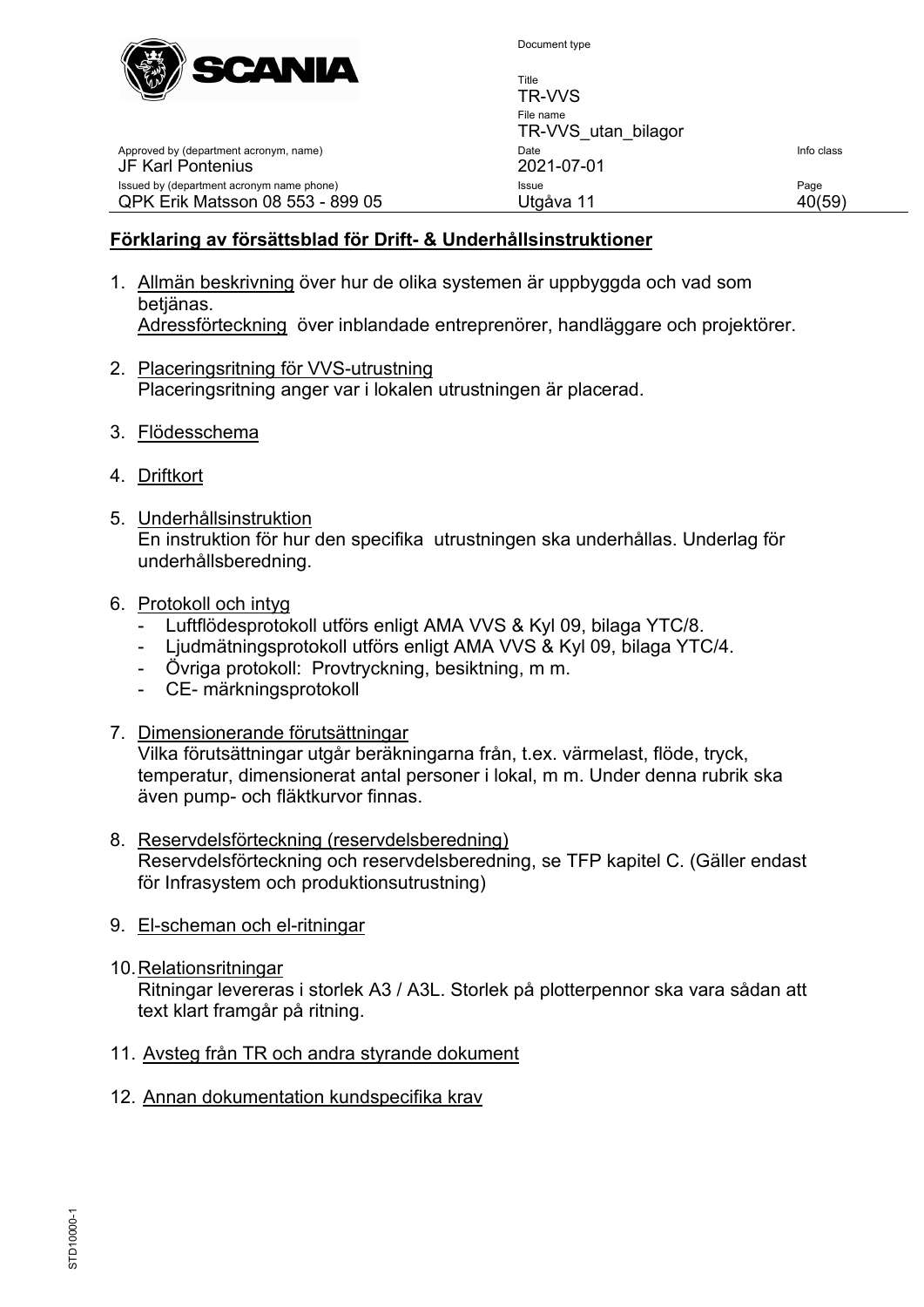

Title TR-VVS File name TR-VVS\_utan\_bilagor Approved by (department acronym, name) and the United State Info class of the United State Info class JF Karl Pontenius 2021-07-01 Issued by (department acronym name phone) **Issue Issue** Page QPK Erik Matsson 08 553 - 899 05 Utgåva 11 41(59)

# <span id="page-40-0"></span>**3 FÖRESKRIFTER FÖR KAPITEL 52, 53, 55 OCH 56**

- **52 TAPPVATTEN**
- **53 AVLOPPSVATTENSYSTEM**
- **55 KYL- OCH VÄRMEPUMPSYSTEM**
- **56 VÄRMESYSTEM**

# <span id="page-40-1"></span>**P APPARATER LEDNINGAR M M I RÖRSYSTEM ELLER RÖRLEDNINGSNÄT**

Termometrar och mätuttag installeras vid varje apparat så att tryck och temperaturdifferensen kan avläsas, där tryck- alternativt temperaturförändringar sker.

Medianslutningar till maskiner ska ha avstängningsventiler som går att komma åt från golvnivå utan stege eller andra lyfthjälpmedel.

För ledningar i mark är aluminium inte tillåtet för någon del.

# <span id="page-40-2"></span>*PJ VÄRMEVÄXLARE, KONDENSORER OCH FÖRÅNGARE*

# <span id="page-40-3"></span>**PJB VÄRMEVÄXLARE**

Värmeväxlare ska kopplas in enligt principskiss i bilaga 3.

# <span id="page-40-4"></span>*PK PUMPAR, LUFTKOMPRESSORER M M*

# <span id="page-40-5"></span>**PKB PUMPAR**

Pumpning av spillvatten bör undvikas, om så sker ska ledning förläggas i fall. Vid pumpning ska två stycken enkelpumpar med larmanordning installeras. Om pumpen betjänar enskilda objekt t.ex. en WC, trinett eller dylikt så räcker det med en enkelpump utan larm. För styrning av pumpar se separat driftkortsmall.

Våt spillvattenpump som väger mer än 40 kg, förses med block och talja för upptagning.

Huvudcirkulationspumpar ska ur redundanssynpunkt vara två stycken enkelpumpar (OBS! ej tvillingpumpar). Det ska gå att byta att byta drivsida på den ena pumpen medan den andra är i drift. Pumparna ska förses med driftomkopplarautomatik och separat frekvensomformare. Det är viktigt att pumparna är avvibrerade från varandra och således ej placeras på samma fundament/ platta.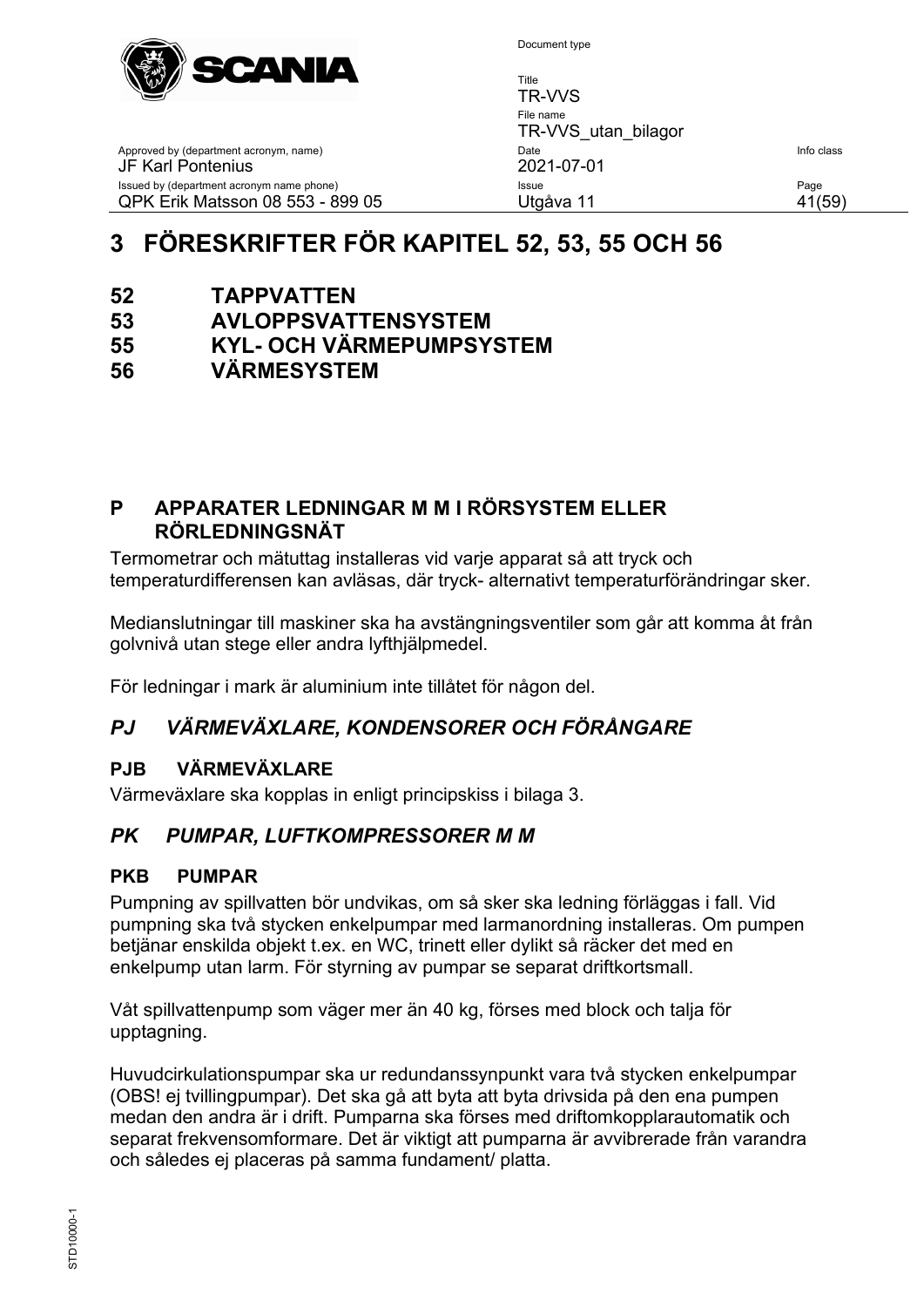

Title

| 77 T                                                                          | TR-VVS                           |                |
|-------------------------------------------------------------------------------|----------------------------------|----------------|
|                                                                               | File name<br>TR-VVS utan bilagor |                |
| Approved by (department acronym, name)<br>JF Karl Pontenius                   | Date<br>2021-07-01               | Info class     |
| Issued by (department acronym name phone)<br>QPK Erik Matsson 08 553 - 899 05 | Issue<br>Utgåva 11               | Page<br>42(59) |
|                                                                               |                                  |                |

# <span id="page-41-0"></span>**PLC EXPANSIONSKÄRL O D**

Värme- och kylsystem ska i första hand ha slutna expansionskärl.

#### <span id="page-41-1"></span>*PM APPARATER FÖR RENING ELLER AVFAST,FLYTANDE ELLER GASFORMIGT MEDIUM I RÖRSYSTEM*

Rörledningar med mindre dimension än 50 mm, i vilken givare, temperaturmätare och dylikt monteras, förstoras så att skadlig förträngning av rören undviks.

# <span id="page-41-2"></span>*PN RÖRLEDNINGAR M M.*

Avluftare ska placeras i högpunkter och urtappningar ska placeras i lågpunkter. Avluftare ska vara av typen Spirotop och innan avluftare ska en avstängningsventil monteras, detta för att enkelt kunna byta trasiga avluftare. Avluftningsanordning för spillvatten uppdrages ovan yttertak.

Samtliga oisolerade metallrör exklusive rostfria rör, elförzinkade rör och kopparrör rostskyddsmålas enligt korrosivitetsklass C2.

Tappvattenledning som förläggs synlig inom hygienutrymme utförs förkromade alternativt målade.

#### **PL BEHÅLLARE FÖR FAST, FLYTANDE ELLER GASFORMIGT MEDIUM**

#### *PL.1 Oljeavskiljare*

Oljeavskiljare ska vara försedd med förslamavskiljare. Oljeavskiljare ska förses med automatiskt A-larm.

# *PNU.2 LEDNINGAR AV STÅLRÖR*

#### *PNU.21 Ledningar av stålrör av olegerat stål*

Rörledningar till värmesystem kan utföras i svartstål. Klenare dimensioner kan utföras i koppar. Rörledningar till kylmedelskylare och andra glykolsystem ska om möjligt utföras i svartstål.

#### *PNU.2116 Ledningar av stålrör med presskoppling*

Rörledningar till värmesystem i elförzinkade stålrör med presskoppling kan användas upp till DN50

#### *PNU.22 Ledningar av rör av legerat stål*

Gäller för kallvatten- och köldbärarledningar inomhus från DN 65 och grövre. Kallvatten- och köldbärarledning utföres i kvalitet EN 1.4301 (SS 2333) med godstjocklek 1,5 mm. Vid svetsning används skyddsgas. Endast argon, helium eller argon/helium med högt renhetskrav ska användas.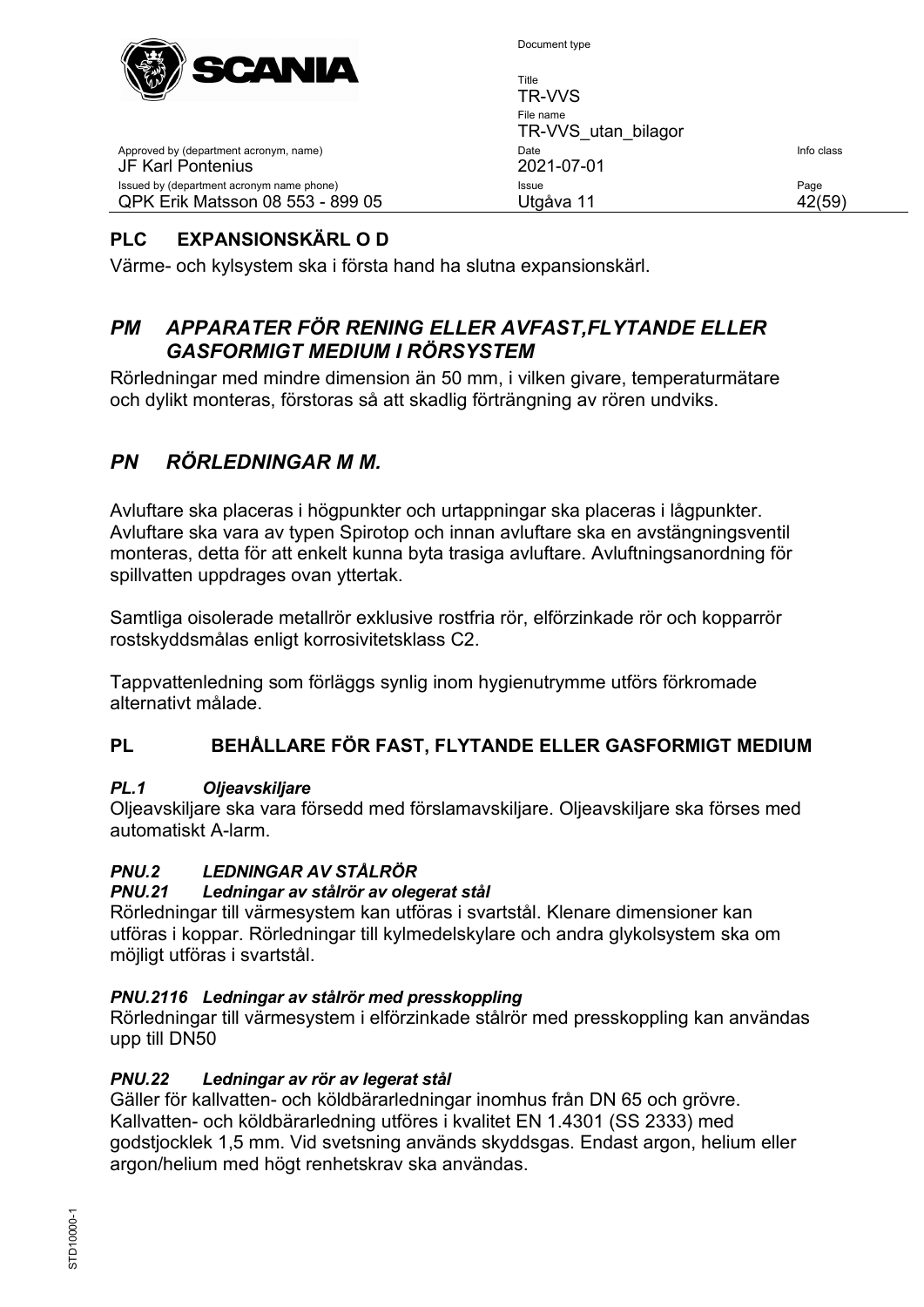

| $W^{W}$<br><u> London vien</u>                                                | Title<br>TR-VVS                  |                |
|-------------------------------------------------------------------------------|----------------------------------|----------------|
|                                                                               | File name<br>TR-VVS utan bilagor |                |
| Approved by (department acronym, name)<br>JF Karl Pontenius                   | Date<br>2021-07-01               | Info class     |
| Issued by (department acronym name phone)<br>QPK Erik Matsson 08 553 - 899 05 | Issue<br>Utgåva 11               | Page<br>43(59) |

#### *PNU.3 LEDNING AV KOPPARRÖR*

#### *PNU.31 Ledning av raka kopparrör*

Kallvattenledningar och köldbärarledningar inomhus t.o.m. anslutning Cu-54. Värmeledningar i klenare dimensioner.

#### *PNU.5 RÖRLEDNINGAR AV PLASTRÖR*

#### *PNU.52 Ledning av plaströr, avloppsrör*

**Rensanordning**

Stående avloppsledning förses med rensanordning ca 0,5 m över golv. *PNU.5222 Ledning av PE-rör, inomhusavloppsrör* När takavvattning sker med UV-system ska projektering och montering utföras av leverantören.

#### *PNU.5223 Ledning av PP-rör, inomhusavloppsrör*

Rensanordning för dagvatten utföres lika spillvatteninstallation.

#### <span id="page-42-0"></span>*PP ANORDNINGAR FÖR FÖRANKRING, EXPANSION, SKYDD M M AV RÖRLEDNING*

Allt icke varmgalvaniserat upphängningsgods, stålkonstruktion, plattform etcetera ska rostskyddsbehandlas enligt korrosivitetsklass C2.

# <span id="page-42-1"></span>*PR BRUNNAR, SPYGATTER, GOLVRÄNNOR M M.*

#### <span id="page-42-2"></span>**PRB BRUNNAR**

#### *PRB.1 Golvbrunnar*

Golvbrunnar med skydd mot luktproblem vid uttorkning installeras i tekniska utrymmen såsom fläktrum, pumprum, undercentral, städrum m m.

#### <span id="page-42-3"></span>*PS VENTILER M M. I VÄTSKESYSTEM OCH GASSYSTEM*

Avstängningsventiler ska installeras för varje vertikal stamledning och vid fördelningspunkter i plan samt vid varje apparat.

#### **Avtappningsventiler**

Dimension: anslutning DN 25 (huvudledningar) Dimension: anslutning DN 15 (övriga rörledningar)

Avtappningsledning neddrages till golvbrunn. Om golvbrunn inte finns i närheten, 0,5 m över golv.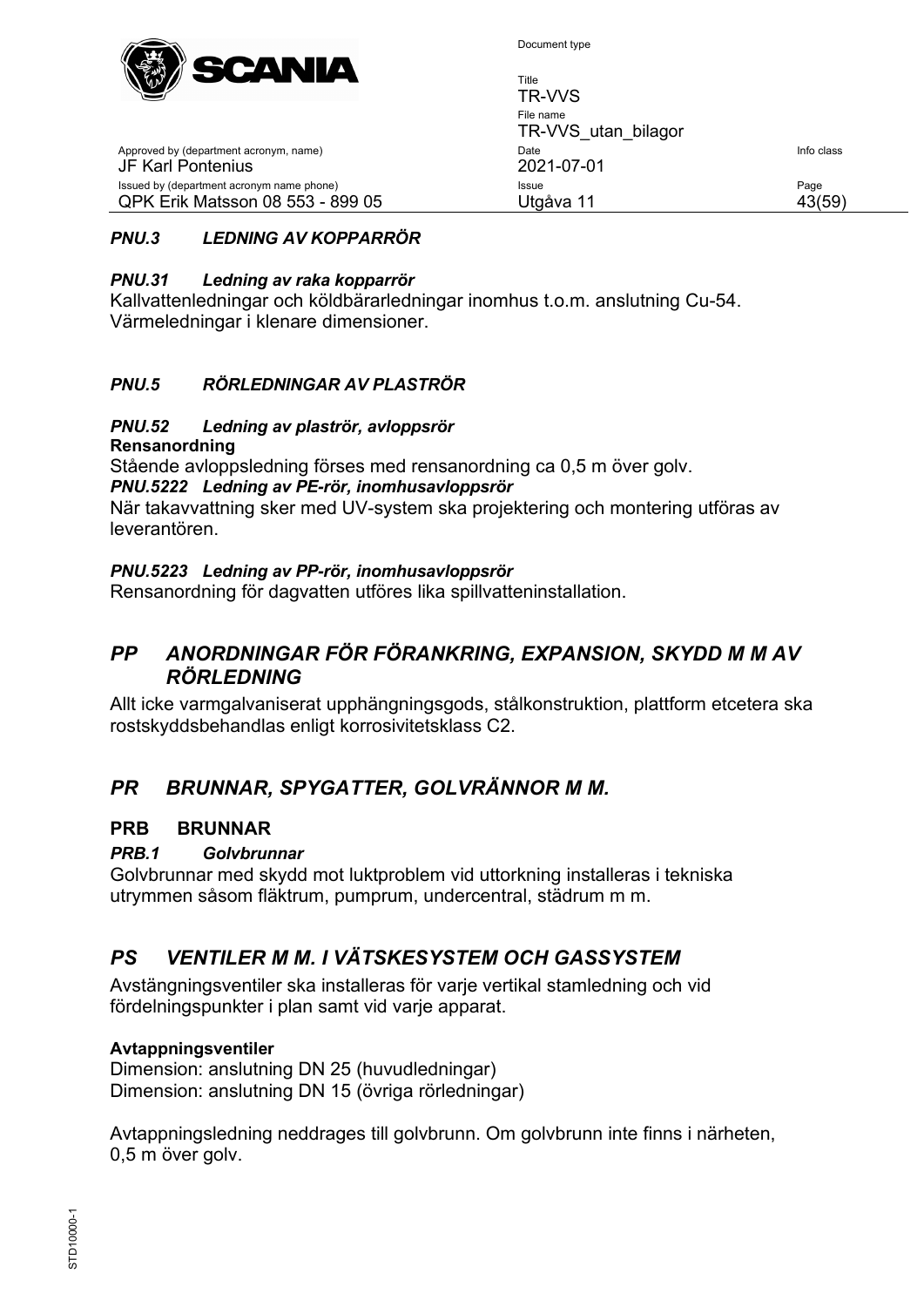

Approved by (department acronym, name)

Issued by (department acronym name phone) QPK Erik Matsson 08 553 - 899 05

JF Karl Pontenius

Document type

| Title<br>TR-VVS                  |            |
|----------------------------------|------------|
| File name<br>TR-VVS utan bilagor |            |
| Date<br>2021-07-01               | Info class |
| Issue<br>Utgåva 11               | Page       |

# <span id="page-43-0"></span>**PSB AVSTÄNGNINGSVENTILER**

Avstängningsventiler av typen kulventil t.o.m. anslutning DN65 insätts så att varje våtgrupp kan stängas av.

För värmesystem (radiatorgrupper) ska det finnas erforderlig sektionering så det går att göra arbeten utan att stänga av t.ex. hela våningsplanet. Luftvärmare ska ha ventiler som möjliggör att varje luftvärmare går att stänga av separat för underhåll av t.ex. magnet-/motorventil.

Huvudavstängningsventil till fastighet ska vara av typen helsvetsad kulventil.

#### <span id="page-43-1"></span>**PSD STYRVENTILER**

#### *PSD.1 Manuella styrventiler*

#### *PSD.11 Manuella styrventiler i vätskesystem*

Injusteringsventil monteras på returledningen.

#### **Injustering av injusteringsventiler**

Injusteringsventiler i huvudledningar, stamledningar, luftvärmare etc. injusteras till på ritning angivet förinställningsvärde. I de fall både flöde och förinställningsvärde angivits, gäller angivet flöde före angivet förinställningsvärde. Förinställningsvärdet utgör i detta fall endast underlag för en första "grov" injustering.

#### *PSD.2 Styrventiler med fabriksmonterat ställdon*

Ventil för luftvärmare ska vara tvåvägsventil anpassad för 230 V och 50 Hz. Ställdon EMO T monterad på ventil TA-Compact-P ska användas. Separat avstängningsventil monteras efter TA-Compact-P.

Vid värmeinstallationer ska de vara strömlöst stängda utom där frysrisk föreligger som vid truckslussar, då ska de vara strömlöst öppna. Vid kylinstallationer ska magnetventilerna vara strömlöst stängda.

#### <span id="page-43-2"></span>**PTB RUMSVÄRMEAPPARATER**

#### *PTB.131 Radiatorer*

Radiatorer monteras minst 150 mm från golv. Radiatorer förses med termostatventil alternativt motorventil vid zonreglering.

#### *PTB.5 Fläktluftvärmare*

Verkstadshallar ska under icke produktionstid främst värmas av luftvärmare som styrs individuellt eller gruppvis via rumsgivare. Placering underkant ca 3,0 meter ovan golv. Ljudnivån från luftvärmaren ska inte överskrida värdet i tabell 24.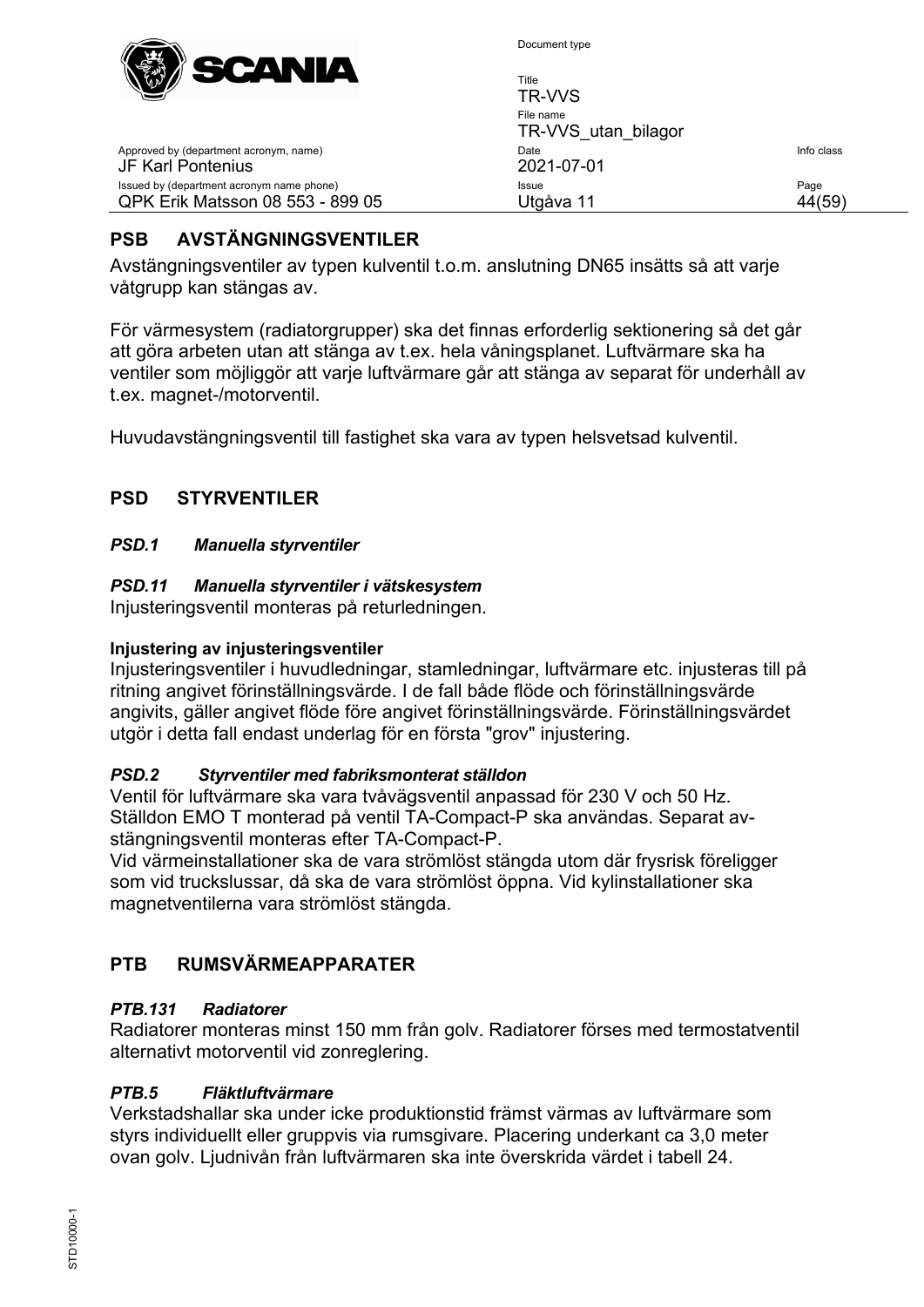

Title

| $\sqrt{2}$                                                                    | TR-VVS                           |                |
|-------------------------------------------------------------------------------|----------------------------------|----------------|
|                                                                               | File name<br>TR-VVS utan bilagor |                |
| Approved by (department acronym, name)<br>JF Karl Pontenius                   | Date<br>2021-07-01               | Info class     |
| Issued by (department acronym name phone)<br>QPK Erik Matsson 08 553 - 899 05 | Issue<br>Utgåva 11               | Page<br>45(59) |

Luftvärmare/ridåaggregat som är placerade i slussar ska styras via termostat samt förses med frysskydd. Ljudnivån från luftvärmaren ska inte överskrida värdet i tabell 24.

#### **Tabell 24. Maximal ljudnivå för luftvärmare.**

| Fläktluftvärmare | Ljudnivå, dB(A) <sup>1</sup> |
|------------------|------------------------------|
| Verkstad         | 55                           |
| ∣ Sluss          | 65                           |

**<sup>1</sup>**Ljudtrycksnivå uppmätt på 5 meters avstånd. Riktningsfaktor 2. Beräknad ekvivalent absorptionsyta på 200 m2.

#### *PTB.62 Värmerörslingor på vägg*

Torkslinga i förkromat utförande installeras i samtliga städutrymmen samt inkopplas på VVC-ledning med instrypningsanordning. Avstängnings- och strypventil samt avluftningsanordning ska monteras vid torkslingan.

#### <span id="page-44-0"></span>**PTC RUMSKYLAPPARATER**

Kylbaffel förses med avstängnings- och reglerventil med inställbart KV-värde. Injusteringsventil installeras till varje grupp av bafflar för att kunna justera det maximala flödet och för att göra flödesmätning till bafflarna.

#### <span id="page-44-1"></span>*PU SANITETENHETER OCH SANITETUTRUSTNINGAR*

# <span id="page-44-2"></span>**PUC TVÄTTSTÄLL, TVÄTTRÄNNOR OCH BIDÉER**

#### *PUC.1 Tvättställ*

Tvättställ ska placeras 25 mm från vägg samt ca 850 mm mellan överkant på tvättställ och den färdiga golvnivån. Tvättställ som monteras på lättvägg förses med fixtur.

Tvättställ ska i huvudsak vara av dimensionen 560 x 420 mm. Blandare ska vara av engreppstyp med mjukstängning.

## <span id="page-44-3"></span>**PUD DRICKSFONTÄNER OCH DRICKSVATTENKYLARE**

#### *PUD.1 Dricksfontäner*

Dricksvattenkylare (filterkylare) av modell Pan Atlantic River eller likvärdigt. Avloppsanslutning är att föredra om det finns i närheten.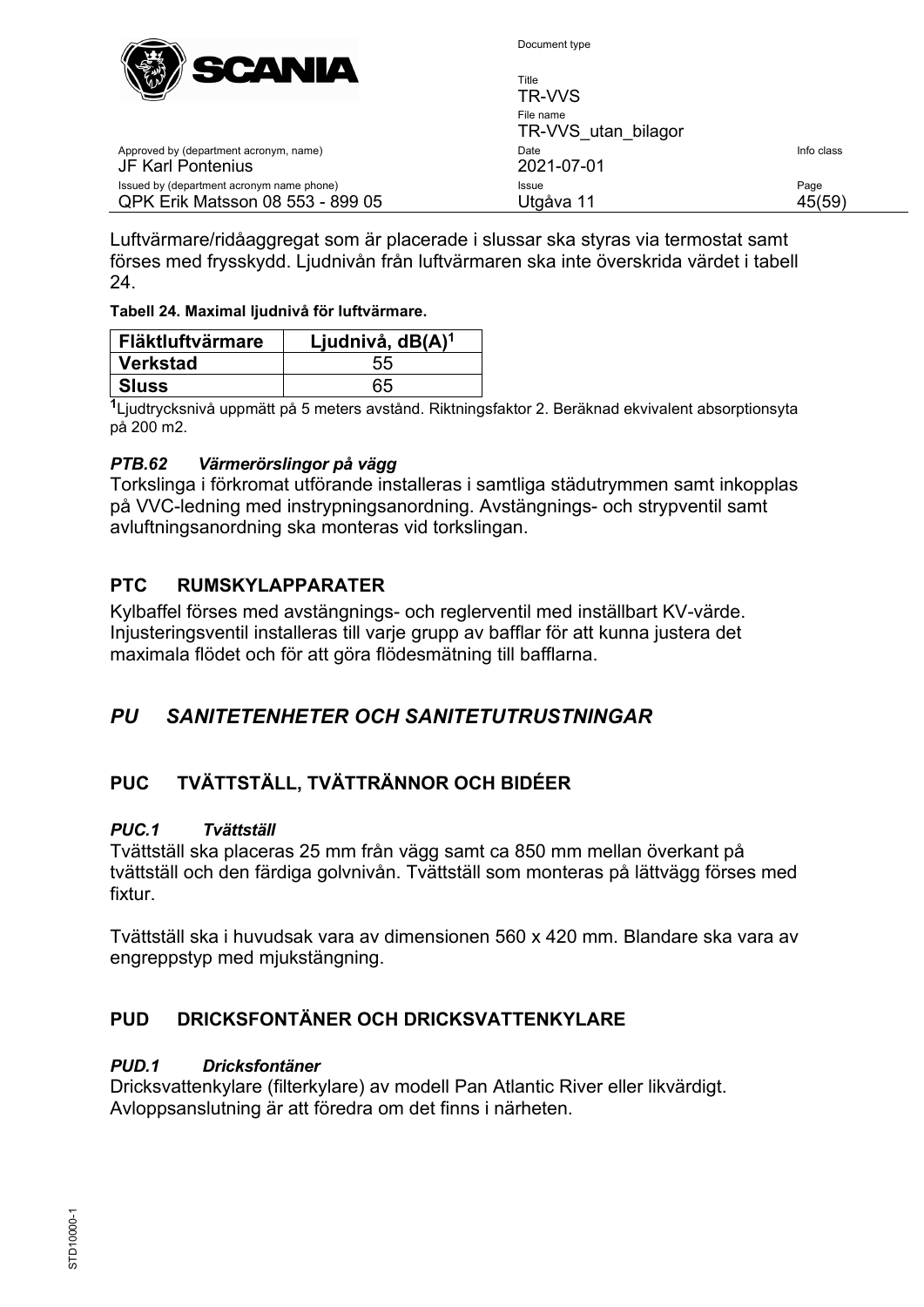

Title

| $\sqrt{2}$                                                                    | TR-VVS                           |                |
|-------------------------------------------------------------------------------|----------------------------------|----------------|
|                                                                               | File name<br>TR-VVS utan bilagor |                |
| Approved by (department acronym, name)<br>JF Karl Pontenius                   | Date<br>2021-07-01               | Info class     |
| Issued by (department acronym name phone)<br>QPK Erik Matsson 08 553 - 899 05 | Issue<br>Utgåva 11               | Page<br>46(59) |
|                                                                               |                                  |                |

#### <span id="page-45-0"></span>**PUE KLOSETTER, URINALER M M.**

#### *PUE.1 Klosetter*

Vid nybyggnad och ombyggnad ska klosett placeras ca 50 mm från vägg.

#### *PUE.12 Väggmonterade klosetter*

Vid nybyggnad ska klosett monteras med överkant porslin ca 450 mm över golv, på fixtur infälld i vägg.

#### <span id="page-45-1"></span>**PUF DISKBÄNKAR, TVÄTTBÄNKAR, UTSLAGSBACKAR M.M.**

KV + VV till samtliga enheter ska förses med föravstängningsventil typ kulventil

Om pumpbaljor används ska de förses med "diskmaskinsskydd" som synliggör om baljan svämmar över.

#### *PUF.1 Diskbänkar och disklådor*

Blandare ska vara av engreppstyp med mjukstängning.

#### *PUF.4 Utslagsbackar och spolbackar*

#### *PUF.41 Utslagsbackar*

Utslagsbackar av rostfritt stål med galler installeras i städrum.

#### <span id="page-45-2"></span>*PV UTTAGSPOSTER, ARMATURER M M I VÄTSKESYSTEM ELLER GASSYSTEM*

#### *PVB.2 Blandare*

En dusch utföres med termostat alternativt engreppsblandare med duschslang för hårtvätt. Duschsil placeras minst 2,10 m över golv.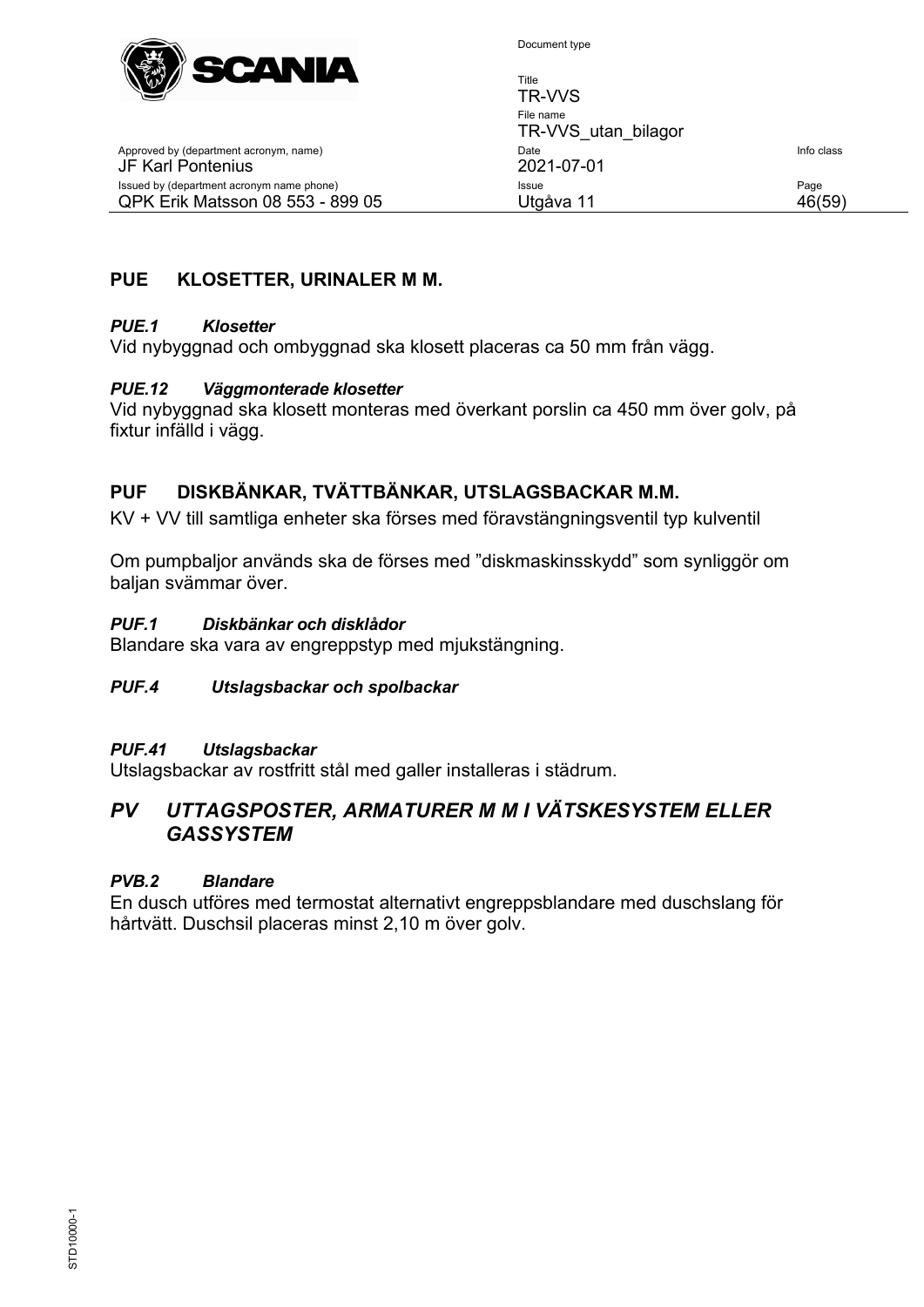

Approved by (department acronym, name)

Issued by (department acronym name phone) QPK Erik Matsson 08 553 - 899 05

JF Karl Pontenius

Document type

| TR-VVS utan bilagor<br>Date | Info class |
|-----------------------------|------------|
| 2021-07-01                  |            |
| Issue<br>Utgåva 11          | Page       |

# <span id="page-46-0"></span>**PVC NÖDDUSCHAR OCH ÖGONDUSCHAR**

#### *PVC.1 Nöddusch*

Rostfri nöddusch av Krusman Nödduschar AB's typ RSK 8213846 eller likvärdigt. Utförandekrav på nödduschen är att den ska monteras med en kedja fäst vid golvet för att kunna öppnas från krypande läge. Nödduschen ska vara utformad enligt AFS:1997:7 (Första hjälpen och krisstöd). Slutlig utformning skall alltid beslutas i kombination med riskbedömning som utförs tillsammans med verksamheten.

#### *PVC.2 Ögondusch*

Ögondusch ska vara Krusman AB's typ RSK 8213868 eller likvärdigt. Denna modell är en väggmodell med dammskyddslock. Monteringshöjd för spolmunstycke är 90 - 100 cm ovan färdigt golv. Ögonduschen ska vara utformad enligt AFS:1997:7 (Första hjälpen och krisstöd). Slutlig utformning skall alltid beslutas i kombination med riskbedömning som utförs tillsammans med verksamheten.

#### <span id="page-46-1"></span>**PVD BRANDPOSTER O D**

#### *PVD.1 Brandposter och brandpostventiler*

Brandposter bestående av brandpostskåp, levereras rödmålad och 30 m slang med anslutning DN 25.

Målas utrustningen på plats ska färg väljas enligt tabell 22. För att tillgodose alternativ användning ska ett påstick (uttag med ventil) monteras på inkommande ledning till brandposten. Ventilen får dock inte monteras så att vattenflödet till brandposten kan stängas av, utan ventilen måste monteras på själva påsticket. Utförande enligt principskiss i bilaga 4.

#### *PVD.2 Brandpost i mark*

Brandpost i mark ska vara av fabrikat Rödhammar eller likvärdigt. Brandpostanordning ska utföras med automatisk dränering och med metallfläns s.k. ögonblickskoppling. Ledningsdimension ska minst vara DN100.

#### *PVD.3 Slanghyllor*

Slanghylla med 10 m slang installeras i tekniska utrymmen såsom fläktrum, pumprum, undercentral m m.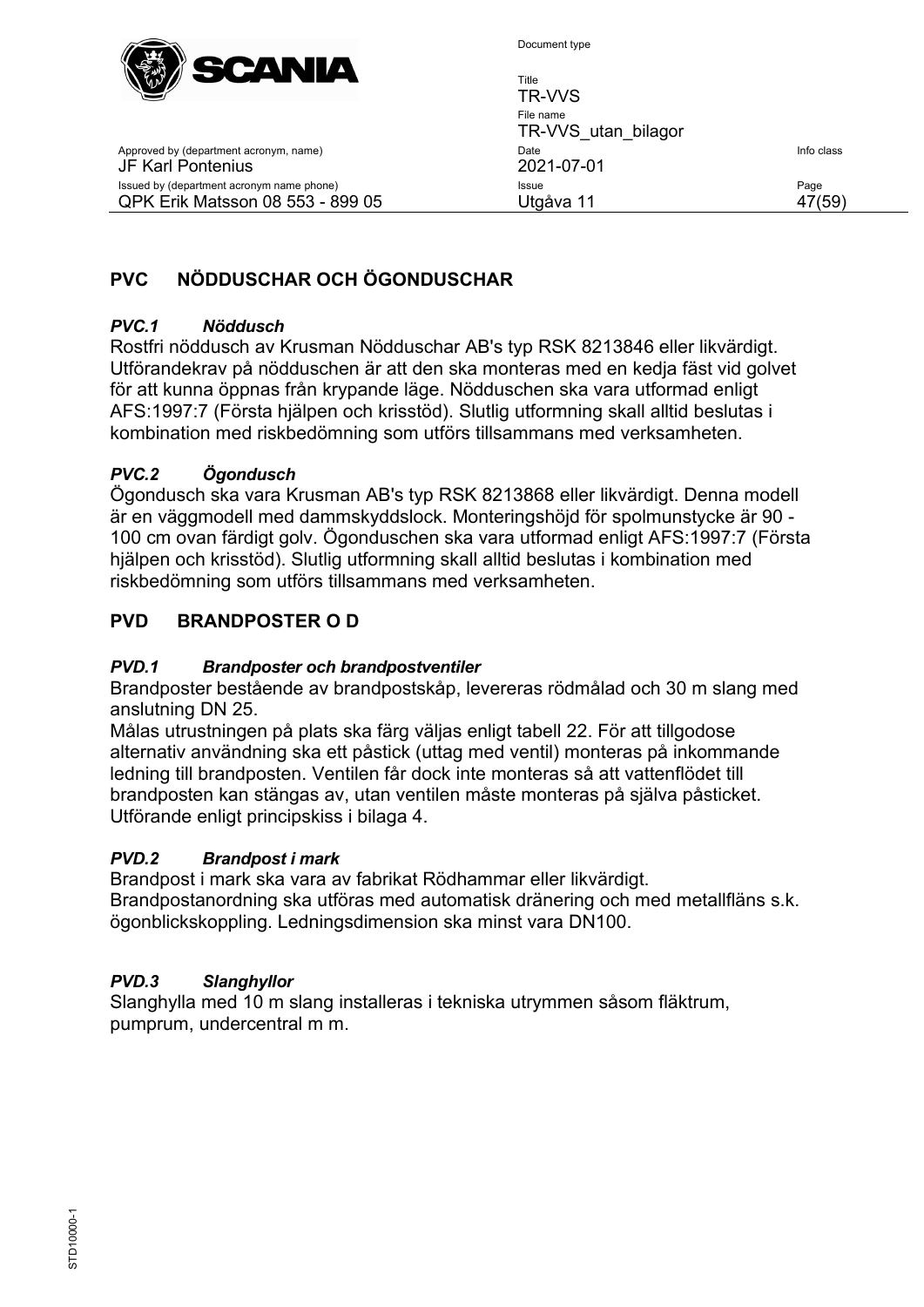

Title TR-VVS File name TR-VVS\_utan\_bilagor Approved by (department acronym, name) and the United State Info class of the United State Info class JF Karl Pontenius 2021-07-01 Issued by (department acronym name phone) **Issue Issue Issue Page** QPK Erik Matsson 08 553 - 899 05 Utgåva 11 48(59)

# <span id="page-47-0"></span>**R ISOLERING AV INSTALLATIONER**

# <span id="page-47-1"></span>*RB TERMISK ISOLERING AV INSTALLATIONER*

Värmerör, kallvattenrör och varmvattenrör isoleras enligt 1A

Friliggande fördelnings- och kopplingsledningar inom hygienrum och kontor isoleras inte utan målas vita eller i väggens färg.

Fästdon för isolering och ytbeklädnad ska utföras av korrosionsbeständigt material. Isolering av fog får inte utföras innan täthetsprovning utförts.

*RBB.12 Termisk isolering med slangar eller plattor av mjuk cellplast på rörledning* Kylledningar isoleras med Armaflex. Tilloppledningen isoleras med 19 mm och returledningen med 13 mm. Iso-skålar ska alltid användas vid upphängning. Skarvar mot iso-skålar ska tejpas med diffusionstät tejp. Vid val av annan isolertjocklek eller val av annan metod ska detta redovisas och godkännas av beställare.

# <span id="page-47-2"></span>*RC YTBEKLÄDNAD PÅ TERMISK ISOLERING PÅ INSTALLATIONER*

#### *RCB.41 Ytbeklädnad av plastplåt på isolerad rörledning*

Invändiga, synliga, isolerade ledningar förses med ytbeklädnad av plastplåt, Aluarmerad rörskål eller en aluminiumfolie.

*(Ur brandsynpunkt är Alu-armerade rörskålar eller en ren aluminiumfolie att föredra.)*

Utvändigt placerade rörledningar som är isolerade förses med Aluett eller motsvarande.

# <span id="page-47-3"></span>*UG MÄTARE*

# <span id="page-47-4"></span>**UGA MÄTARE MED SAMMANSATT FUNKTION**

Mätutrustning för mediamätning (vatten-, värme-, kyla- och tryckluftsmätning) ska utformas enligt Tekniska Riktlinger Styr (TR-Styr) under rubriken "UGA Mätare med sammansatt funktion".

Elmätare står det om i TL-EL under rubriken "SEF.2 Elmätare".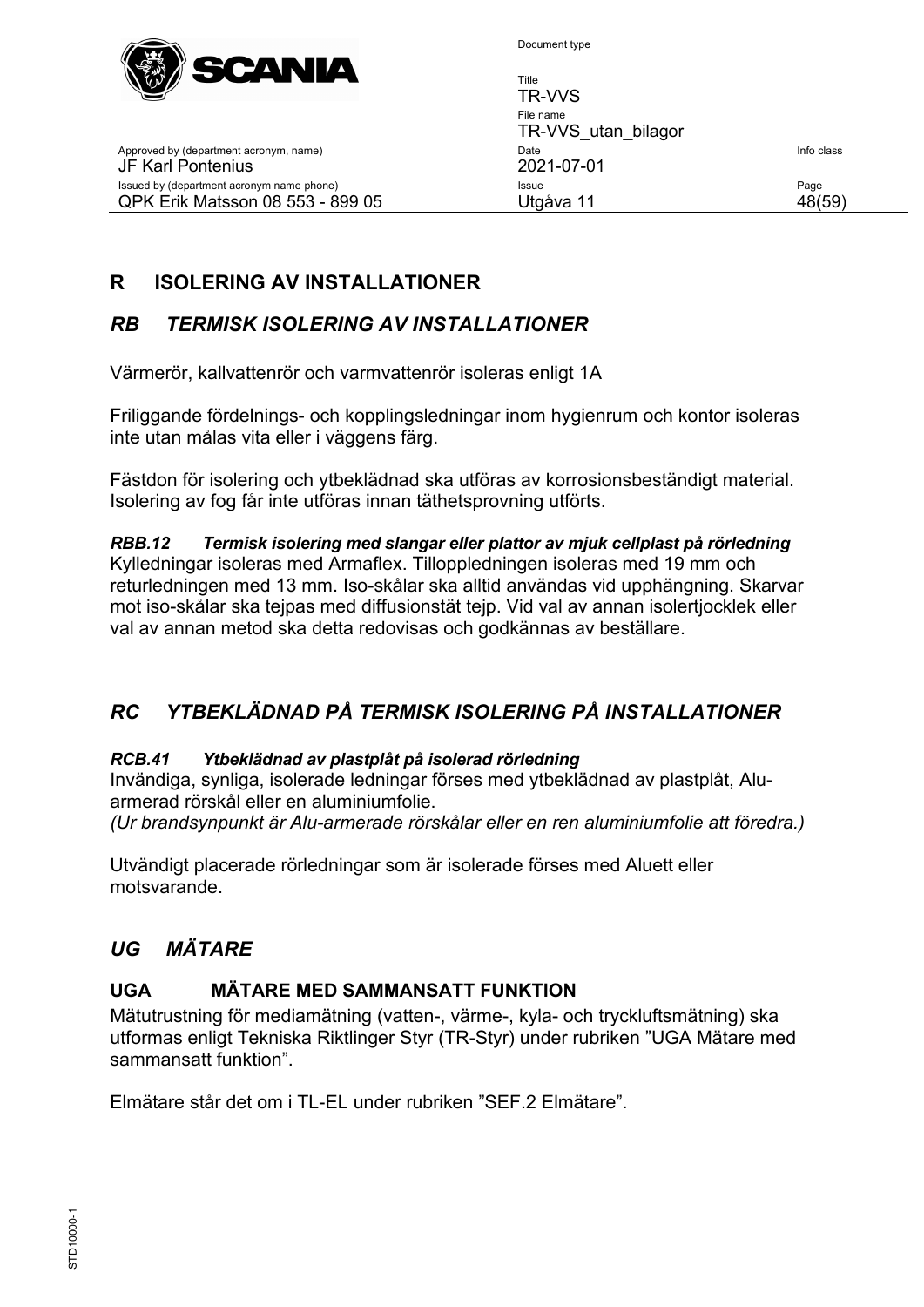

TR-VVS File name TR-VVS\_utan\_bilagor Approved by (department acronym, name) and the United State Info class of the United State Info class JF Karl Pontenius 2021-07-01 Issued by (department acronym name phone) and accompany of the state of the extendio page of the Page QPK Erik Matsson 08 553 - 899 05 Utgåva 11 49(59)

Title

# <span id="page-48-0"></span>**4 FÖRESKRIFTER FÖR KAPITEL 52, FÖRSÖRJNINGSSYSTEM FÖR FLYTANDE ELLER GASFORMIGT MEDIA**

# <span id="page-48-1"></span>*PN RÖRLEDNINGAR M M.*

#### **UTFÖRANDE- OCH FUNKTIONSKRAV - ALLMÄNT**

Följande ska gälla :

#### *TRYCKLUFT*

- Medianslutningar till maskiner ska ha avstängningsventiler som går att komma åt från golvnivå utan stege eller andra lyfthjälpmedel.
- •Rörledning innan avstängningsventil till maskin ska bestå av raksträcka med minst längden 50 x rörets diameter. Mätuttag bestående av avstängningsventil DN15 plus snabbkoppling av typen TEMA 1800 (hona) ska placeras 10 x rörets innerdiameter från avstängningsventilen. Se bild nedan.

Mätuttag ska förses med märkning "Mätuttag, inga permanenta inkopplingar"



- Vid ny inkoppling på rörsystem där nya rörstråket är större än DN80 skall (om möjligt) ett rör för tryckmätning dras ned till golvnivå. Mätuttaget ska placeras i nära anslutning till kopplingspunkten (antingen på nya stråket eller påkopplad stamledning). Mätuttag ska bestå av avstängningsventil DN15 plus snabbkoppling av typen TEMA 1800. Mätuttag ska förses med märkning "Mätuttag, inga permanenta inkopplingar".
- Rörledningar upp till anslutning DN50 utförs med svarta eller blå stålrör enligt SMS 326. Fogning utförs med svetsförband. Kopplingsledningar kan dock utföras med klämkopplingar med oljebeständiga packningar eller gängförband, där risk för drag och ryck inte förekommer.
- Rörledningar från och med anslutning DN65 utförs av tryckkärlskvalitet enligt SS-ENV 10220 kvalitet SS 1300-00. Ståltuberna ska vara svetsade och sömlösa. Fogning utförs med svetsförband.
- Tryckluftsystem över 7 bar utföres av tryckkärlskvalitet enligt SS-ENV 10220 kvalitet SS 1300-00. Ståltuberna ska vara svetsade och sömlösa.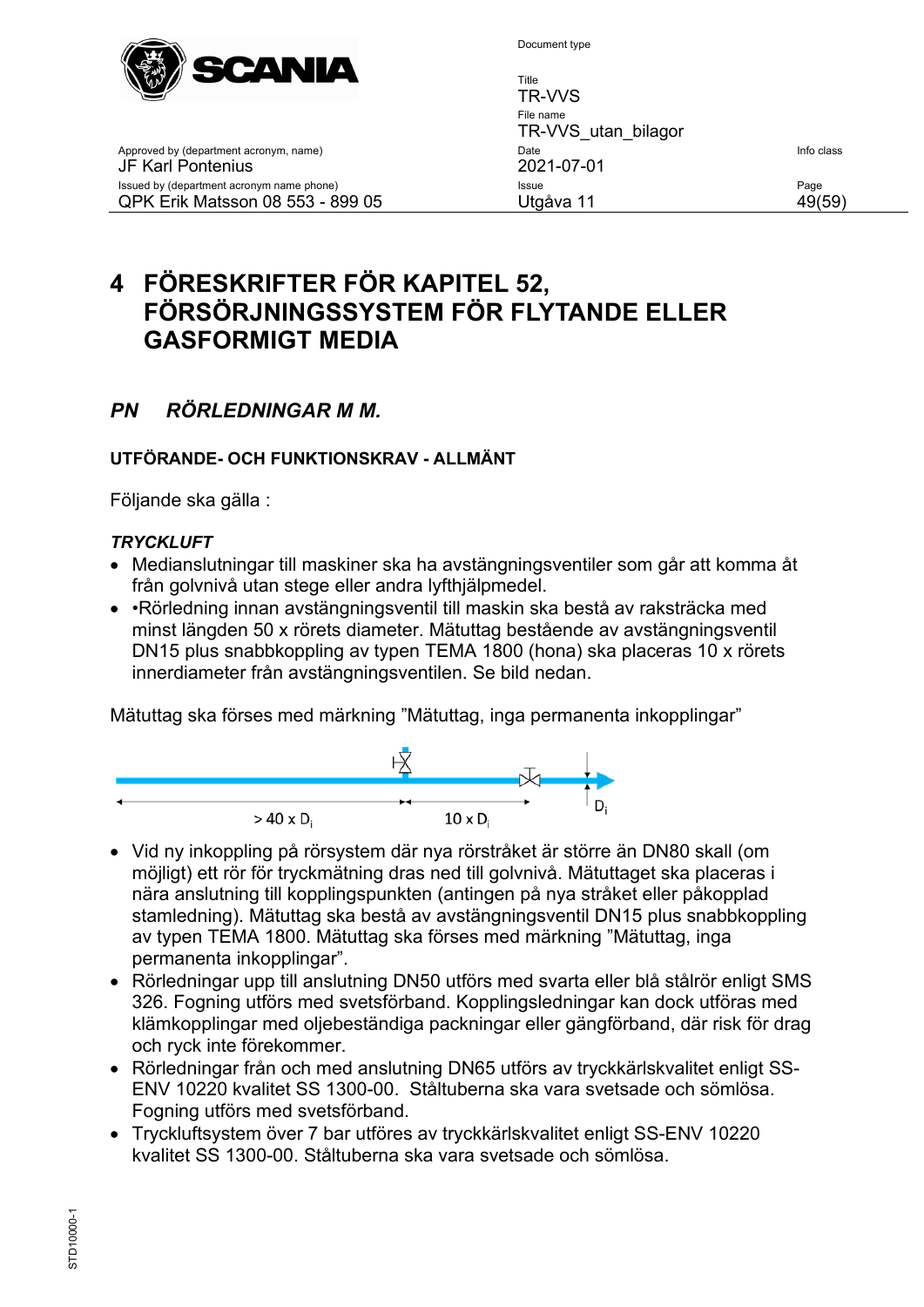

| $W^{w}$<br>--------                                                           | Title<br>TR-VVS                  |                |
|-------------------------------------------------------------------------------|----------------------------------|----------------|
|                                                                               | File name<br>TR-VVS utan bilagor |                |
| Approved by (department acronym, name)<br>JF Karl Pontenius                   | Date<br>2021-07-01               | Info class     |
| Issued by (department acronym name phone)<br>QPK Erik Matsson 08 553 - 899 05 | <b>Issue</b><br>Utgåva 11        | Page<br>50(59) |

- Luftenheter till monteringsverkstäder ska utföras enligt rutin QCA-RUT-6001, se bilaga 7 för utförande och detaljer.
- Snabbkopplingar för tryckluft ska vara enligt tabell 25.

#### **Tabell 25. Snabbkopplingar för tryckluft för de olika områdena.**

| <b>Område</b>                | Märke på snabbkopplingar |
|------------------------------|--------------------------|
| Oskarshamn- generellt        | Cein                     |
| Oskarshamn- karossverkstaden | <b>Atlas Copco</b>       |
| Södertälje                   | TEMA, serietyp1800E      |
| - B155 Gjuteriet             | - Cejn 320 E-safe        |

- Tryckluftsledning utomhus ska isoleras i serie 43 alternativt vara avfuktad till en daggpunkt på -25ºC. Vid behov kan plåtklädsisolering användas och ledningen förses med självreglerande värmekabel.
- Tryckluftssystem ska byggas enligt principritningen i bilaga 5.
- Tryckluftsuttag och vattenavskiljare utförs enligt bilaga 6.
- Före magnetventil installeras filter efter beställarens anvisning.
- Erforderligt filter, reduceringsventil, dimsmörjare etcetera ingår normalt i maskinleveransen. Dimsmörjare ska vara av typen Dosol med tryckluftsslang som är form och oljebeständig (ej trädgårdsslang).
- Installationer av avstängningsventiler större än DN50 ska utföras så att säkerhet mot tryckstötar erhålls, exempelvis genom att ventilen förses med växel.
- Mätning av tryckluftsflödet ska utföras enligt text under rubrik UGA.
- Manuell dränering ska monteras i lågpunkter

#### *ALLMÄNT GASER*

- Vid arbeten på rörsystem innehållande brandfarlig vara ska alltid arbetstillstånd/driftorder utfördas av anläggningsägare innan arbetet påbörjas.
- Ändledningar ska kunna blåsas av genom avtappningsledning ½" som neddrages 0,5 m över golv och avslutas med ventil.
- Vid okulärkontroll av täthet ska skumvätska användas.
- Vid installation av skyddsgaser typ MISON 25, vätgas m m kan kopparrör användas.
- Kvävgas ska används som skyddsgas vid lödning. **OBS! Sörj för god ventilation.**
- En ½" anslutning ska finnas åtkomlig för anslutning av kvävgas vid ingrepp. Ska finnas efter varje stamavstängning.

#### *ACETYLEN*

- Rörkvalitet för acetylen utförs av tryckkärlskvalitet enligt SS-ENV10220, kvalitet SS1330-06
- Före ingrepp ska ledning renblåsas med kvävgas.
- Installationer av rör för acetylen ska utföras med svetsfog.

OBS - inget material med kopparlegering på acetylen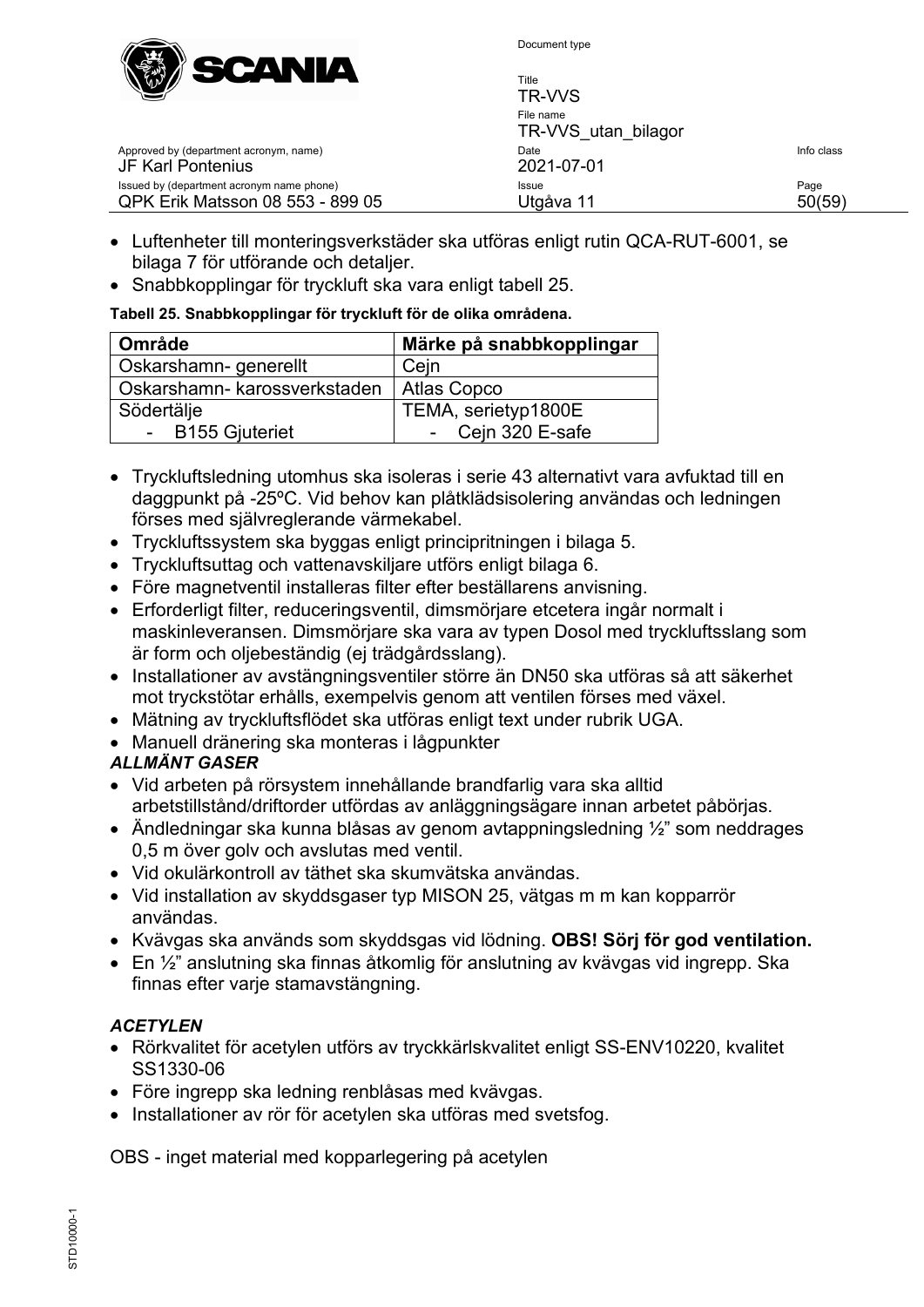

| $\mathbb{Z}^{n}$                                            | טוע<br>TR-VVS                    |            |
|-------------------------------------------------------------|----------------------------------|------------|
|                                                             | File name<br>TR-VVS utan bilagor |            |
| Approved by (department acronym, name)<br>JF Karl Pontenius | Date<br>2021-07-01               | Info class |
| Issued by (department acronym name phone)                   | Issue                            | Page       |
| QPK Erik Matsson 08 553 - 899 05                            | Utgåva 11                        | 51(59)     |

Title

#### *OXYGEN*

- Rörkvalitet för oxygen utförs av tryckkärlskvalitet enligt SS-ENV10220, kvalitet SS1330-06.
- Installationer av rör för oxygen ska utföras med svetsfog.

#### **MÅLNING AV RÖR**

Rörinstallationer målas enligt anvisningar under rubrik [1.2.5.](#page-26-0) Allt icke varmgalvaniserat upphängningsdon, stålkonstruktions etc. ska rostskyddsbehandlas enligt korrosivitetsklass C2.

## <span id="page-50-0"></span>*UG MÄTARE*

#### <span id="page-50-1"></span>**UGA MÄTARE MED SAMMANSATT FUNKTION**

Mätutrustning för mediamätning (vatten-, värme-, kyla- och tryckluftsmätning) ska utformas enligt Tekniska Riktlinjer Styr (TR-Styr) under rubriken "UGA Mätare med sammansatt funktion".

Elmätare står det om i TL-EL under rubriken "SEF.2 Elmätare".

#### <span id="page-50-2"></span>*YTB MÄRKNING OCH SKYLTNING AV INSTALLATIONER*

#### *YTB.1 MÄRKNING AV INSTALLATIONER*

Rör märks enligt anvisningar under rubrik [1.2.5.](#page-26-0)

#### <span id="page-50-3"></span>*YTC KONTROLL OCH INJUSTERING AV INSTALLATIONSSYSTEM*

Samtliga gas- och tryckluftssystem ska provtryckas med kvävgas alternativt luft.

#### *YTC.1524 Kontroll av tryckluftssystem*

*PROVTRYCKNING*

- Rör provtryckes med 1,43 x beräkningstryck i minst 10 min
- Tryckmätaruttag installeras vid matning till byggnader.
- Flödesmätaruttag installeras i kombination med samtliga tryckmätaruttag

#### *YTC.1526 Kontroll av gassystem*

*PROVTRYCKNING*

• Rör provtryckes med 1,43 x beräkningstryck i minst 10 min

Vid provtryckning med gas krävs ackreditering. Scania IM innehar ackreditering för provtryckning med gas. Ackrediteringsnumret är 8043.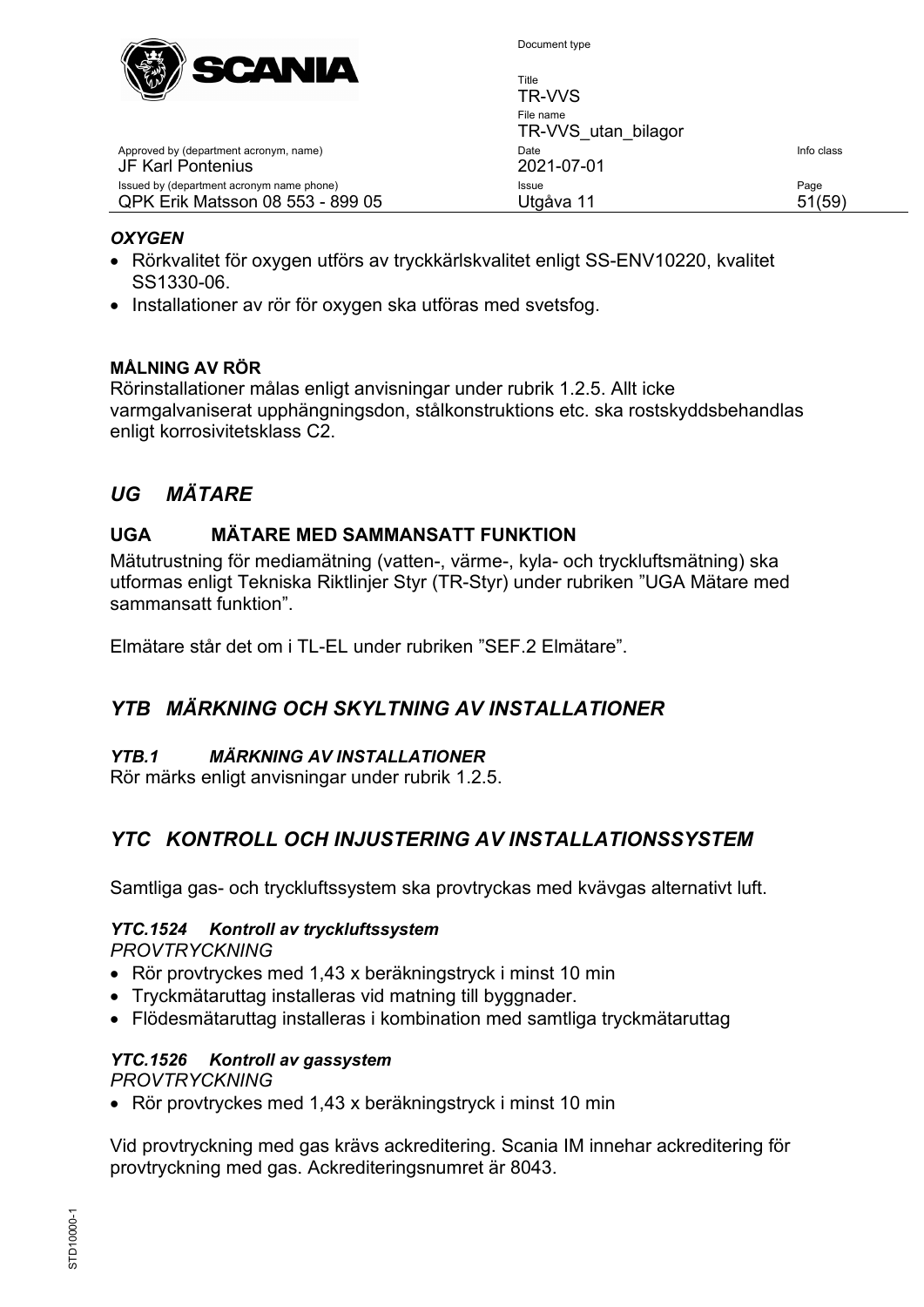

Approved by (department acronym, name)

Issued by (department acronym name phone) QPK Erik Matsson 08 553 - 899 05

JF Karl Pontenius

Document type

| Title<br>TR-VVS                  |                            |
|----------------------------------|----------------------------|
| File name<br>TR-VVS utan bilagor |                            |
| Date<br>2021-07-01               | Info class                 |
| Issue<br>Utgåva 11               | Page<br>$52^{\circ}$<br>59 |

#### ACETYLEN

Provtryckning acetylen:

• Provtrycks med nitrogen vid ett övertryck av minst 10 ggr drifttryck, dock lägst med ett övertryck av 1 MPa. Före ingrepp ska ledning renblåsas med nitrogen. Efter provning ska centralregulator och tryckmätare anslutas. Rörledning ska därefter provas genom täthetsprovning med acetylen alternativt nitrogen vid drifttryck.

#### **OXYGEN**

Provtryckning oxygen:

• Före provning ska rörledningar rengöras från fett och andra organiska ämnen samt blåsas med nitrogen. Tvättning (80-85ºC) natriumkarbonat med koncentration 0,5 kg i 10 liter vatten, ska omedelbart efter spolas rent. Provning ska utföras genom täthetsprovning med oxygen vid ett övertryck av 1,43 ggr drifttrycket, dock lägst 1,6 Mpa.

*GASOL* Provtryckning gasol: Se Scania IMs gasolhandbok.

# <span id="page-51-0"></span>**5 FÖRESKRIFTER FÖR KAPITEL 57, LUFTBEHANDLINGSSYSTEM**

# <span id="page-51-1"></span>**Q APPARATER, KANALER, DON M M I LUFTBEHANDLINGSSYSTEM**

Allt icke varmgalvaniserat upphängningsgods, stålkonstruktion, plattform etcetera ska rostskyddsbehandlas enligt korrosivitetsklass C2.

#### <span id="page-51-2"></span>*QA SAMMANSATTA APPARATER, KANALER, DON M M I LUFT-BEHANDLINGSSYSTEM*

#### <span id="page-51-3"></span>**QAB LUFTBEHANDLINGSAGGREGAT**

Framtagning av luftbehandlingssystem ska utföras enligt Riktlinjer för specifikation av inneklimatkrav (R1) utgiven av Energi- och miljötekniska föreningen år 2006.

Enligt BBR 2008 bör el-effektiviteten för ventilationssystem vid dimensionerande luftflöde inte överskrida den specifika fläkteffekten (SFP, kW/(m<sup>3</sup>/s) i tabell 26. Tabell 26 gäller ej för processventilation i industrier.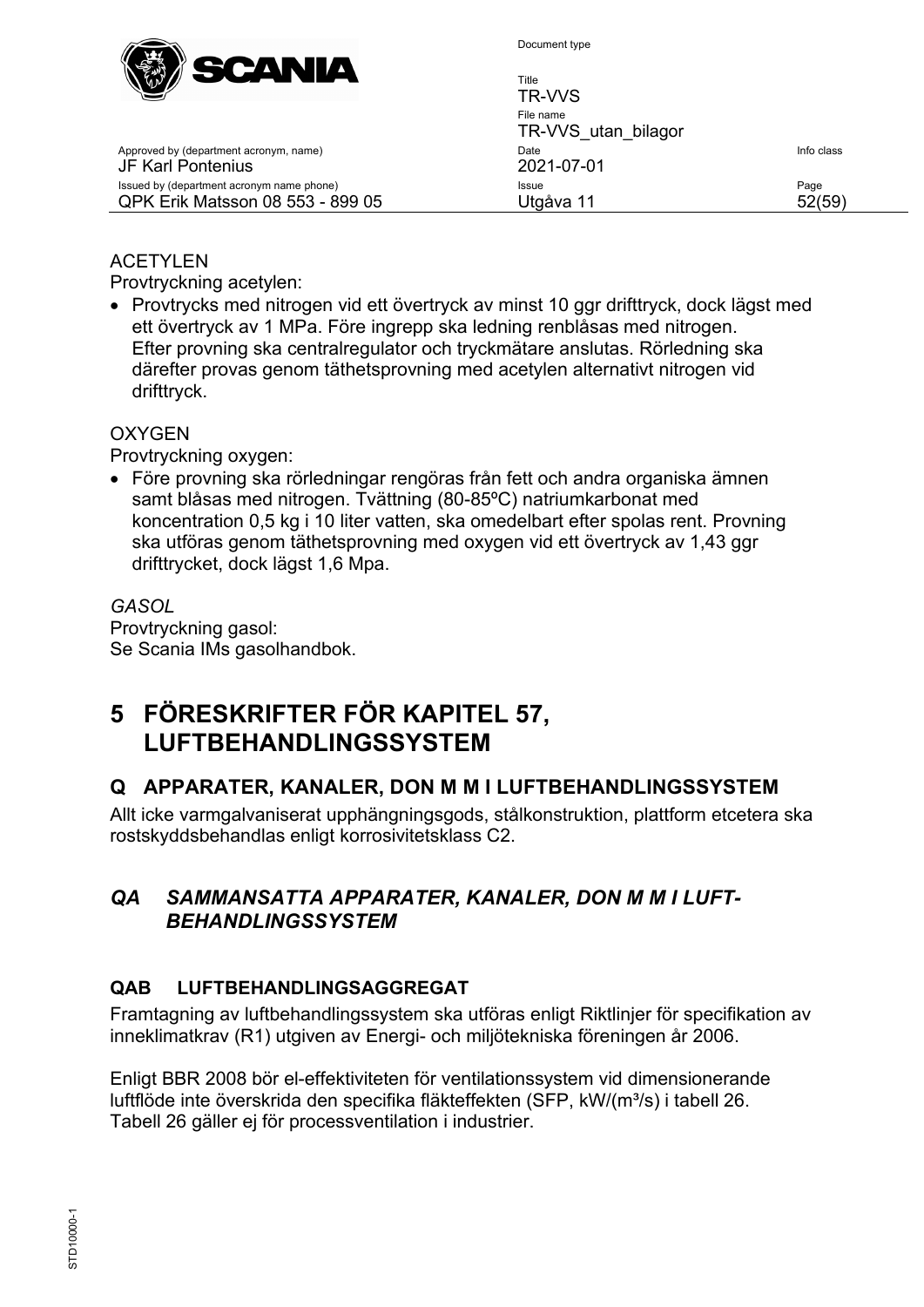

Title TR-VVS File name TR-VVS\_utan\_bilagor Approved by (department acronym, name) and the United State Info class of the United State Info class JF Karl Pontenius 2021-07-01 Issued by (department acronym name phone) **Issue Issue Issue Page** QPK Erik Matsson 08 553 - 899 05 Utgåva 11 53(59)

**Tabell 26. Rekommenderade maxvärden för Specifik fläkteffekt.**

| Ventilationssystem                      | Specifik fläkteffekt<br>(SFP), kW/(m3/s) |
|-----------------------------------------|------------------------------------------|
| Från- och tilluft med värmeåtervinning  | 1.5                                      |
| Från- och tilluft utan värmeåtervinning | 1.6                                      |
| Frånluft med återvinning                | 0.75                                     |
| Frånluft                                | 0.6                                      |

Vid placering av aggregat på ställe där utläckande vatten kan ge vattenskador, ställs aggregatet i ett tråg med plastmatta och tråget förses med vattenavledning. Alla aggregatdelar ska vara åtkomliga för rengöring via inspektionslucka på minst 400x400 mm. Fläktaggregat placeras på ramverk. Små aggregat ställs på ca 500 mm höga ben, så att god arbetshöjd erhålls om inget annat anges. Fläktdelen ska ha fönster på serviceluckan och belysning invändigt. Låsbar säkerhetsbrytare ska finnas utanför servicelucka. Dukstos ska alltid monteras mellan aggregat och kanal alternativt mellan fläktdel och aggregathölje. Ventilationsaggregat för kontorslokaler förses med tomdel för att senare kunna kompletteras med kylbatteri och eventuell inspektionsdel.

Värme-, kyl- och återvinningsanläggningar placeras på sugsida av till- och frånluftfläkt. Radialfläktar utförs i första hand med bakåtböjda skovlar.

# <span id="page-52-0"></span>*QF VÄRMEVÄXLARE*

Vid installation av VVX ska passbit med inspektionslucka installeras före, efter och mellan VVX för att underlätta rengöring.

Termometer ska monteras före, efter och mellan VVX och värme/kylbatteri.

# <span id="page-52-1"></span>*QFC VÄRMEVÄXLARE VÄTSKA-LUFT E D*

Batteriet får som mest väga 300 kg och inte ha fler rörrader på djupet än åtta. Samtliga batterier upp till 8-djup ska beställas så att de tillverkas i samma kropp. Lamelldelning ska minst vara 1,5 mm.

Från kylbatterier dras dräneringsrör med vattenlås till golvbrunn.

Värmebatteri och rörledningar ska vara dimensionerade så att lokalen kan värmas till minst + 18°C även vid fel på värmeåtervinningssystemet vid luftflöde motsvarande 1/2-fart vid DUT.

Frysvaktsgivare av typen insticksgivare ska placeras enligt tillverkarens anvisningar, dock ej i samlingsrör.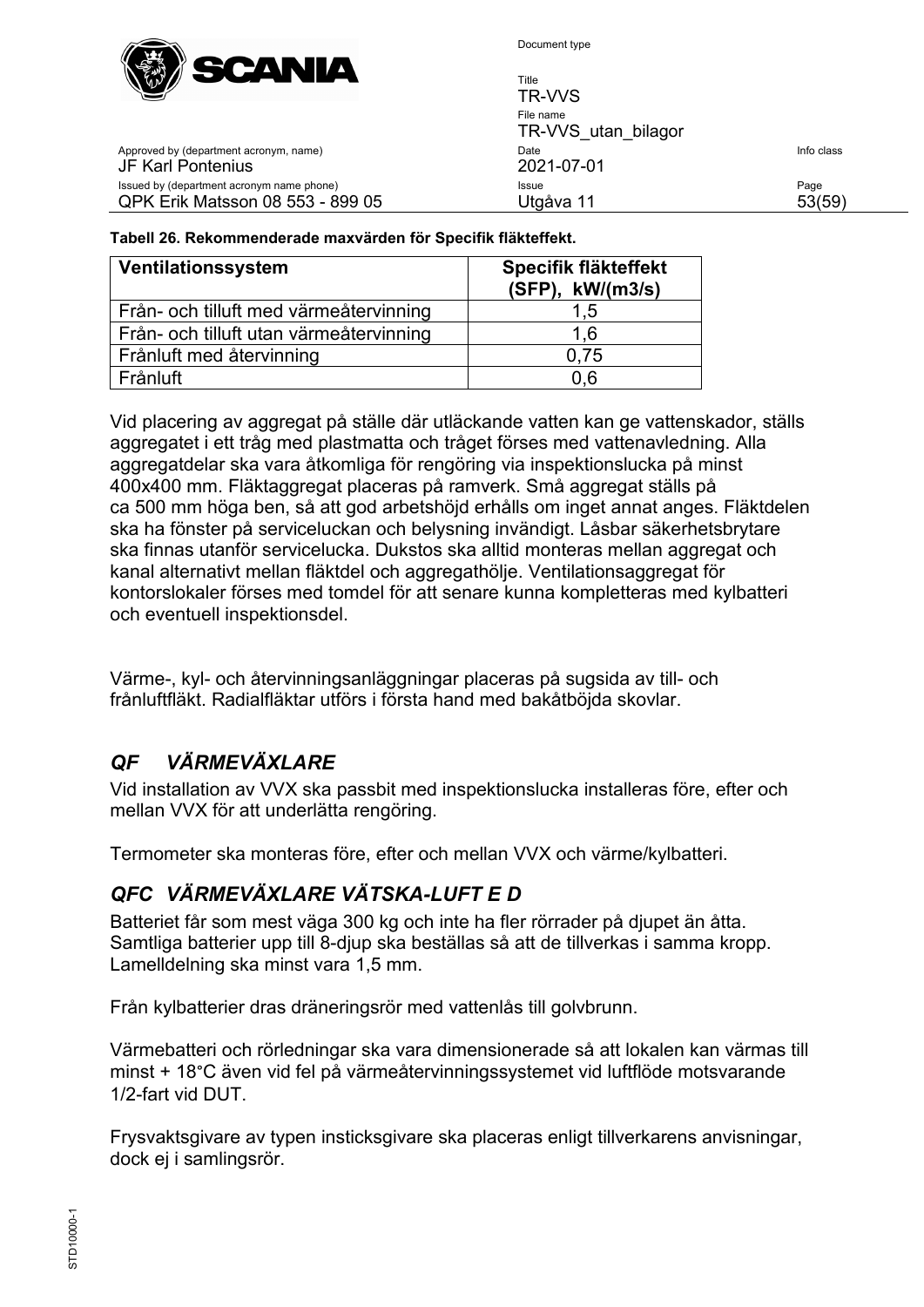

| Title<br>TR-VVS                  |            |
|----------------------------------|------------|
| File name<br>TR-VVS utan bilagor |            |
| Date<br>2021-07-01               | Info class |
| Issue<br>Utgåva 11               | Page       |

# <span id="page-53-0"></span>**QGB LUFTFILTER**

JF Karl Pontenius

Approved by (department acronym, name)

Issued by (department acronym name phone) QPK Erik Matsson 08 553 - 899 05

Till- och frånluft ska som minst ha filter med filterklass ePM1 i standardmått, d.v.s. dimensionen 592x592 mm alternativt 592x287 mm.

Fläkt ska dimensioneras för medeltryckfall över filter. Sluttryckfallet över filter sätts till 130 Pa över begynnelsetryckfallet.

Differenstrycksmätare som är läsbar på plats ska monteras för varje filterdel.

Spännanordning ska finnas för att få god täthet mellan filter, filterram och dylikt.

# <span id="page-53-1"></span>*QJ SPJÄLL, FLÖDESDON OCH BLANDNINGSDON*

#### <span id="page-53-2"></span>**QJB LUFTSPJÄLL**

Vid injustering av injusterings- och inregleringsspjäll, så markeras läge på spjäll.

Samtliga spjällaxlars ändar förses med spår parallellt med spjällbladen.

Uteluftsspjäll utförs som jalusispjäll, "värmetätt" typ 4, med fjäderåtergångsmotor som stänger vid utebliven spänning.

Spjäll ska ej vara större än 2 m².

Spjällmotorer monteras i första hand på utsidan av aggregathölje. Vid motoriserat spjäll ska inspektionslucka installeras.

#### <span id="page-53-3"></span>**QJC SPJÄLL FÖR SKYDD MOT SPRIDNING AV BRAND OCH BRANDGAS**

Brandspjäll ska i första hand styras, via reläkort, av fastighetens normala brandlarmssystem. Motionering av spjäll ordnas i första hand från datoriserat övervakningssystem.

#### <span id="page-53-4"></span>**QJJ FLÖDESMÄTDON**

Vid behov installeras fasta flödesmätdon av typen "q-dysa".

#### <span id="page-53-5"></span>*QL VENTILATIONSKANALER M M*

#### <span id="page-53-6"></span>**QLB VENTILATIONSKANALER AV METALL**

Cirkulära kanalsystem för synlig förläggning ska utföras med prefabricerade detaljer samt runtgående prefabricerade svep och pendel (kittade skarvar och montageband godtas inte).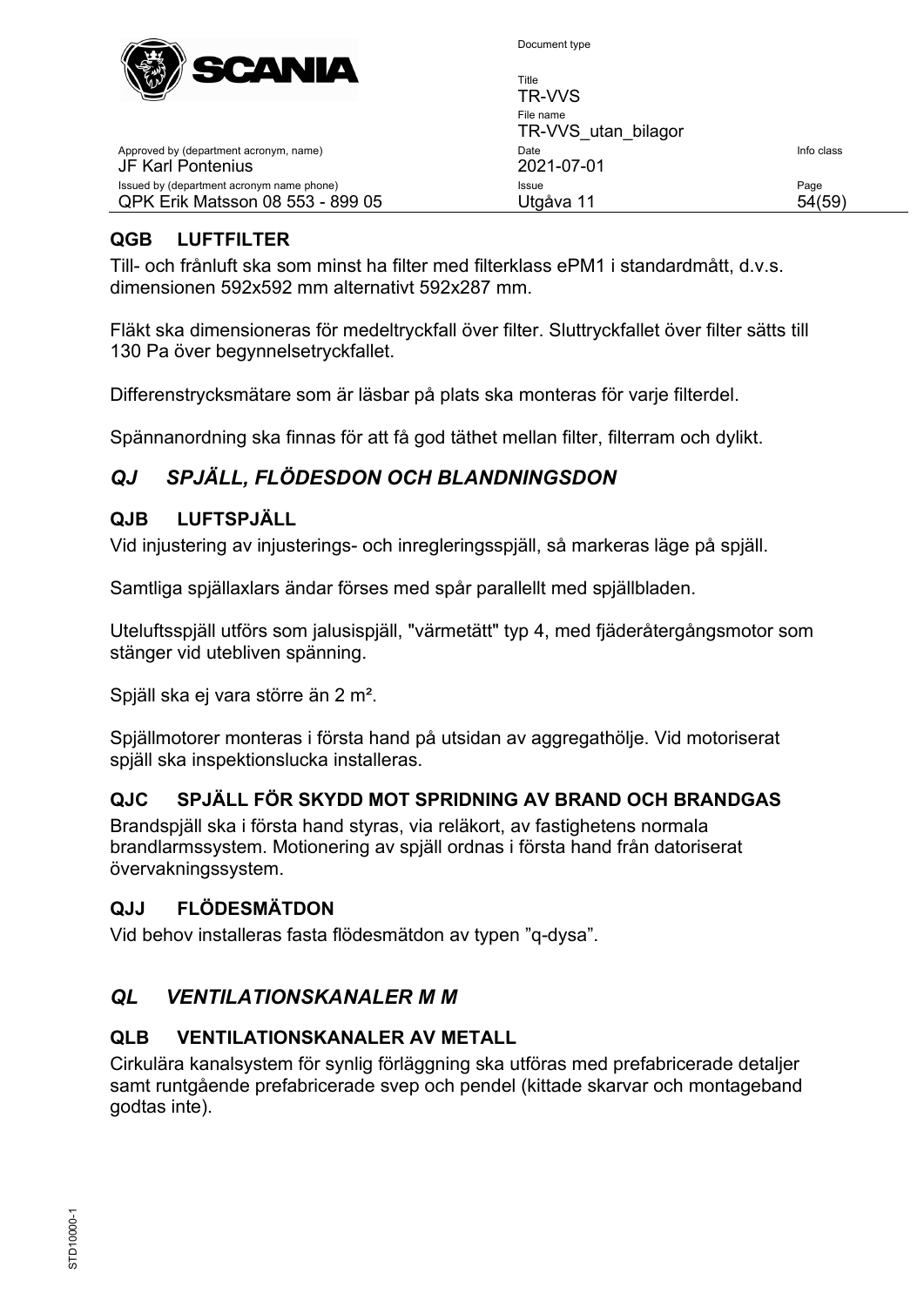

Title TR-VVS File name TR-VVS\_utan\_bilagor Approved by (department acronym, name) and the United State Info class of the United State Info class JF Karl Pontenius 2021-07-01 Issued by (department acronym name phone) **Issue Issue Issue Page** QPK Erik Matsson 08 553 - 899 05 Utgåva 11 55(59)

# <span id="page-54-0"></span>**QLE LUCKOR I VENTILATIONSKANAL FÖR RENSNING OCH INSPEKTION**

Renslucka/inspektionslucka bör placeras invid svårdemonterbara kanalanslutna komponenter, till exempel spjäll, flödesdon och blandningsdon, luftvärmare, luftkylare, ljuddämpare, kanalanslutna fläktar, värmeväxlare, ledskena samt intagskanal

Samråd med berörd projektör så att annan installation inte hindrar åtkomlighet till luckor

# <span id="page-54-1"></span>*QM LUFTDON M M*

# <span id="page-54-2"></span>**QMB UTELUFTSDON**

Tillåten lufthastighet för intagsgaller ska maximalt vara 2,0 m/s beräknat på den fria arean. Galler utförs så att snömedryckning undviks.

Luftintag placeras om möjligt helst mot norr eller öster, eftersom tilluften då blir svalare under sommaren. Luftintag och utblåsning av frånluft ska vara placerad så att kortslutning ej kan ske.

# <span id="page-54-3"></span>**QMC.1 TILLUFTSDON**

Vid användning av lågimpulsdon av typ "strumpa" ska materialet uppfylla fordringarna för svårantändligt material enligt Boverkets riktlinjer för typgodkännande, Brandskydd, Allmänna råd 1993:2, utgåva 2, avsnitt 1.1.2.

# <span id="page-54-4"></span>**QME FRÅNLUFTSDON**

# <span id="page-54-5"></span>**QMF AVLUFTSDON**

Luftintag och utblåsning av frånluft ska vara placerad så att kortslutning ej kan ske.

# <span id="page-54-6"></span>**R ISOLERING AV INSTALLATIONER**

# <span id="page-54-7"></span>*RB TERMISK ISOLERING AV INSTALLATIONER*

Tilluftskanaler med kyld luft isoleras med 30 mm lamellmatta

Uteluftskanaler förses med erforderlig kondensisolering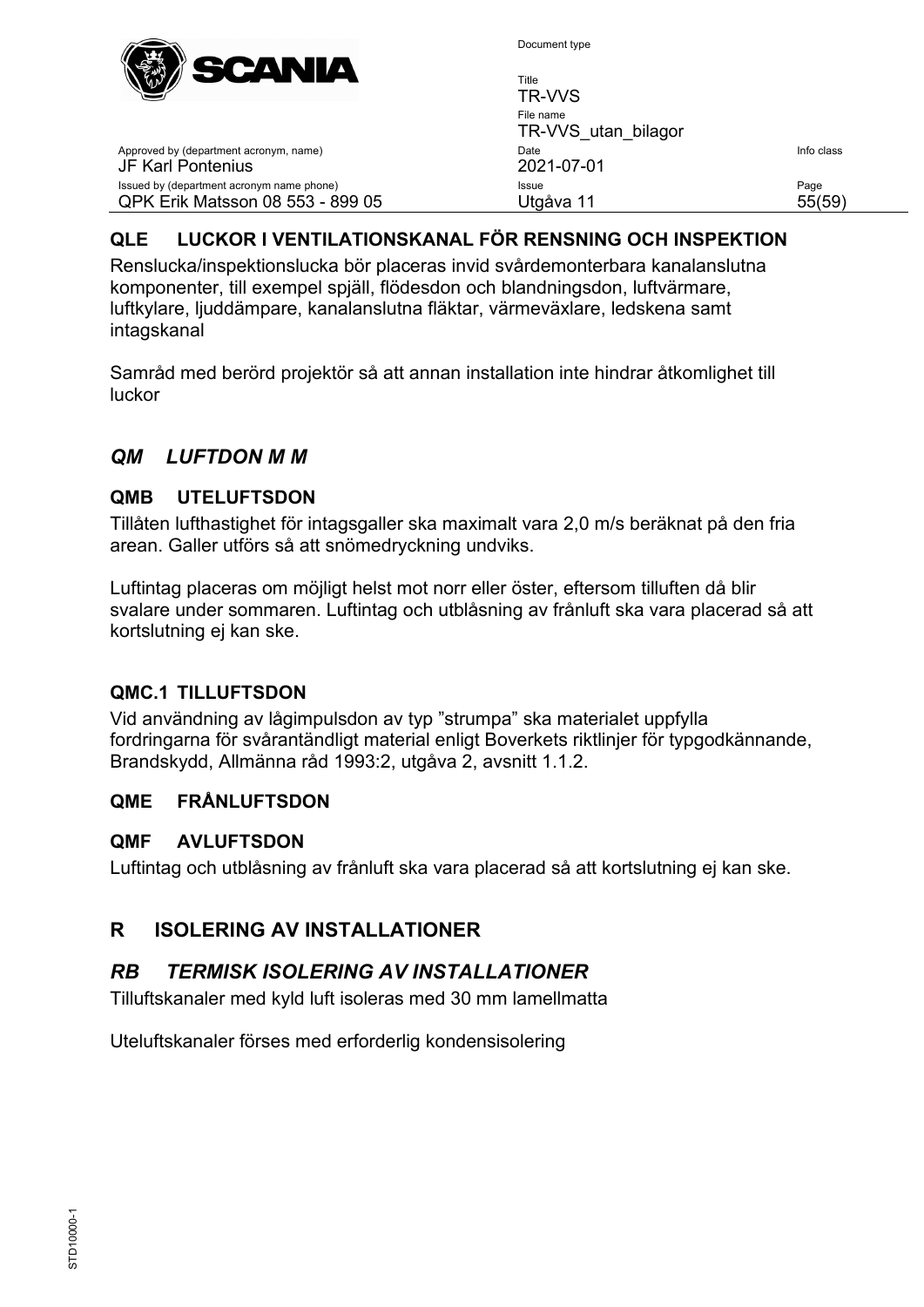

Title TR-VVS File name TR-VVS\_utan\_bilagor Approved by (department acronym, name) and the United State Info class of the United State Info class JF Karl Pontenius 2021-07-01 Issued by (department acronym name phone) **Issue Issue Issue Page** QPK Erik Matsson 08 553 - 899 05 Utgåva 11 56(59)

# <span id="page-55-0"></span>**6 FÖRESKRIFTER FÖR KAPITEL 57, LUFTBEHANDLINGSSYSTEM FÖR PROCESSVENTILATION**

# <span id="page-55-1"></span>**6.1 ALLMÄNT**

Generellt gäller vid dimensionering av till- och frånluft från produktionslokaler att dessa ska vara i balans eller med något undertryck. Då dellösningar i lokalerna görs är det viktigt att hänsyn tas till den rådande situationen som råder i hela verkstaden. Vid deplacerande tilluftsystem ska minst 15 % av den totala frånluftmängden tas uppe vid tak.

Alla stoftalstrande verksamheter ska vara anslutna till reningsanordningar. Krav på stoftemissioner från filteranläggningar ska följa riktlinjerna i Scanias koncessionsbeslut. Stoftemissionerna får inte överskrida värdena i tabell 27.

| Ort        | Maximala stofthalter |
|------------|----------------------|
| Luleå      | 10 mg/ $Nm^3$        |
| Oskarshamn | 5 mg/ $Nm^3$         |
| Södertälje | 5 mg/ $Nm^3$         |

#### **Tabell 27. Maximala stoftemissioner från stoftavskiljare.**

Hänsyn ska tas till ATEX-direktivet.

Beträffande ljudkrav, till lokaler och omgivning, se avsnitt [0](#page-11-2) respektive [1.1.9.](#page-13-0)

Generellt gäller att takgenomföringar utförs i klass EI60.

Uppställning av fläkt beror på egenvikten. För att underlätta vid takläggning ska fläktar som uppställs på tryckimpregnerad plank, ställas på reglar som är korslagda. De undre reglarna kan således flyttas i sidled och därmed underlätta takläggningsarbetet.

# <span id="page-55-2"></span>**6.2 UTSUG FRÅN PROCESSER**

Oavsett vilken process det handlar om ska man placera utsugspunkten så att risk för medryckning av stoft, emulsion etc. minimeras. Hastigheten i sugöppningen bör ej överstiga 5 m/s.

Utsugsmängden per maskin beror på kapsling och vilken process det handlar om, se även leverantörens anvisningar.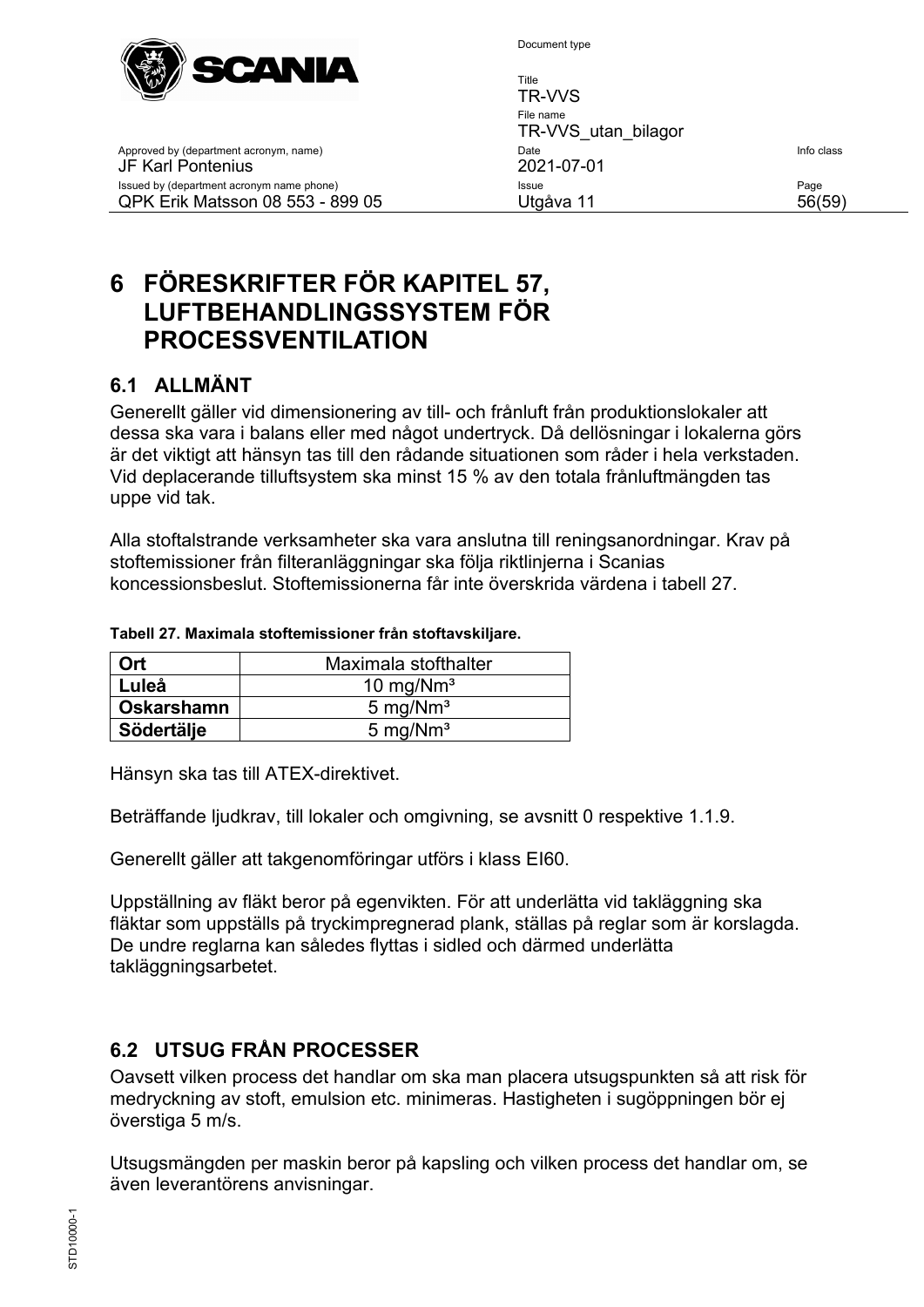

| $\mathbb{W} \mathbb{W} \mathbb{Z}$                                            | Title<br>TR-VVS                  |                |
|-------------------------------------------------------------------------------|----------------------------------|----------------|
|                                                                               | File name<br>TR-VVS utan bilagor |                |
| Approved by (department acronym, name)<br><b>JF Karl Pontenius</b>            | Date<br>2021-07-01               | Info class     |
| Issued by (department acronym name phone)<br>QPK Erik Matsson 08 553 - 899 05 | Issue<br>Utgåva 11               | Page<br>57(59) |
|                                                                               |                                  |                |

Vid anslutning till gemensamma utsugsanläggningar bör varje fält/maskingrupp förses med separat stamkanal. Denna förses med tätt spjäll som möjliggör montering av spjällmotor, detta för att kunna möjliggöra tidstyrning av frånluften till ett område.

# <span id="page-56-0"></span>**6.3 UTSUG FRÅN MASKINER, TORR BEARBETNING**

# <span id="page-56-1"></span>*6.3.1 STOFTTRANSPORT*

Utsugskanaler utförs i svartplåt då risk för stofttransport föreligger. Godstjocklek beroende på typ av stoft och hastighet. Upphängningsanordningar dimensioneras så att kanalen till 60 % kan fyllas med stoft utan att det finns risk att den ramlar ned.

Kanalerna ska vara väl åtkomliga för rensning. Rensluckor ska placeras och utformas så att de möjliggör maskinell rensning. Lämpligt avstånd mellan luckor är ca 10 meter. Finns två 45º-böjar alternativt en 90º-böj, så bör rensluckor finnas inom 10 meter från böjarna/böjen. Samtliga avstick utformas med maximalt 45° vinkel mot stamkanal.

Lufthastigheten i kanalerna bör vara ca 15-20 m/s, beroende på partikelstorlek (fallhastighet för partiklarna).

# <span id="page-56-2"></span>*6.3.2 EJ STOFTTRANSPORT*

Utsugskanaler utförs i spirokanal då ingen risk för stofttransport föreligger.

# <span id="page-56-3"></span>**6.4 UTSUG FRÅN MASKINER, VÅT BEARBETNING, EMULSIONER**

Luften sugs till en oljedimavskiljare (ODA) bestående av inloppsdel (droppavskiljare), förfilter, absolutfilter, fläkt och ljuddämpare. Förfilter och droppavskiljare ska vara beskaffade så att absolutfiltret får en livslängd på minst 1 år.

Lufthastigheten i maskinens utsugspunkt ska vara så låg som möjligt för att förhindra att emulsion/stoft dras med i luftflödet. Medryckning av emulsion/stoft bör även beaktas vid placering av utsugspunkten. Lufthastigheten i kanalanslutningen till maskinen bör ej överstiga 5 m/s. Kanaldimensionen vid maskinen kan därför vara stor för att sedan övergå till en mindre dimension där lufthastigheten är ca 15-18 m/s vid dimensionerat luftflöde.

Kanalerna utförs av längsfalsade galvaniserade kanaler som kopplas enligt stuprörsmodellen. Skärvätsketåligt kitt används i skarven och vulkband utvändigt. Även flänsade, längsfalsade kanaler med oljebeständig gummipackning godtas. Gummikvalitet avgörs av maskinens arbetstemperatur. Falsen ska ej ligga i botten av kanalen. Kanalerna förläggs med fall i första hand mot maskin. Går ej detta fullt ut utförs fallet mot ODA. Excentriska övergångar används så att inga lågpunkter bildas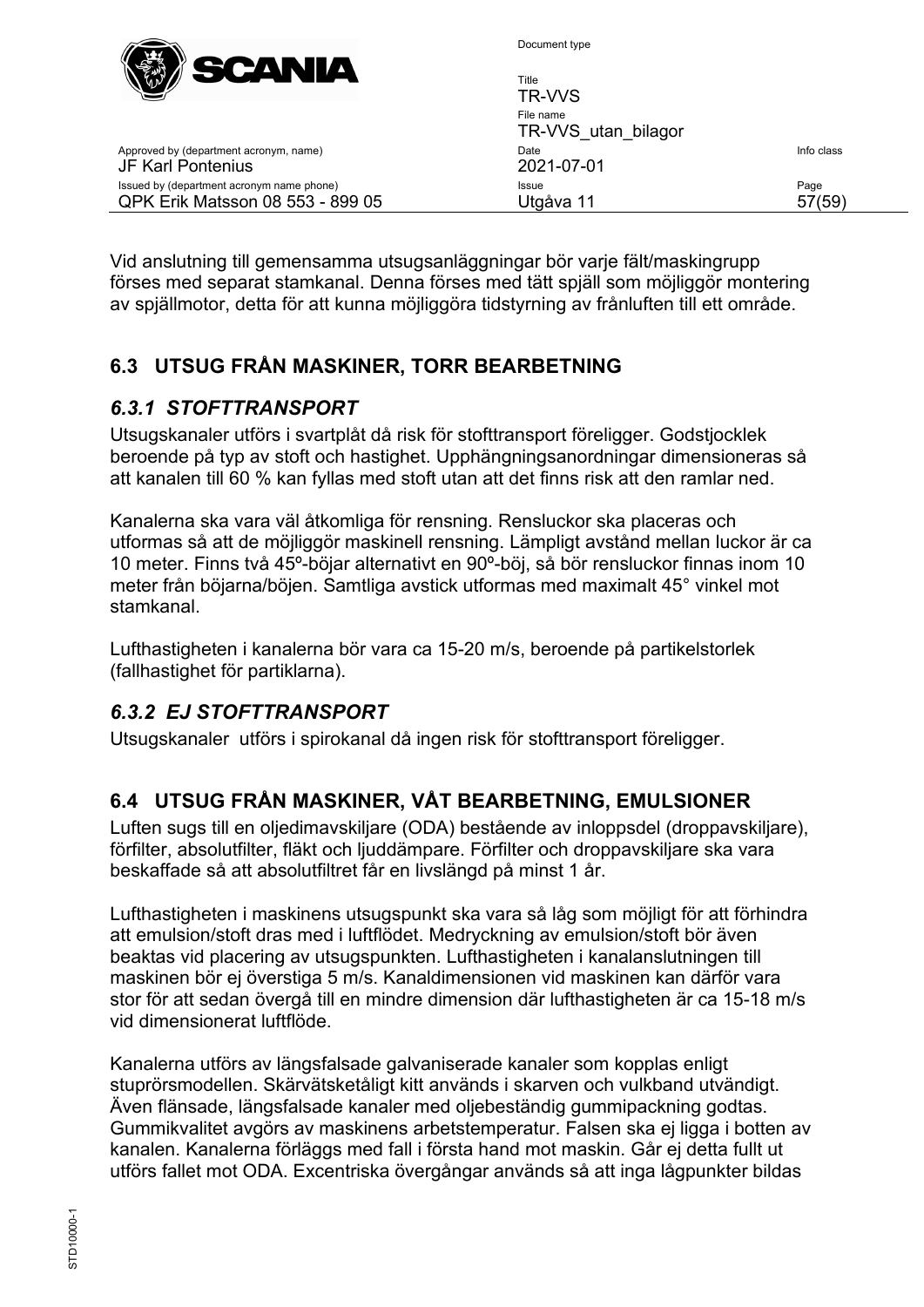

| W                                                                             | Title<br>TR-VVS                  |                |
|-------------------------------------------------------------------------------|----------------------------------|----------------|
|                                                                               | File name<br>TR-VVS utan bilagor |                |
| Approved by (department acronym, name)<br>JF Karl Pontenius                   | Date<br>2021-07-01               | Info class     |
| Issued by (department acronym name phone)<br>QPK Erik Matsson 08 553 - 899 05 | Issue<br>Utgåva 11               | Page<br>58(59) |

på systemet. Luften från ODA samlas, via dragavbrott, ihop till gemensamt värmeåtervunnet system eller blåses tillbaka till lokalen. Om det finns risk för att luften efter ODA innehåller oljeångor eller andra hälsofarliga gasformiga luftföroreningar, så bör frånluften ej blåsas tillbaka i lokalen.

Dränering från ODA utförs av 2"-rör, eventuellt koppar, samt vattenlås med tillräcklig höjd. Före drifttagning tillses att vattenlåset är uppfyllt med vatten. Dränerad emulsion återförs till emulsionssystem eller samlas upp i särskild behållare.

Drifttid för ODA ska styras av betjänade maskiner. ODA ska installeras med frekvensomformare som styr mot att hålla ett konstant undertryck i ODA´s suglåda. Det gör att luftflödet generellt blir lägre, vilket ökar livslängden hos filtren samt minskar fläktmotorns energianvändning För fabrikatet Absolent se även Bilaga 9.

<span id="page-57-0"></span>Utrustningen förses med anläggningsnummer och ritas in på placeringsritning.

# **6.5 UTSUG FRÅN MASKINER MED OLJOR**

För att klara avskilja denna används filter av typen Absolent. Kanalutförande lika utsug från maskiner med emulsioner.

# <span id="page-57-1"></span>**6.6 UTSUG FRÅN TVÄTTMASKINER**

Kanalutförande lika utsug från maskiner med emulsioner.

Frånluft leds ut till separat fläkt på yttertak. Fläkt utförs i rostfritt alternativt plast och förses med dränering av fläkthus.

Fläkten ska styras av maskinen som betjänas.

# <span id="page-57-2"></span>**6.7 SVETSUTSUG OCH AVGASUTSUG**

Fläktar placeras i första hand utomhus. Vid betjäning av flera utsugspunkter ska de punkter som ej används vara avstängda via spjäll eller fjäderbelastad lucka på utsugsanordning. Spjäll styrs med fördel av strömkännare.

Punktutsug för mindre svetsarbeten dimensioneras vanligen till ca 800 - 1000  $m^3/(h^*st)$ .

Tillräckliga luftflöden för svetshall:

IVL rapport B1931: Fem luftomsättningar per timme.

Vid dimensionering av utsug till personbilar och lastbilar ska rekommendationer i AFS 1998:8 följas ("Arbete i motorbranschen").